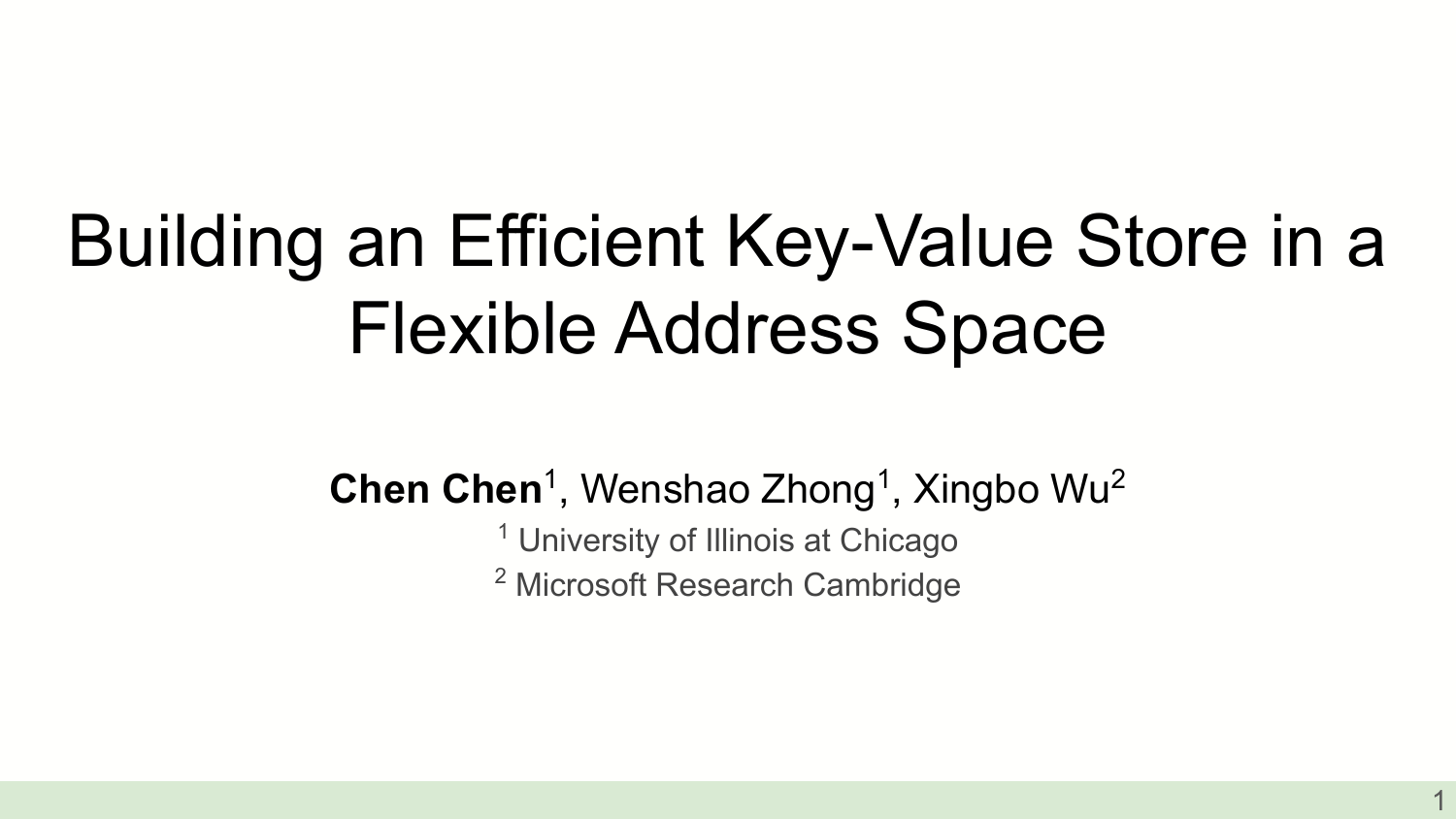#### KV Stores

● The backbone of widely used Internet-based services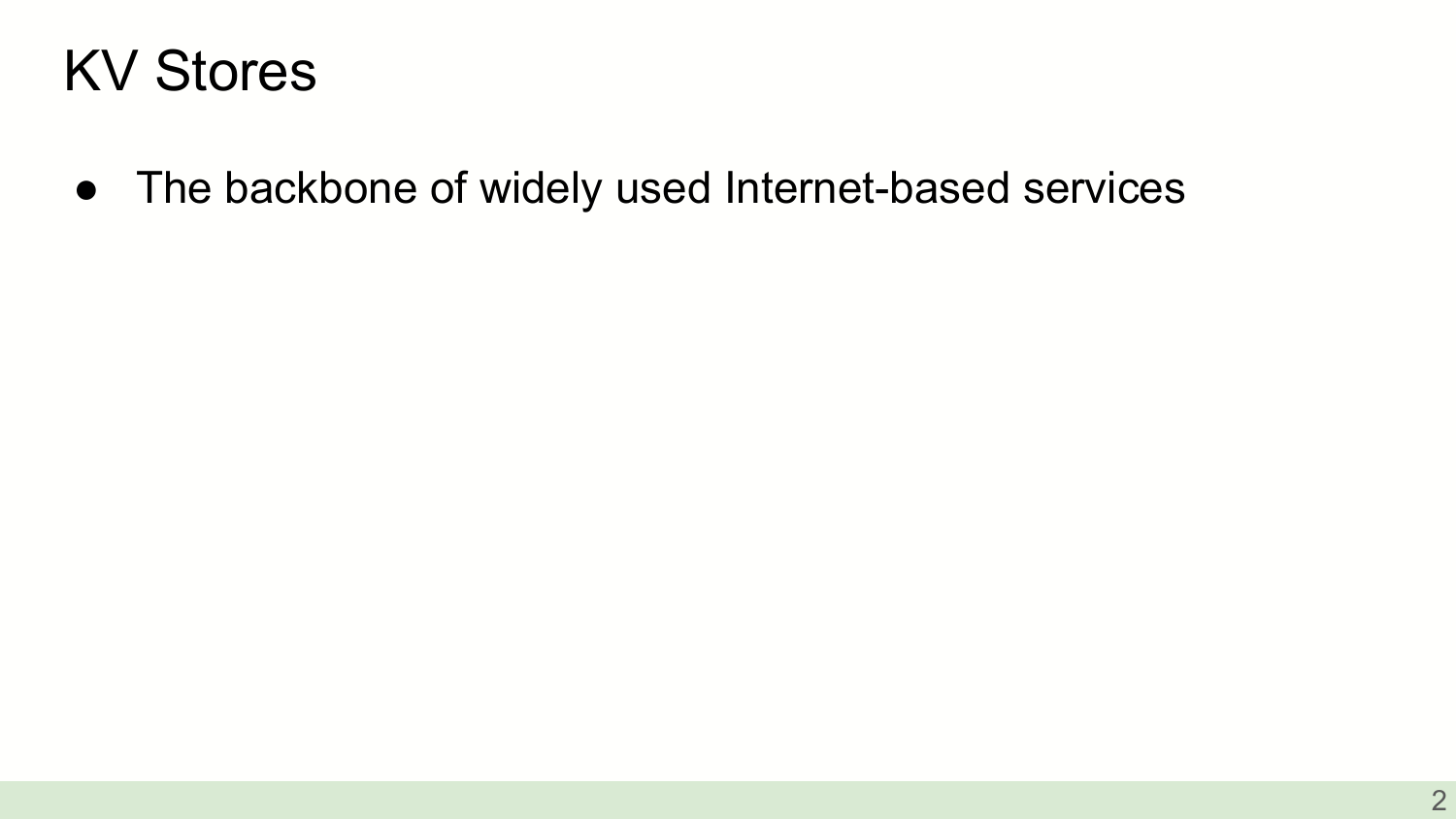#### KV Stores

- The backbone of widely used Internet-based services
- Simple interface
	- db.put("foo", "abcd")
	- db.put("bar", 0xbee)
	- $\circ$  db.put("cat", 2022)
	- $\circ$  db.get("cat") => 2022
	- db.scan("c", 2) => {"cat": 2022, "foo": "abcd"} | Range Query

Point Query

**Write**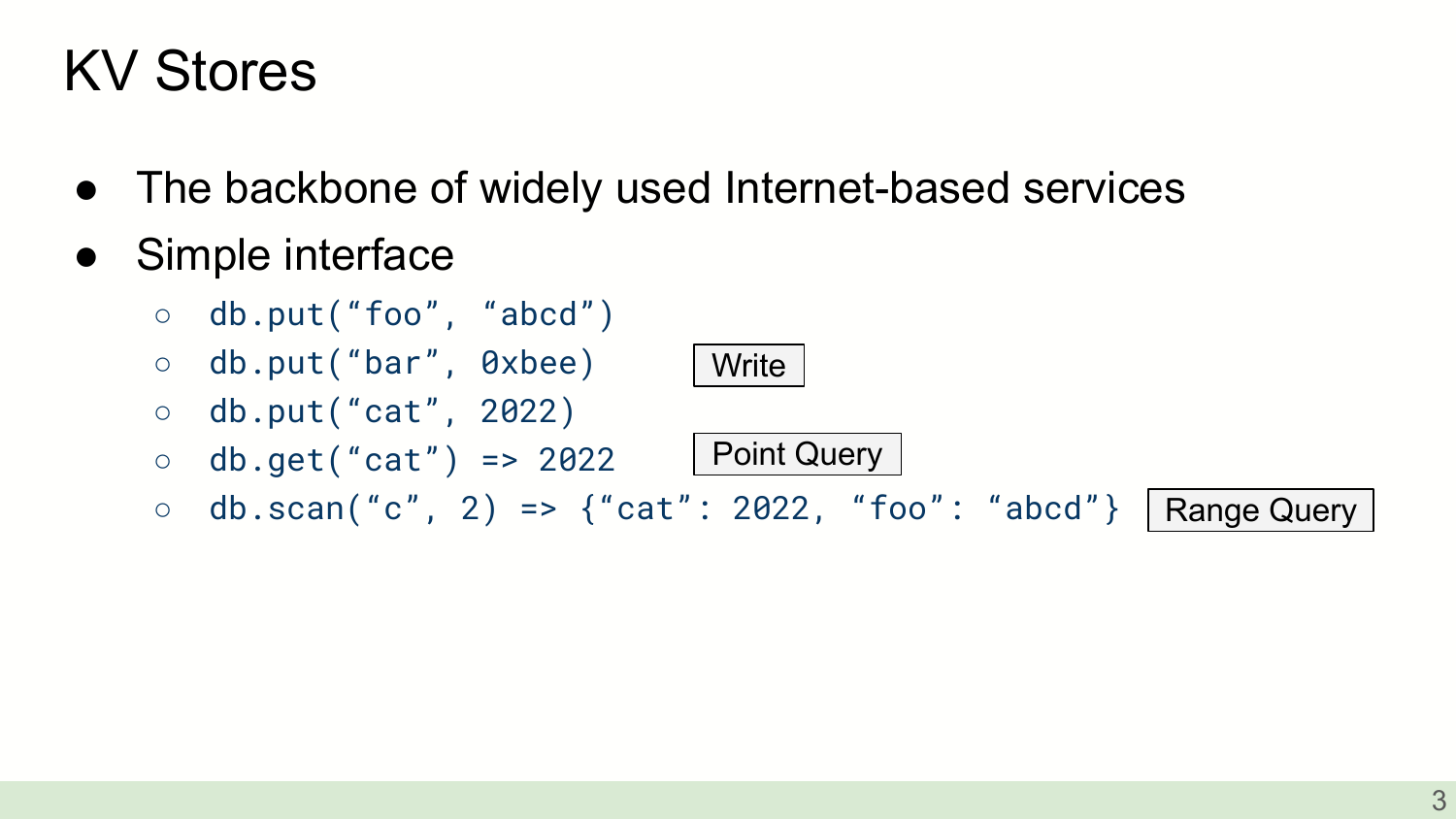#### KV Stores

- The backbone of widely used Internet-based services
- Simple interface



Major KV stores manage **sorted data** for range queries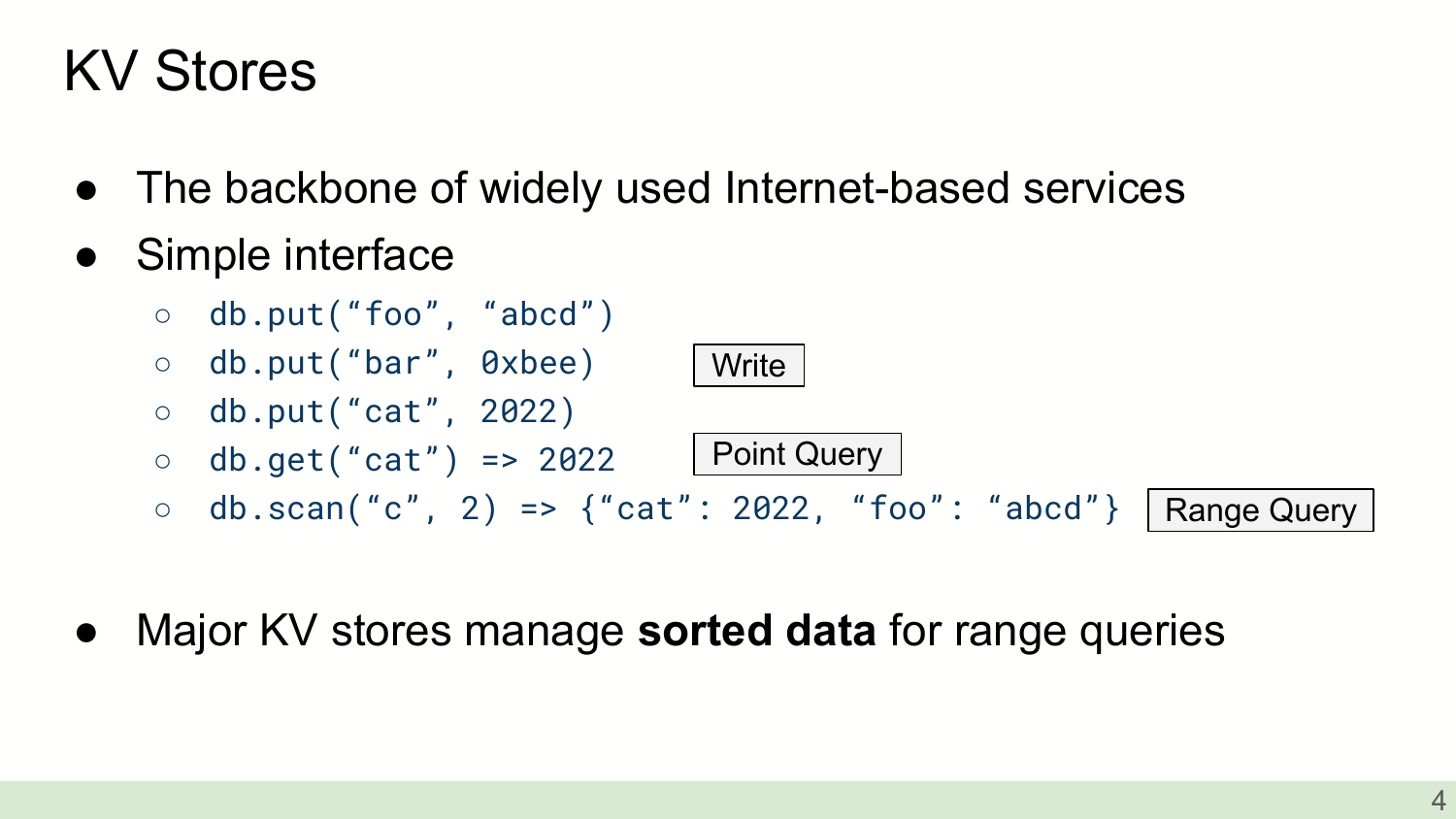● Storing sorted data in structured files

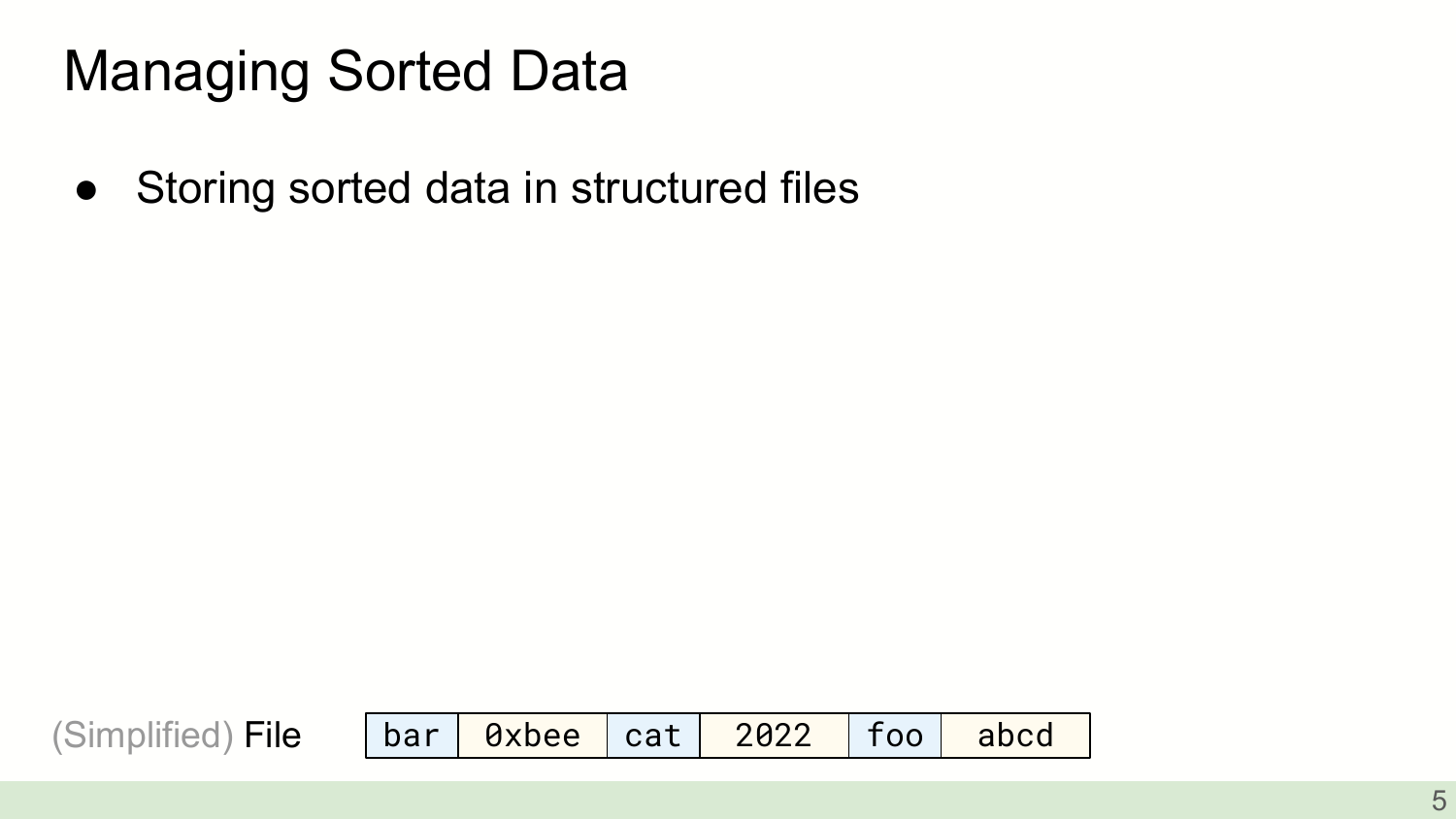- Storing sorted data in structured files
- How to commit new data? e.g., db.put ("art", 18)

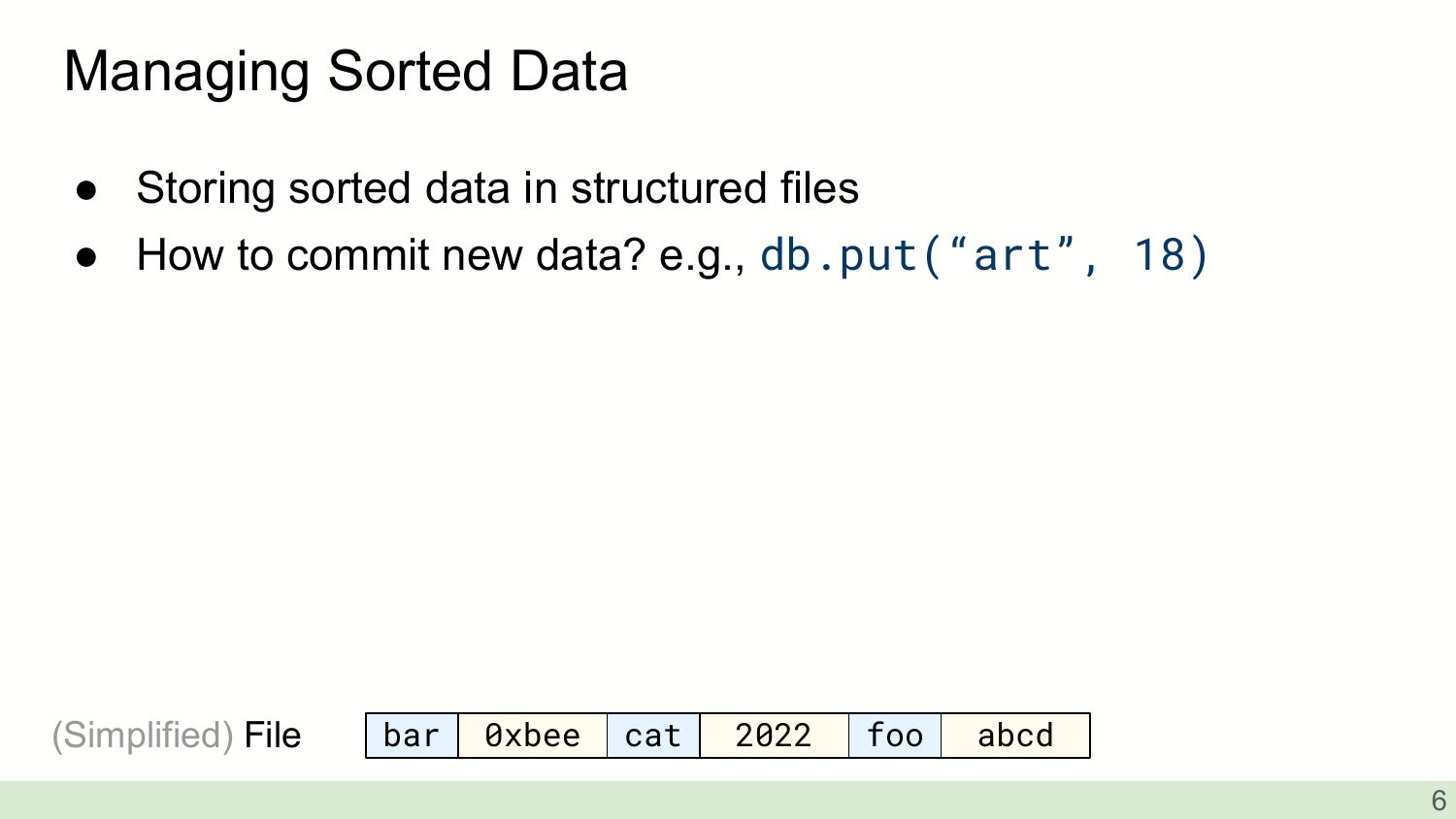- Storing sorted data in structured files
- How to commit new data? e.g., db.put ("art", 18)

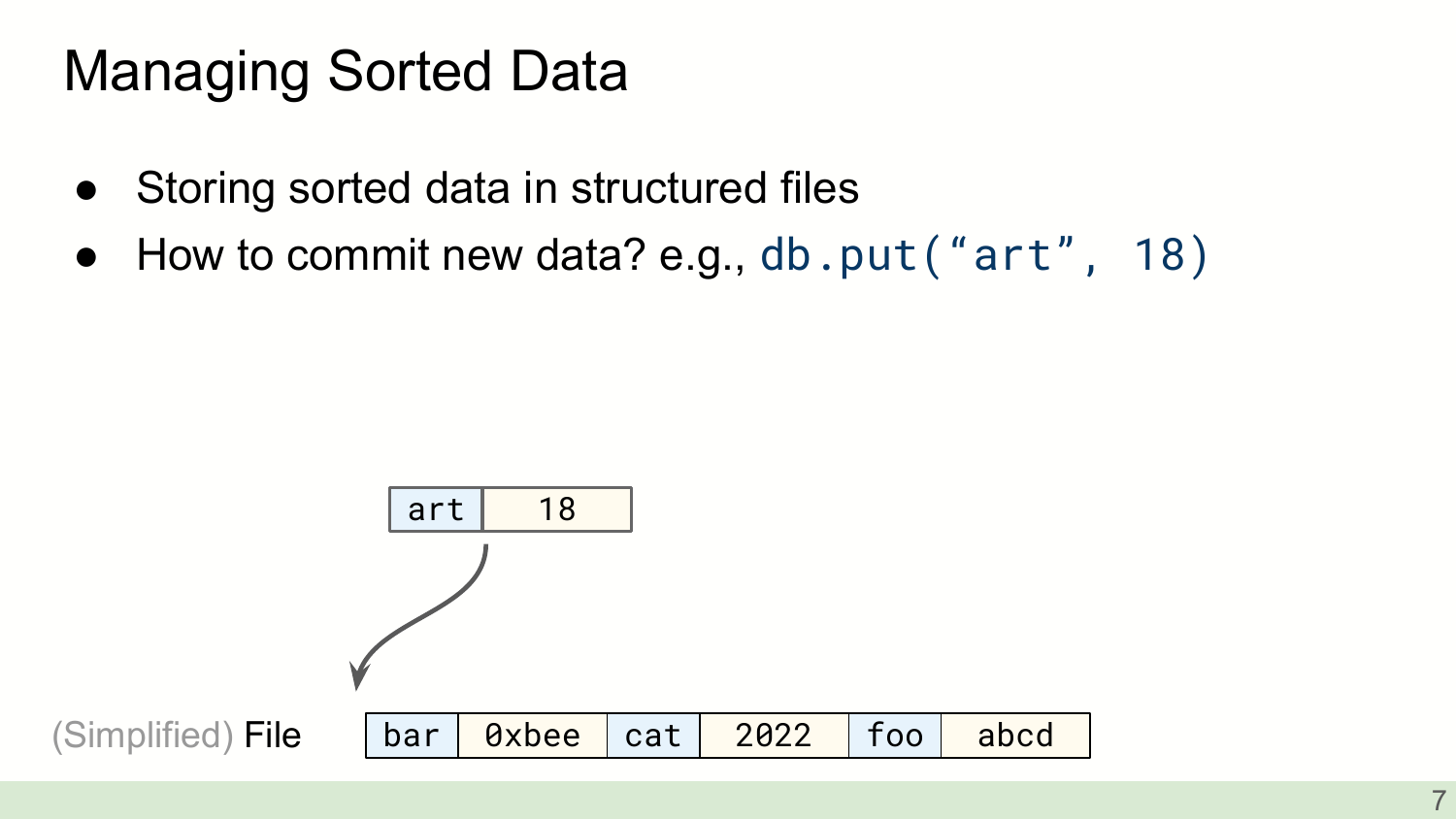- Storing sorted data in structured files
- How to commit new data? e.g., db.put("art",  $18)$

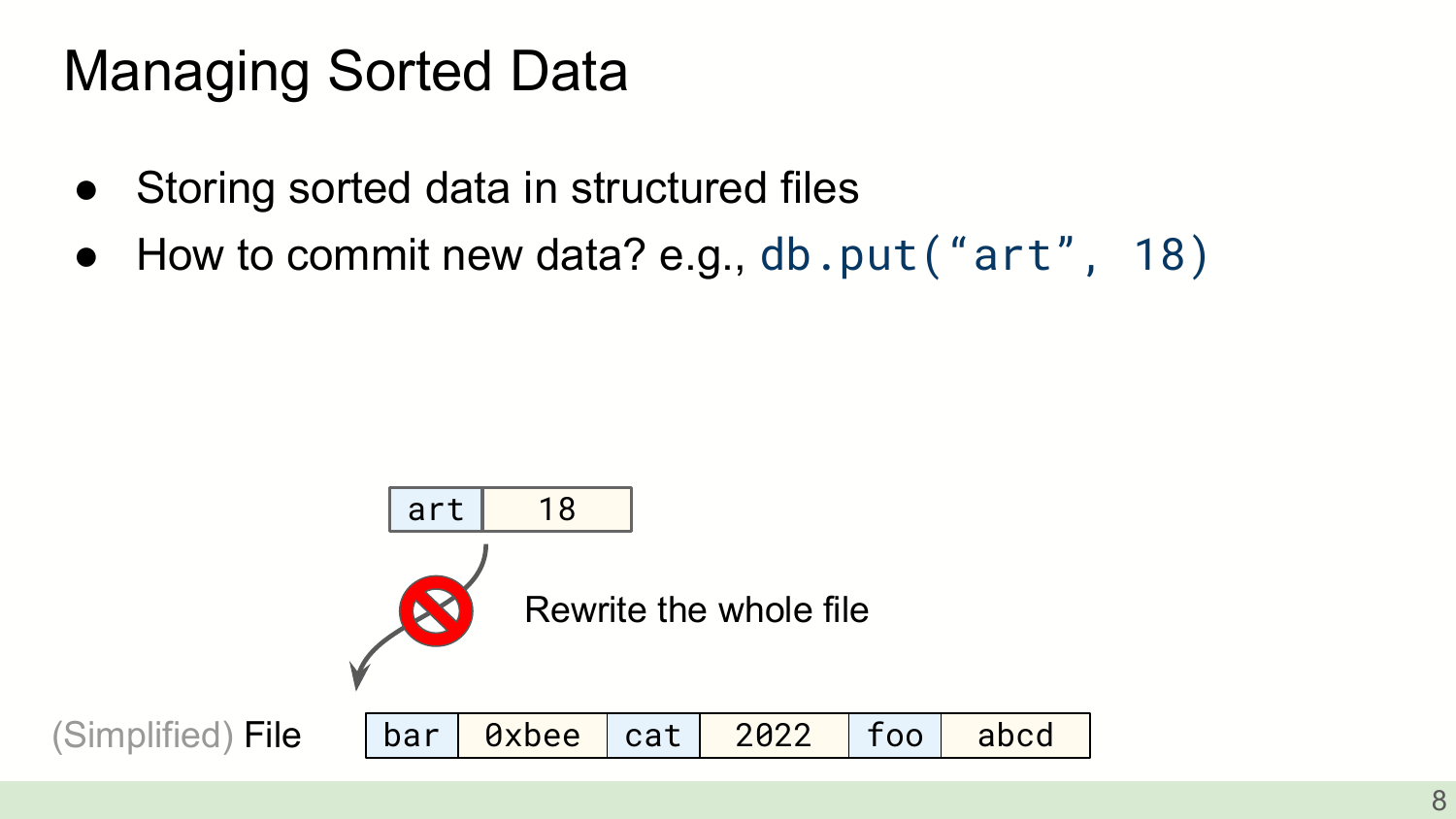- Storing sorted data in structured files
- How to commit new data? e.g., db.put ("art", 18)
	- Common approach: append writes

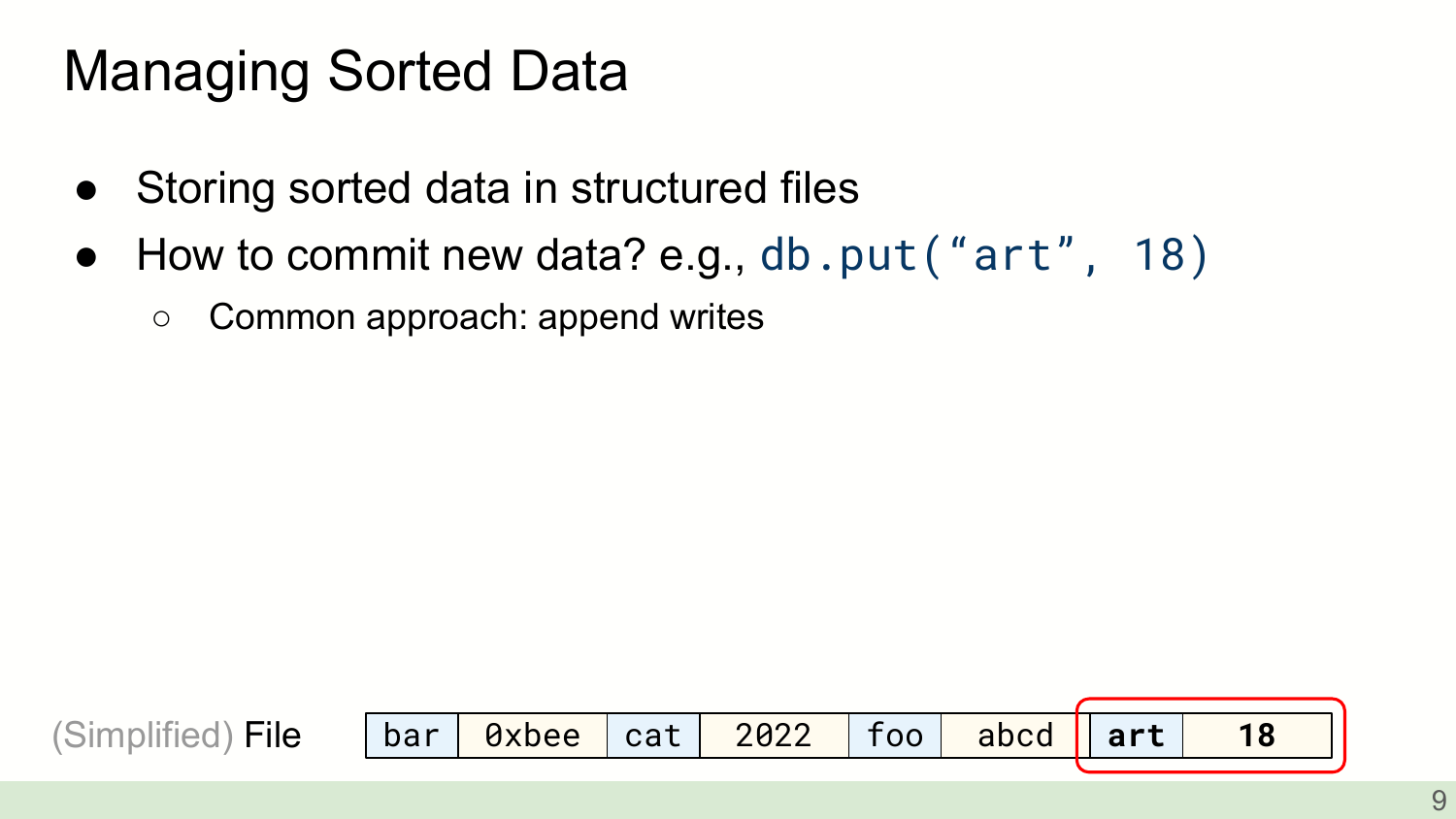- Storing sorted data in structured files
- How to commit new data? e.g., db.put ("art", 18)
	- Common approach: append writes + indirections

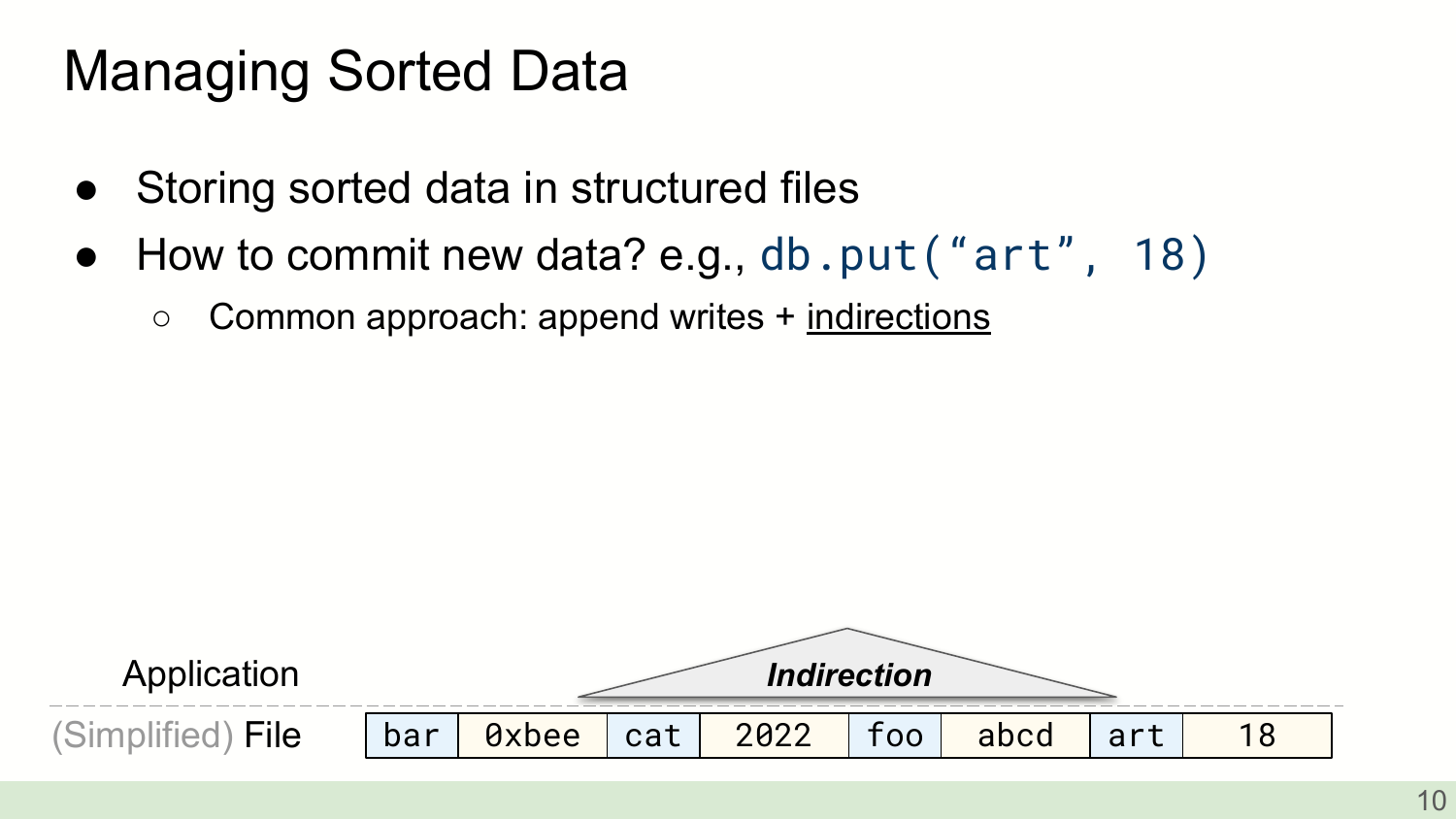- Storing sorted data in structured files
- How to commit new data? e.g., db.put("art", 18)
	- $\circ$  Common approach: append writes  $+$  indirections
		- Unordered file but sorted index for *all* keys

(Simplified) File bar 0xbee cat 2022 foo abcd art 18 Application *Indirection*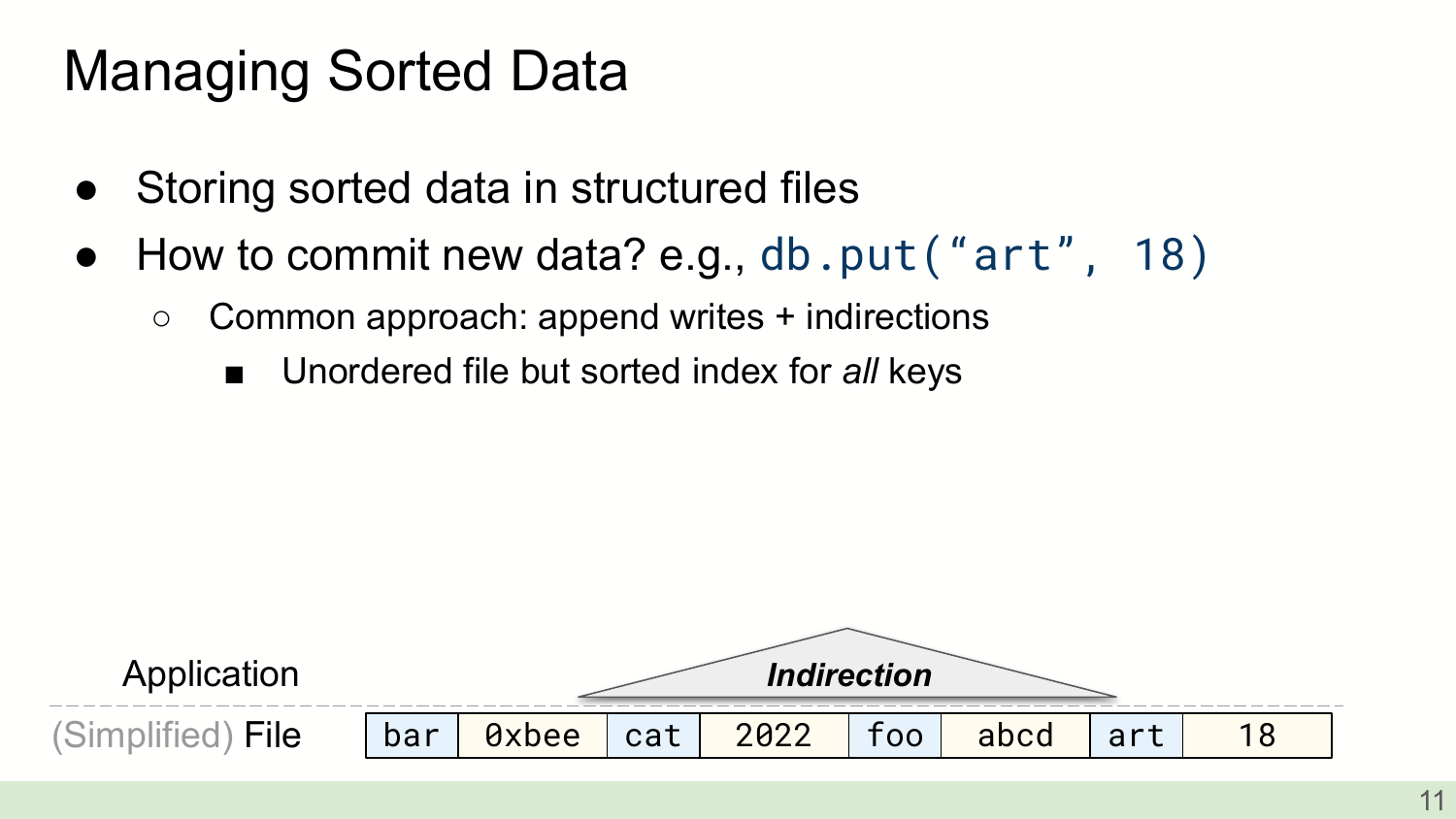- Storing sorted data in structured files
- How to commit new data? e.g., db.put ("art", 18)
	- $\circ$  Common approach: append writes  $+$  indirections
		- Unordered file but sorted index for *all* keys (<u>;</u><sup>\*</sup>) Maintaining *large* index

(Simplified) File bar 0xbee cat 2022 foo abcd art 18 Application *Indirection*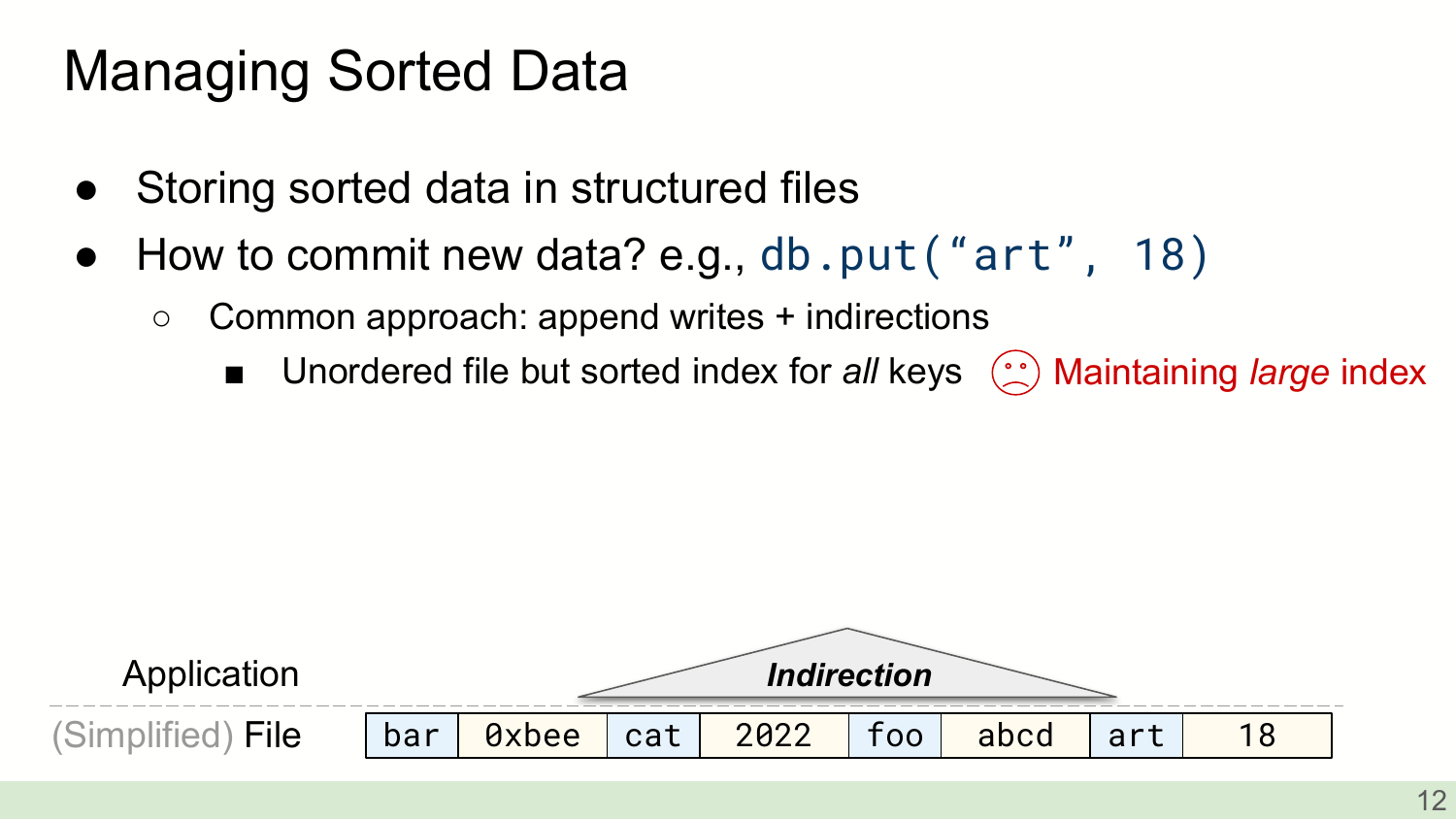- Storing sorted data in structured files
- How to commit new data? e.g., db.put("art", 18)
	- $\circ$  Common approach: append writes  $+$  indirections
		- Unordered file but sorted index for *all* keys (<u>;</u><sup>\*</sup>) Maintaining *large* index
		- Indexing sorted leaf nodes (e.g., B<sup>+</sup>-Tree) Log-structured sort-merge approach (e.g., LSM)

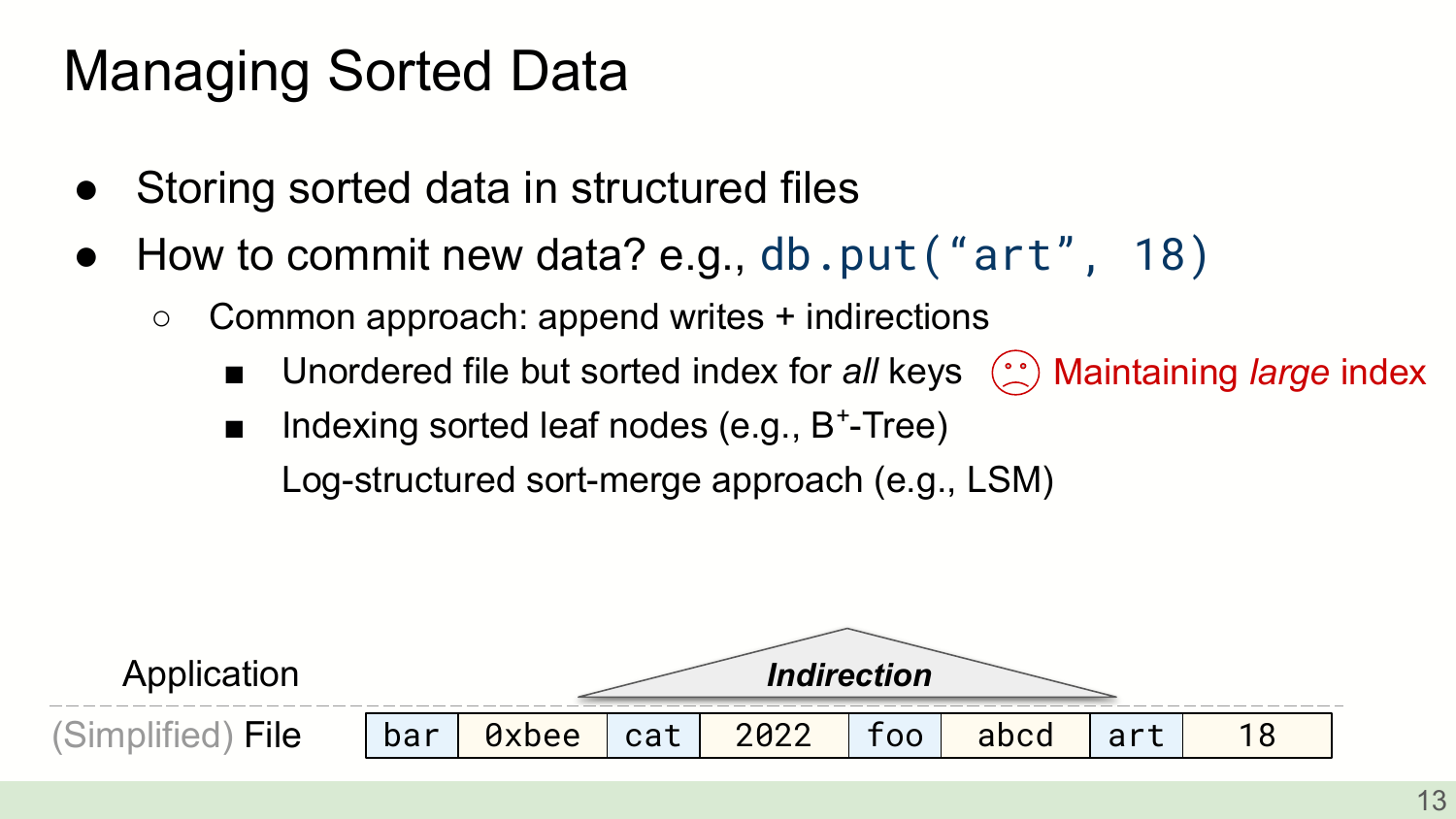- Storing sorted data in structured files
- How to commit new data? e.g., db.put("art", 18)
	- $\circ$  Common approach: append writes  $+$  indirections
		- Unordered file but sorted index for *all* keys Maintaining *large* index
		- Indexing sorted leaf nodes (e.g., B<sup>+</sup>-Tree) Log-structured sort-merge approach (e.g., LSM) Repeated *rewrites*

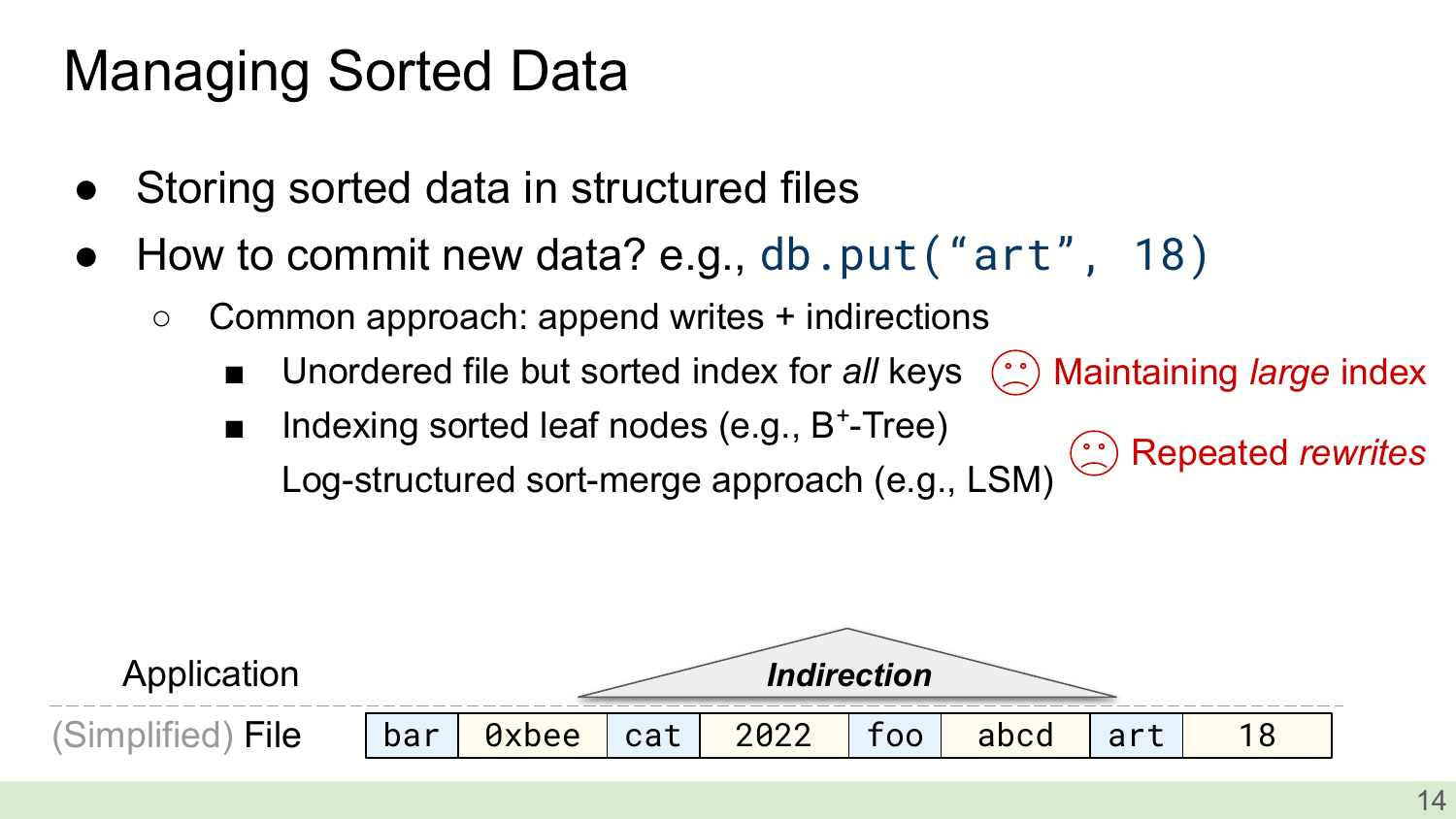- Storing sorted data in structured files
- How to commit new data? e.g., db.put("art", 18)
	- $\circ$  Common approach: append writes  $+$  indirections
		- Unordered file but sorted index for *all* keys Maintaining *large* index
		- Indexing sorted leaf nodes (e.g., B<sup>+</sup>-Tree) Log-structured sort-merge approach (e.g., LSM) Repeated *rewrites*

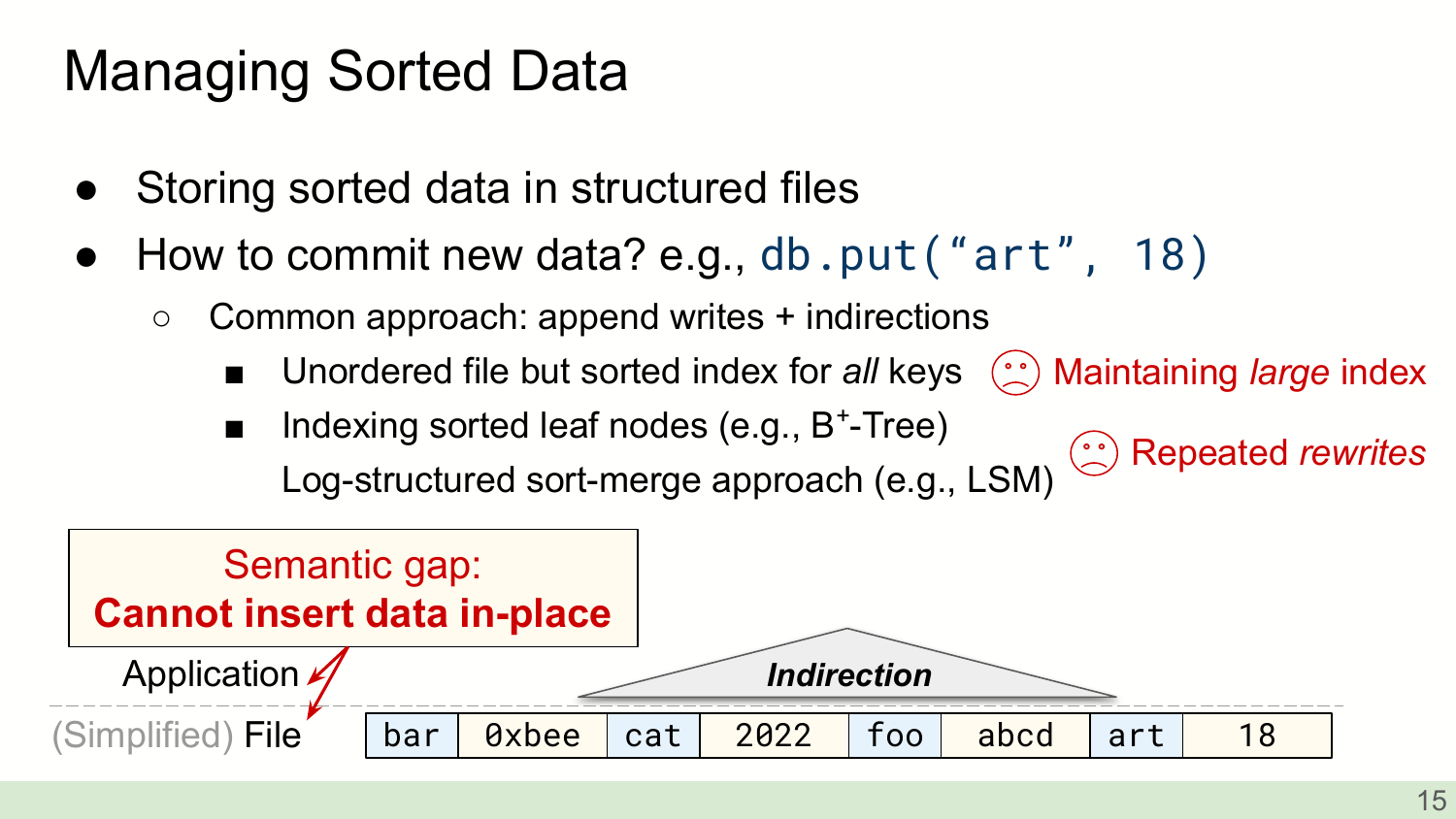- Storing sorted data in structured files
- How to commit new data? e.g., db.put("art",  $18$ )

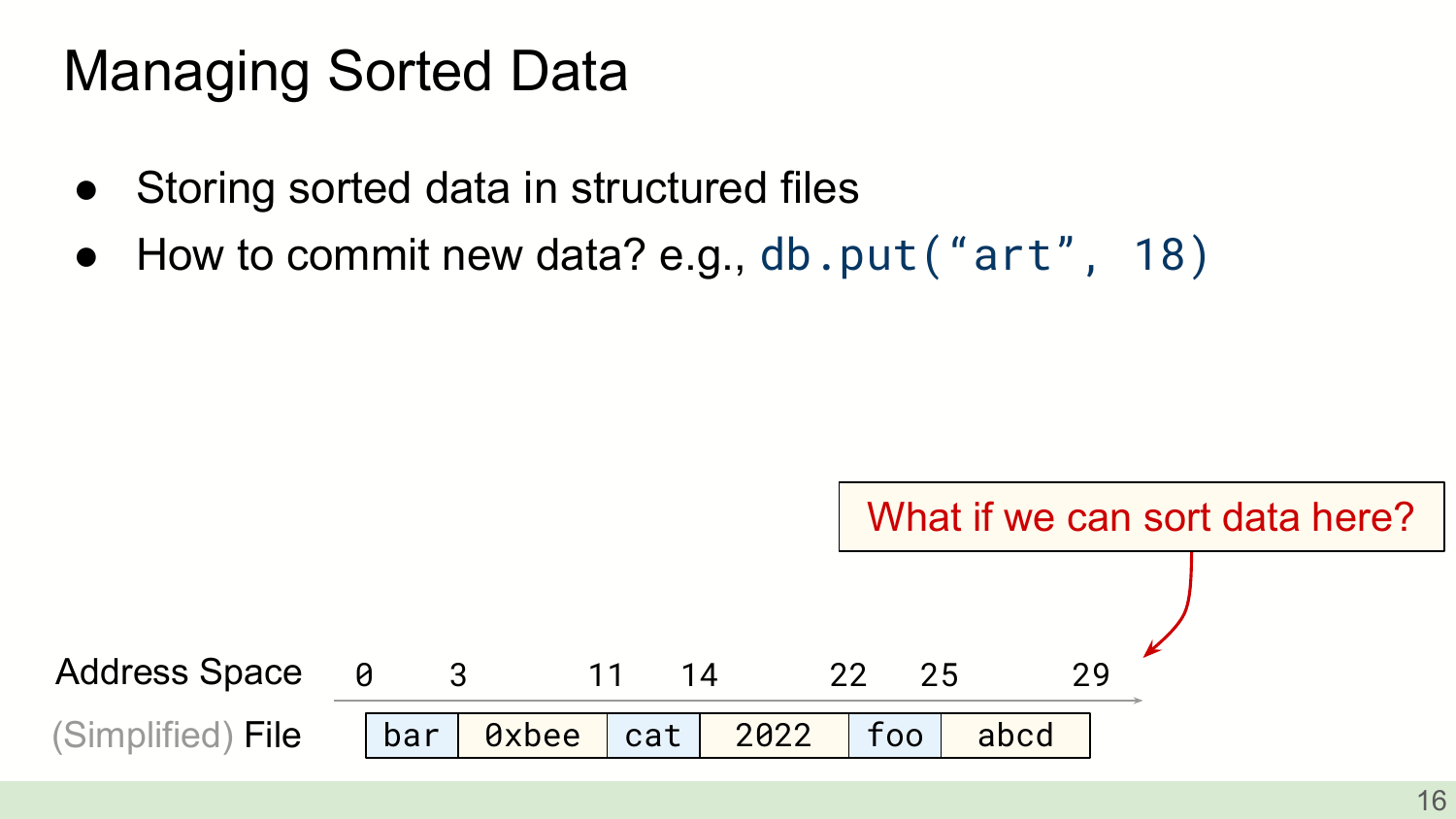- Storing sorted data in structured files
- How to commit new data? e.g., db.put ("art", 18)
	- o In-place updates by sorting in the address space

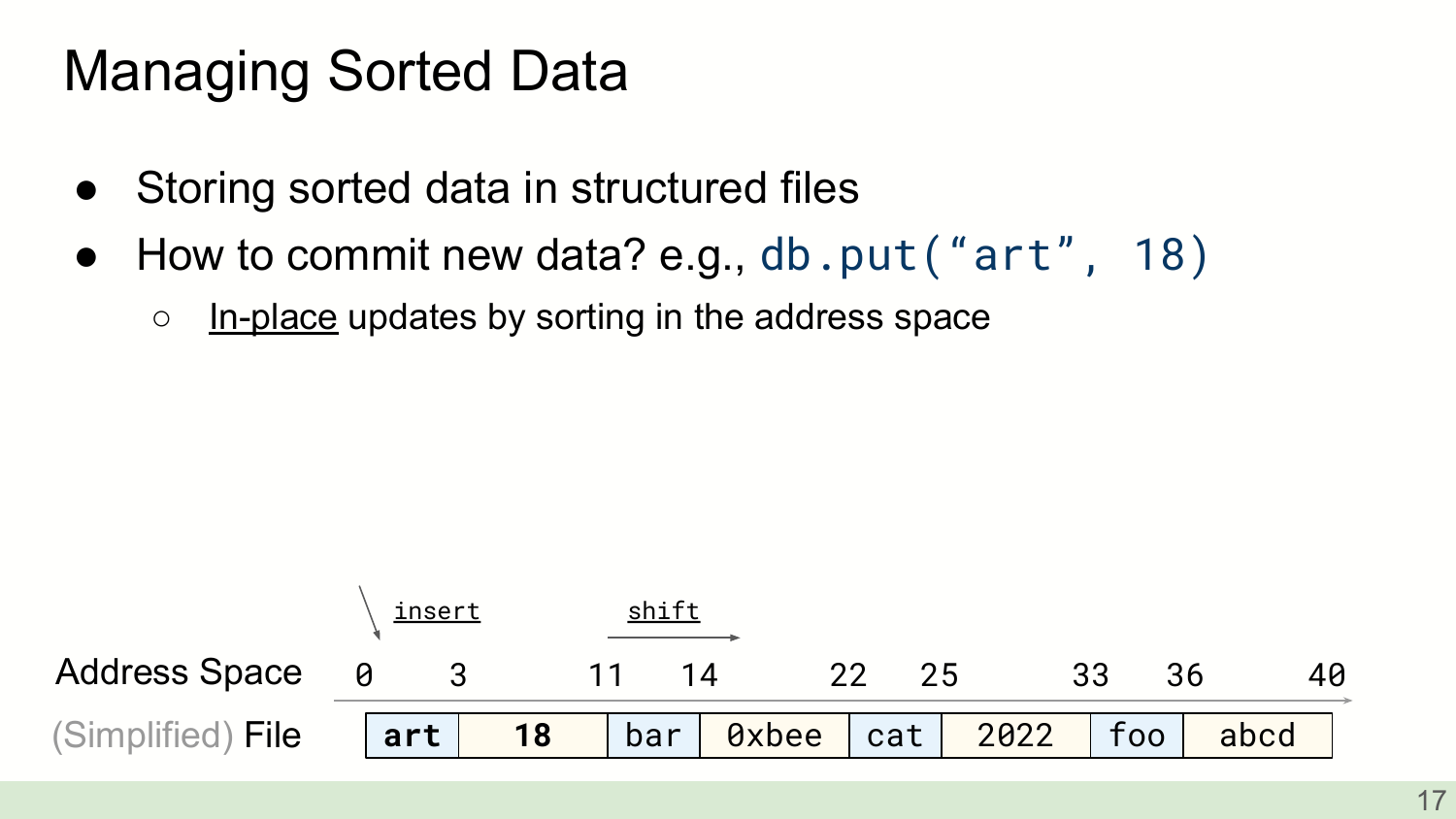- Storing sorted data in structured files
- How to commit new data? e.g., db.put ("art",  $18$ )
	- **Straightforward**  $\circ$  In-place updates by sorting in the address space  $(\cdot)$

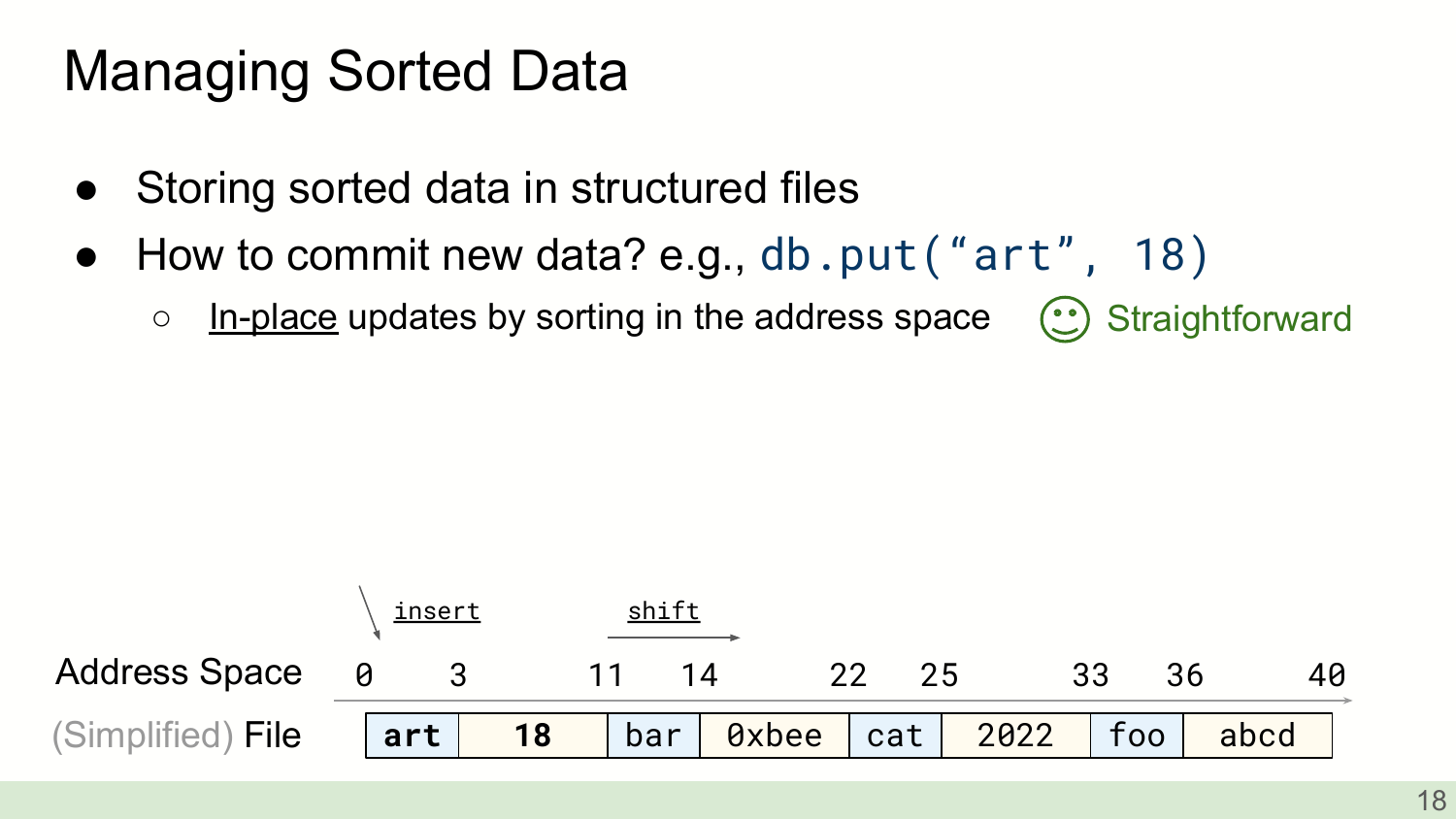- Storing sorted data in structured files
- How to commit new data? e.g., db.put("art",  $18$ )
	- $\circ$  In-place updates by sorting in the address space
	- Existing effort: *insert-range* and *collapse-range* (ext4, XFS, F2FS …)

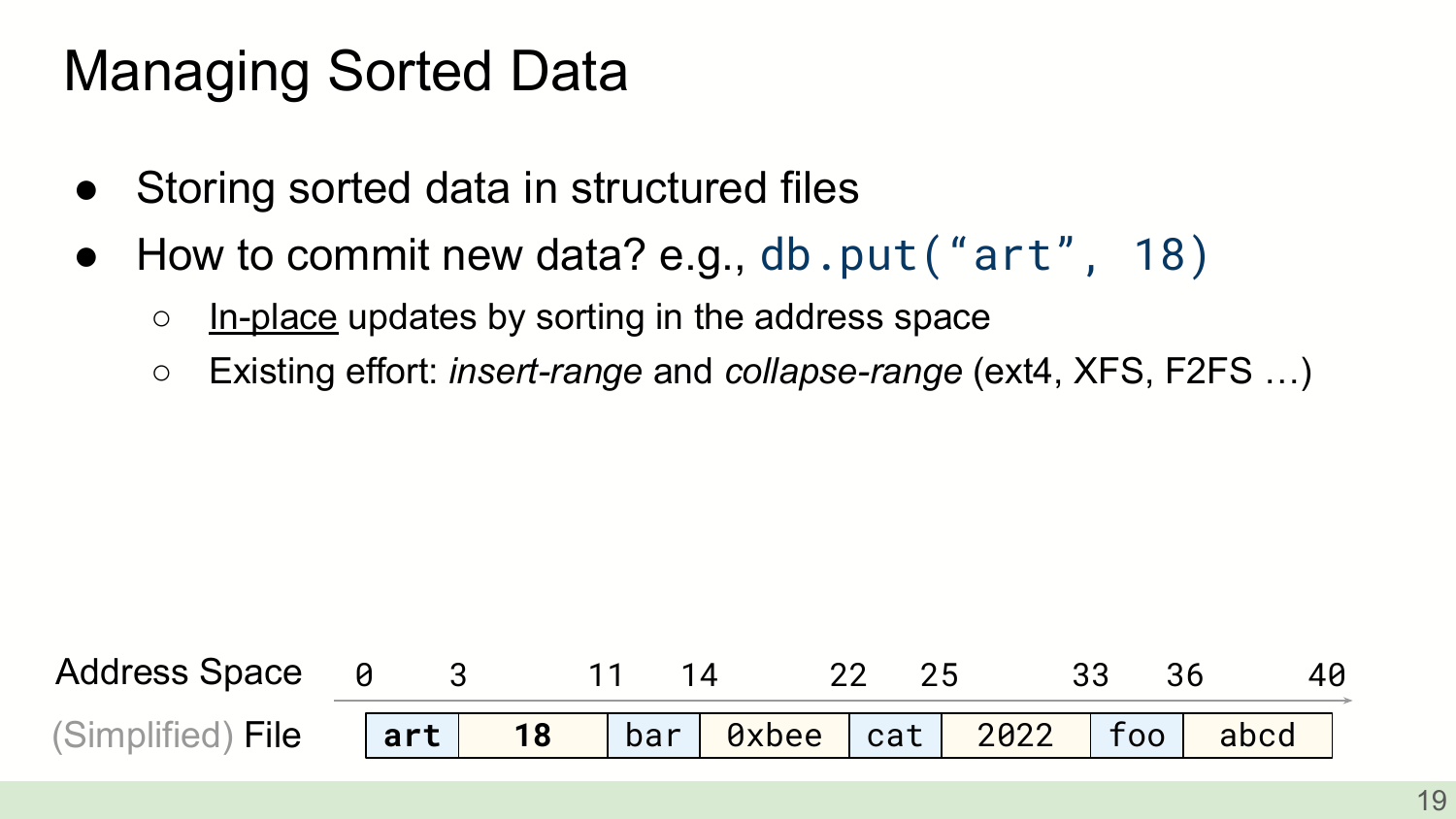- Storing sorted data in structured files
- How to commit new data? e.g., db.put("art", 18)
	- In-place updates by sorting in o Existing effort: *insert-range* and **collapse collapse-range** (FS ...) Logical offset -> physical address
		- **■ Inefficient shifting in extent indexes**

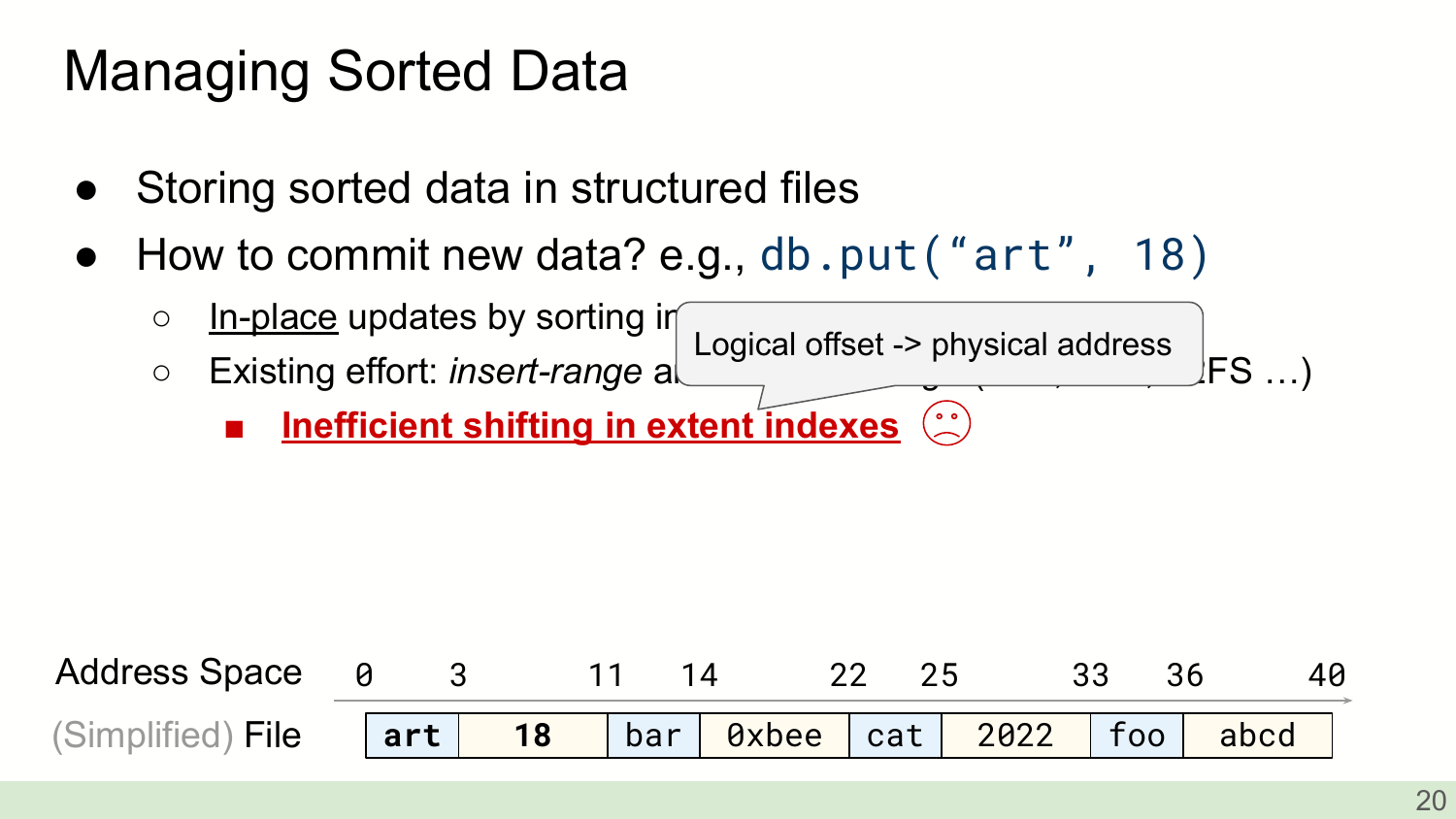- Storing sorted data in structured files
- How to commit new data? e.g., db.put("art",  $18$ )
	- $\circ$  In-place updates by sorting in the address space
	- Existing effort: *insert-range* and *collapse-range* (ext4, XFS, F2FS …)
		- **■ Inefficient shifting in extent indexes**

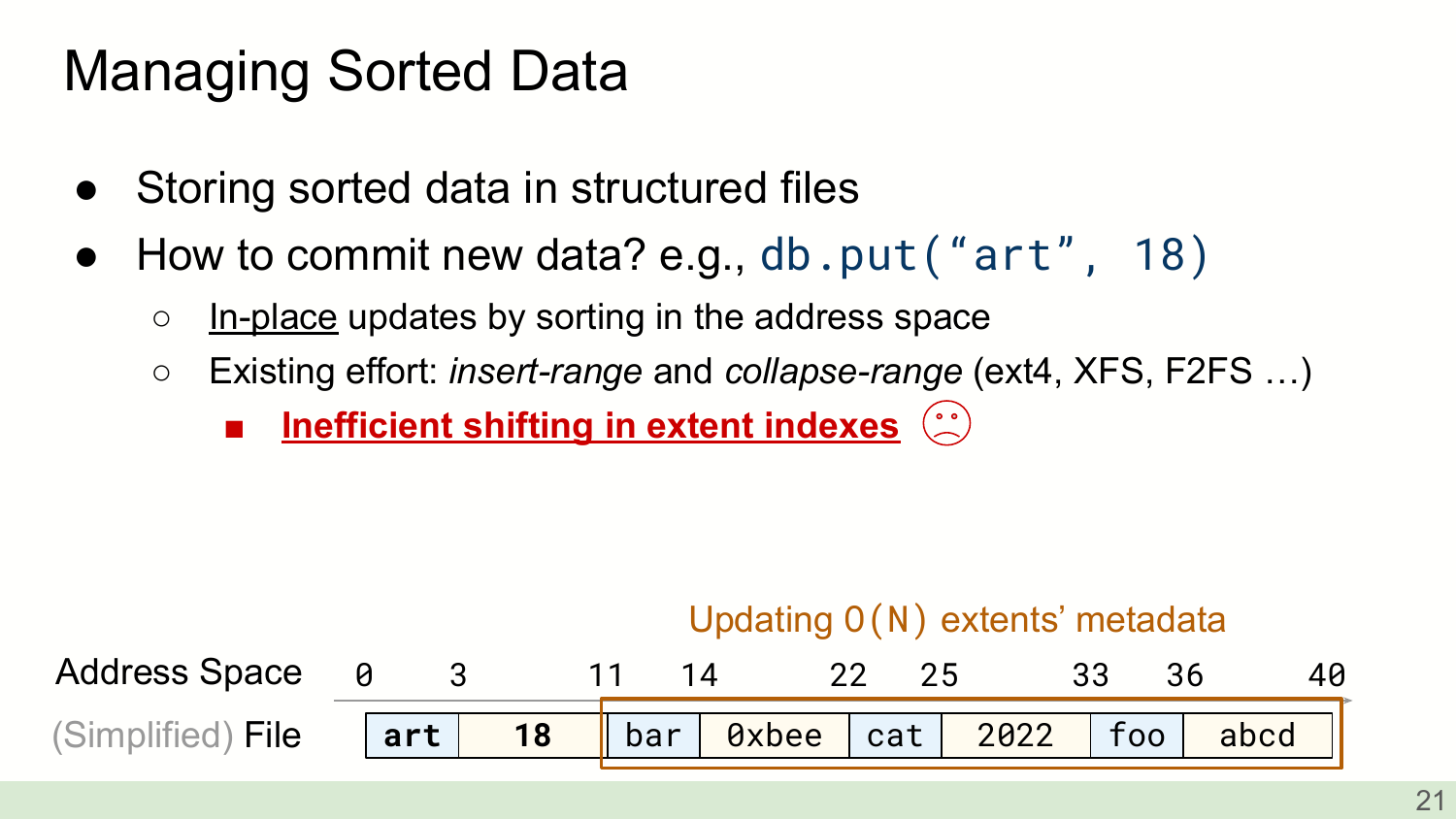- Storing sorted data in structured files
- How to commit new data? e.g., db.put("art", 18)
	- $\circ$  In-place updates by sorting in the address space

○ Existing effort: *insert-range* and *collapse-range* (ext4, XFS, F2FS …)

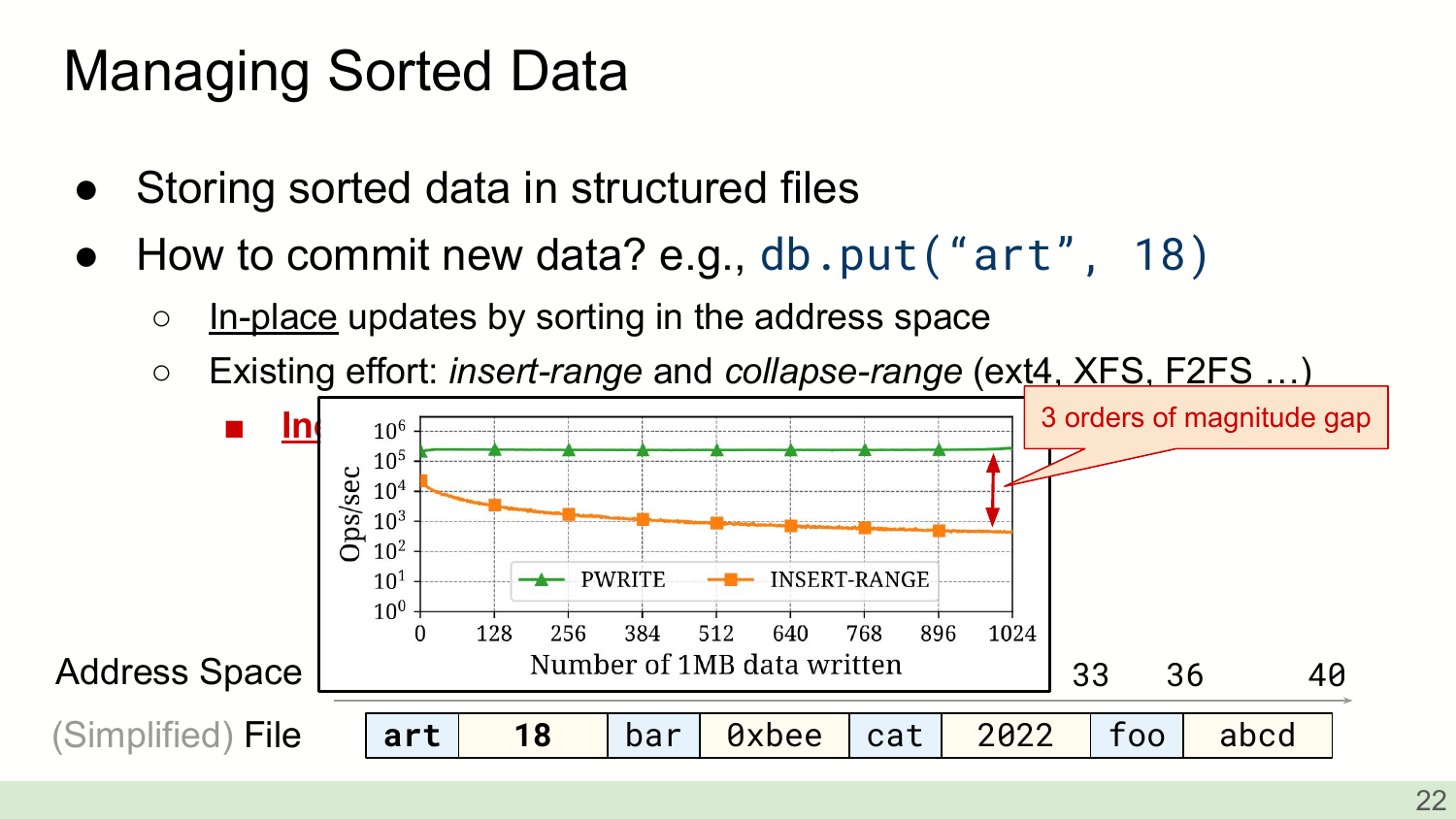- Storing sorted data in structured files
- How to commit new data? e.g., db.put("art",  $18$ )
	- $\circ$  In-place updates by sorting in the address space
	- Existing effort: *insert-range* and *collapse-range* (ext4, XFS, F2FS …)
		- **■** Inefficient shifting in extent indexes  $\binom{(*)}{*}$
		- **Rigid block alignment requirements**  $( \cdot )$

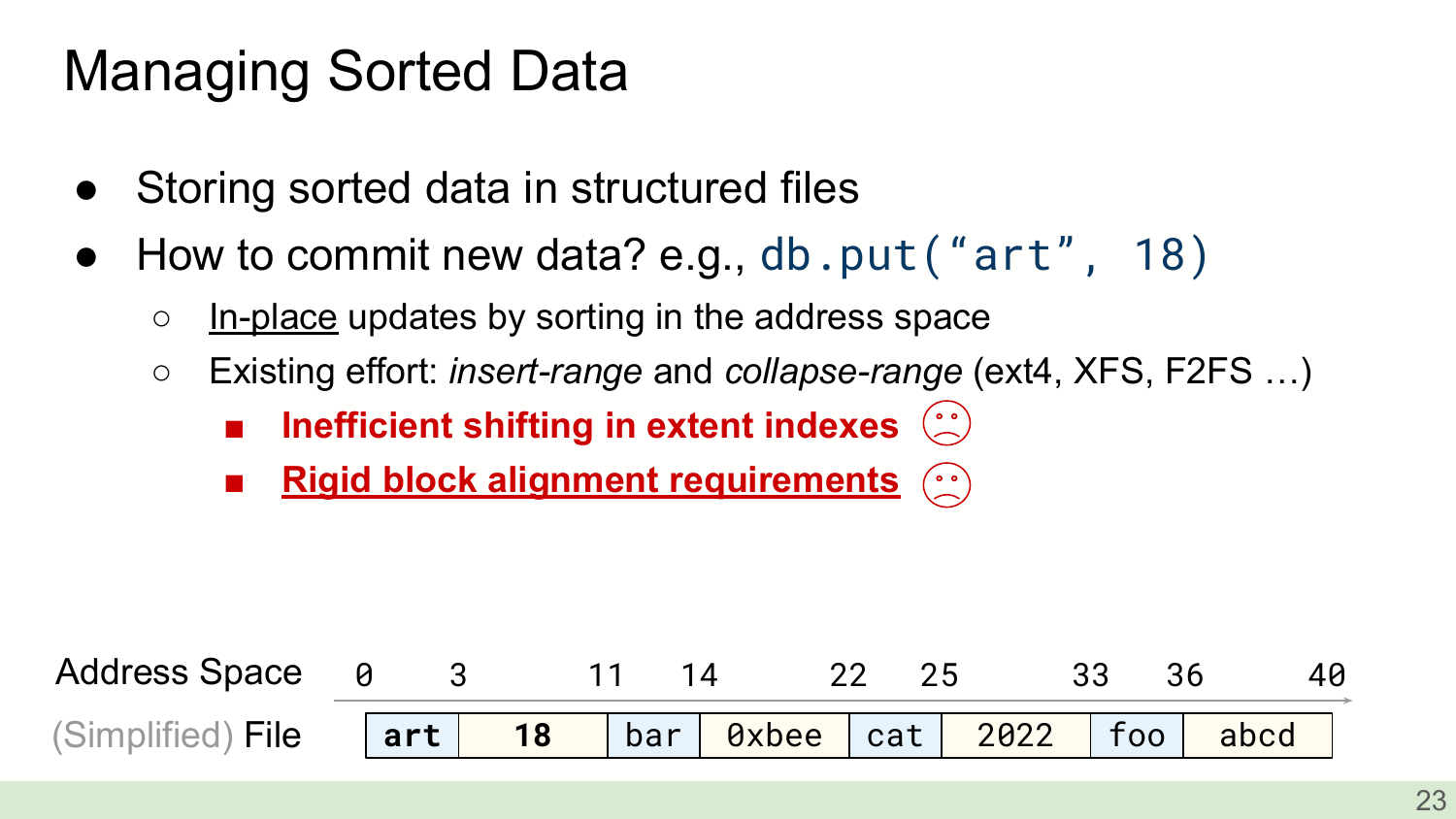- Storing sorted data in structured files
- How to commit new data? e.g., db.put ("art", 18)
	- $\circ$  In-place updates by sorting in the address space
	- Existing effort: *insert-range* and *collapse-range* (ext4, XFS, F2FS …)
		- **Inefficient shifting in extent indexes** ( $\hat{ }$
		- **Rigid block alignment requirements**  $(\cdot)$
		- **Inability to track shifting data**  $( \circ \circ )$

#### The offsets can easily change

| Address Space 0   |                                                   |    |  |  |  |  |  |
|-------------------|---------------------------------------------------|----|--|--|--|--|--|
| (Simplified) File | $\left\vert \boldsymbol{\mathsf{art}}\right\vert$ | 18 |  |  |  |  |  |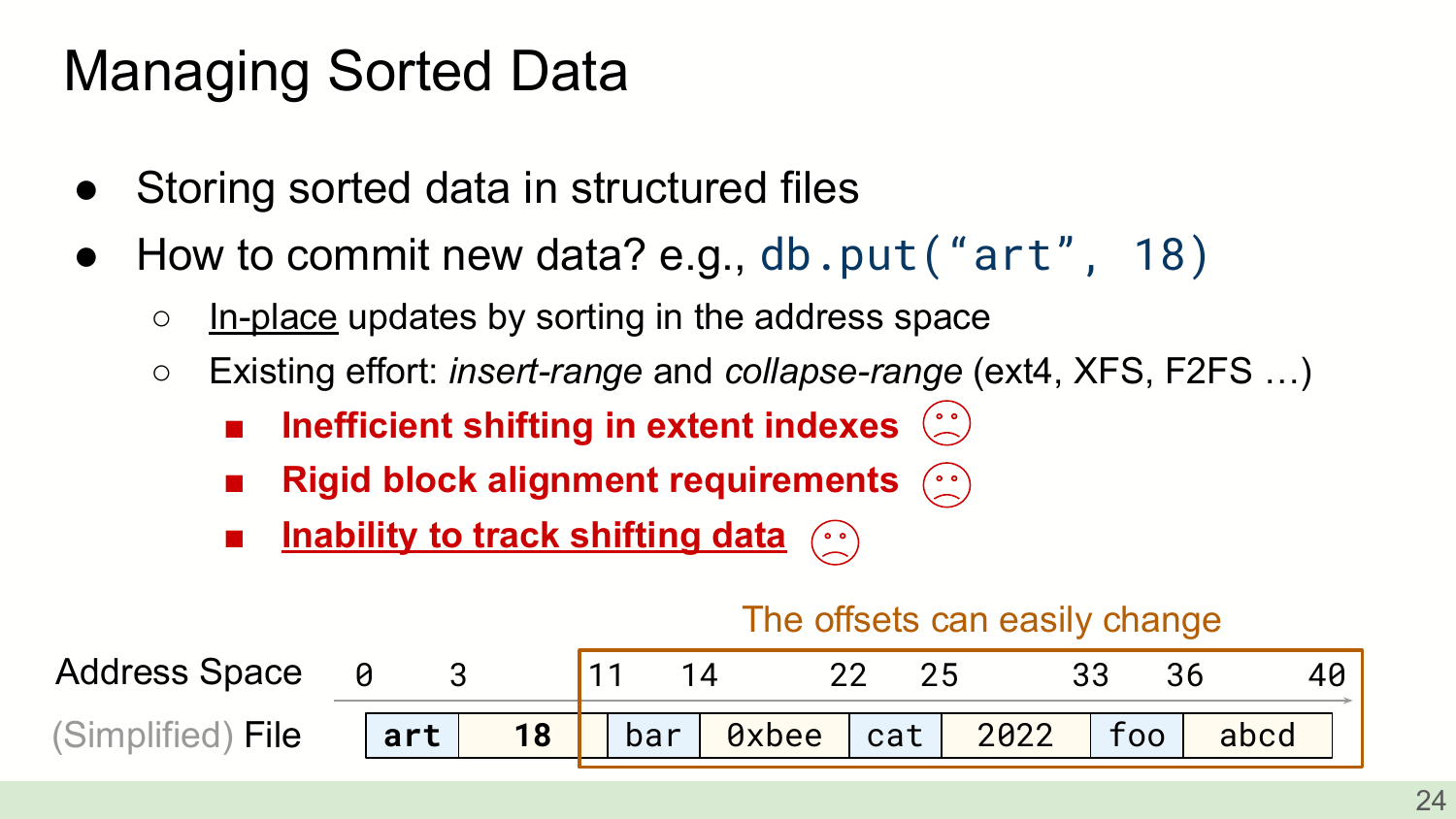- Storing sorted data in structured files
- $\bullet$  How to commit new data? e.g., db.put ("art", 18)
	- $\circ$  In-place updates by sorting in the address space
	- Existing effort: *insert-range* and *collapse-range* (ext4, XFS, F2FS …)

#### **■ Inefficient shifting in extent indexes A more flexible storage abstraction to The manage sorted data!**

| Address Space 0   |  |  | 22 |  | 33 |                                                          |
|-------------------|--|--|----|--|----|----------------------------------------------------------|
| (Simplified) File |  |  |    |  |    | $\vert$ art   18   bar   0xbee   cat   2022   foo   abcd |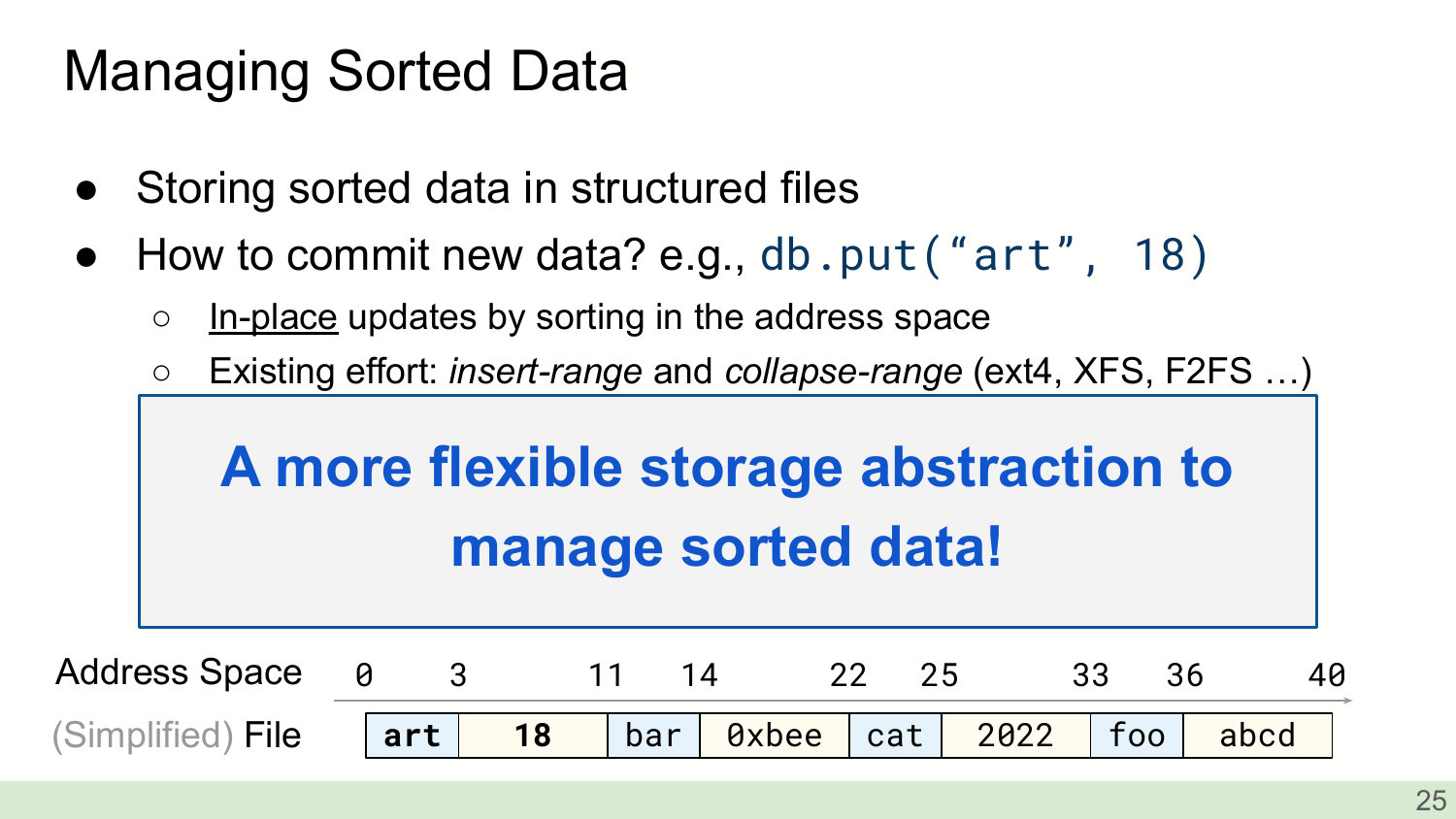- Lightweight in-place insertions and deletions
	- Sorting data easily in the address space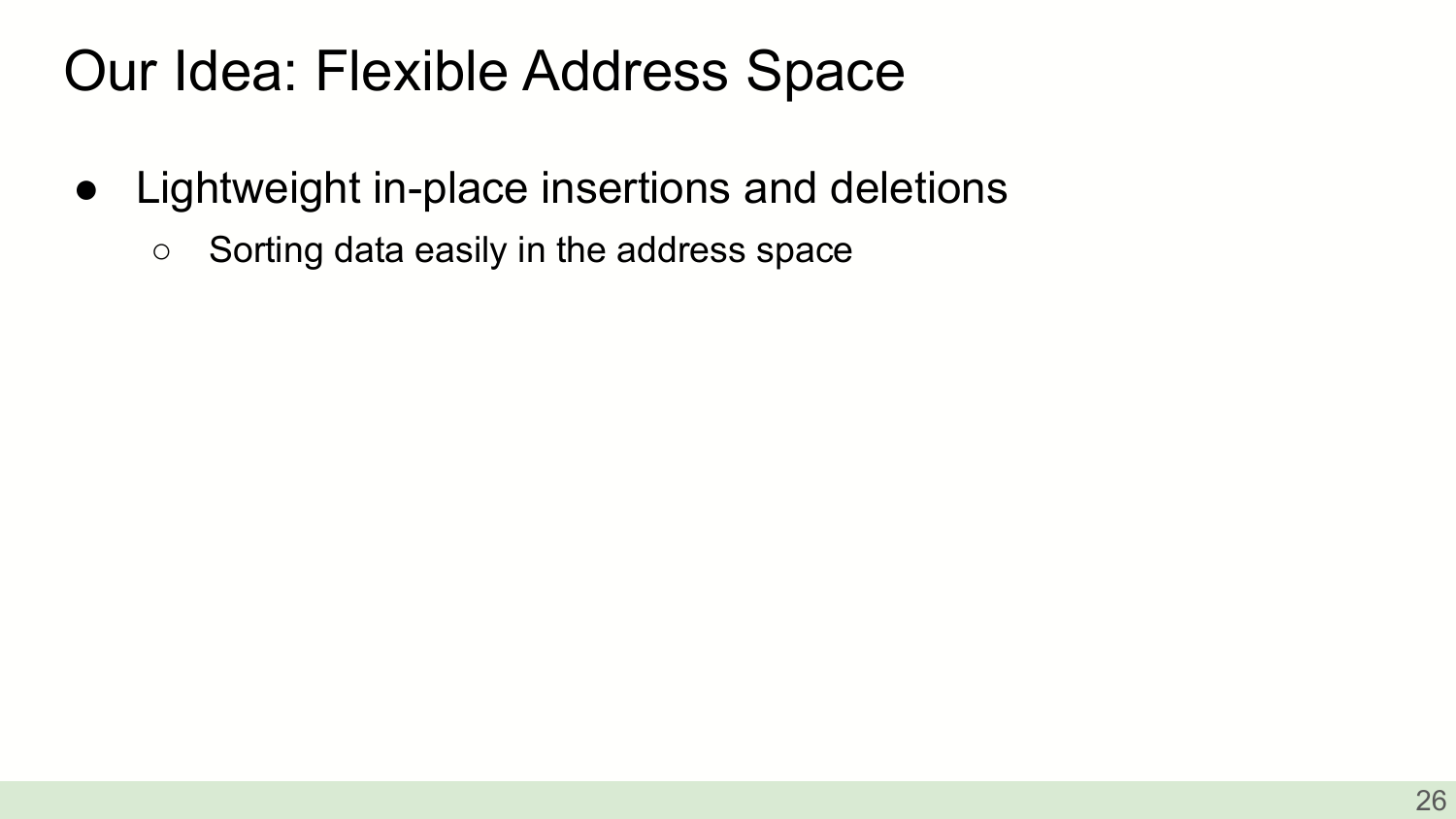- Lightweight in-place insertions and deletions
	- Sorting data easily in the address space
- **Challenges** 
	- Inefficient shifting in extent index
	- Rigid block alignment requirements
	- Inability to track shifting data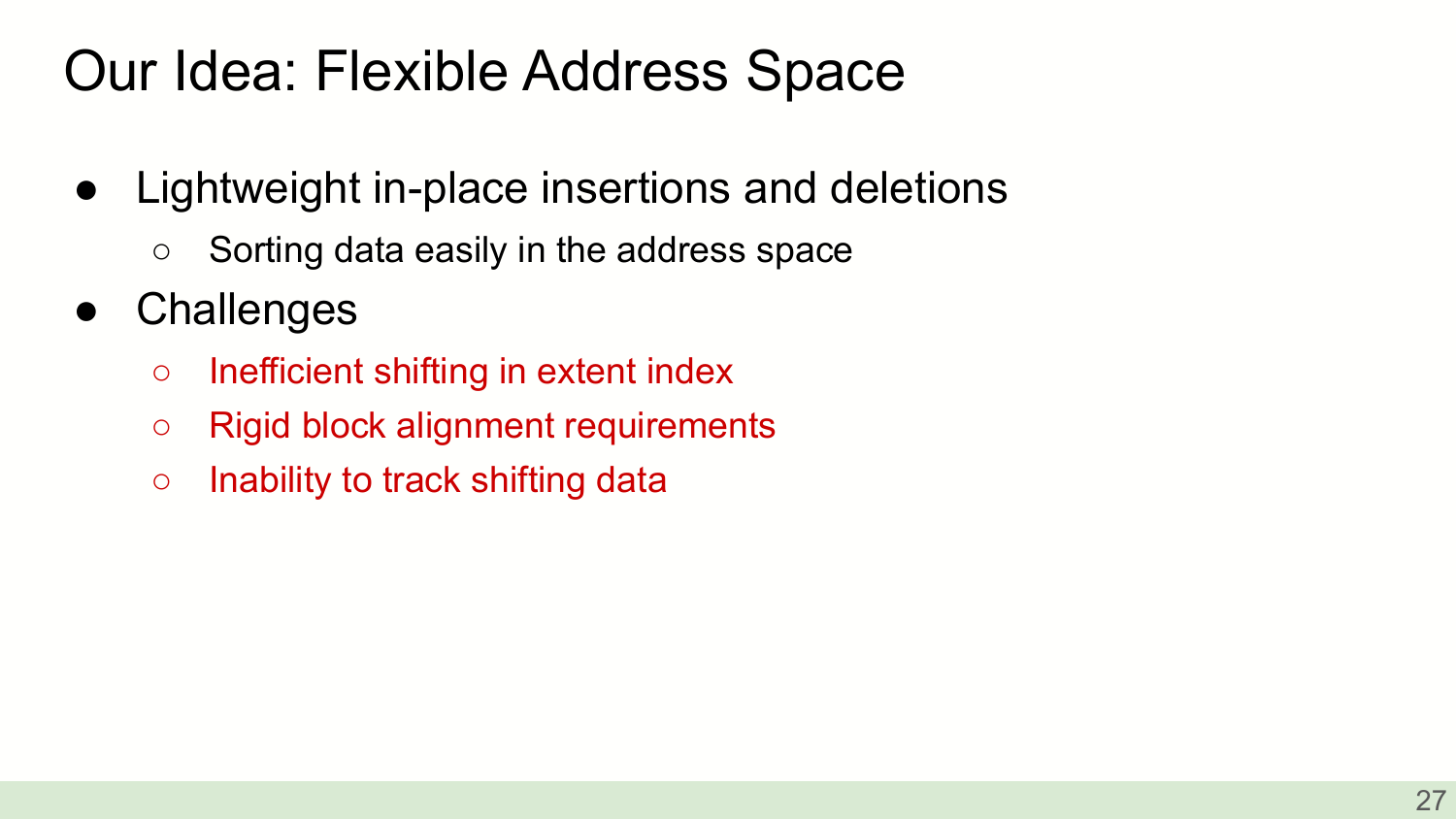- Lightweight in-place insertions and deletions
	- Sorting data easily in the address space
- Challenges => The Solution
	- $\circ$  Inefficient shifting in extent index  $\Rightarrow$  Index structure with efficient shifting
	- Rigid block alignment requirements => No alignment requirements
	- $\circ$  Inability to track shifting data => Managing shifting data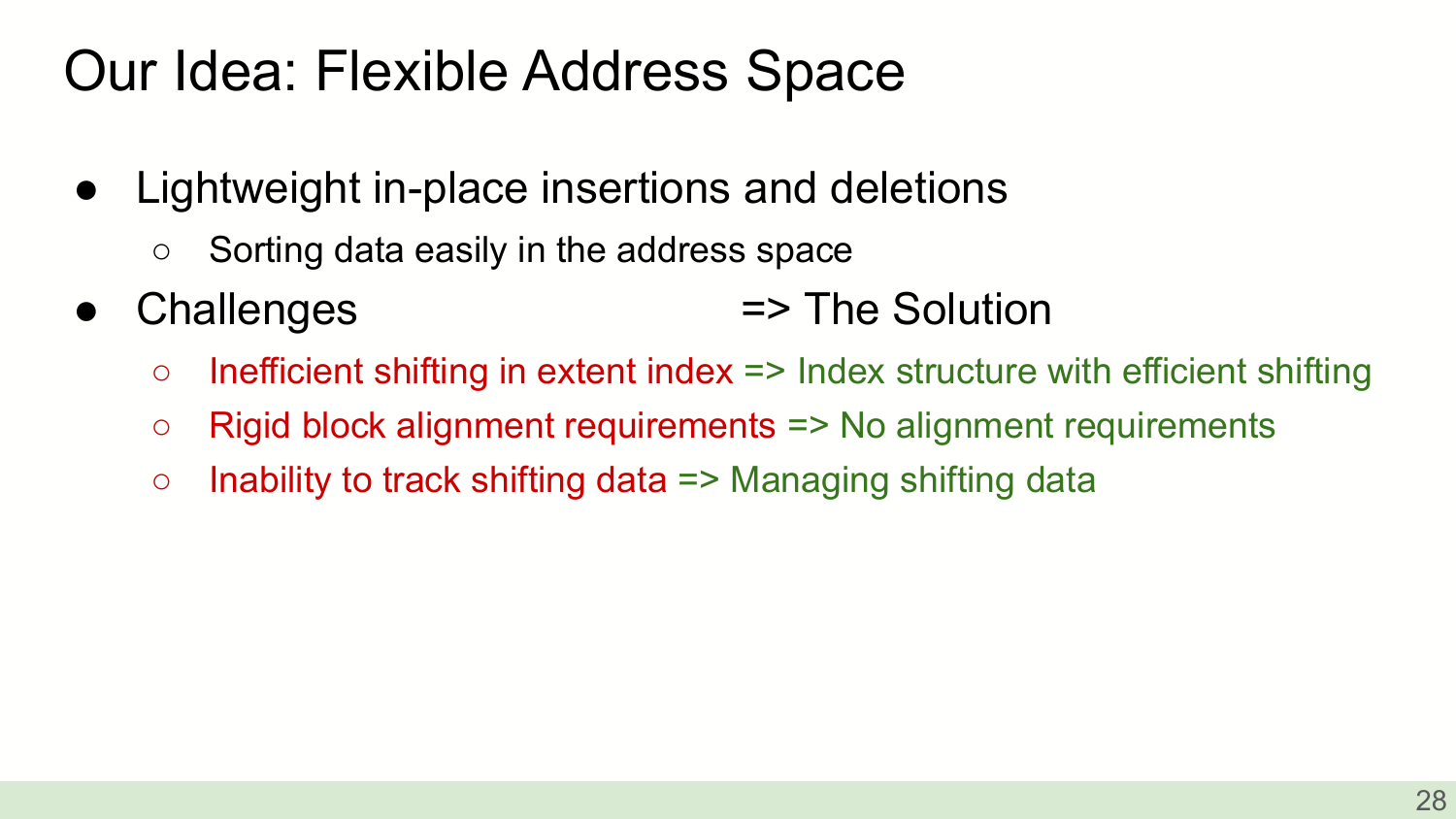- Lightweight in-place insertions and deletions
	- Sorting data easily in the address space
- The solution:

Managing shifting data

No alignment requirements Index with efficient shifting

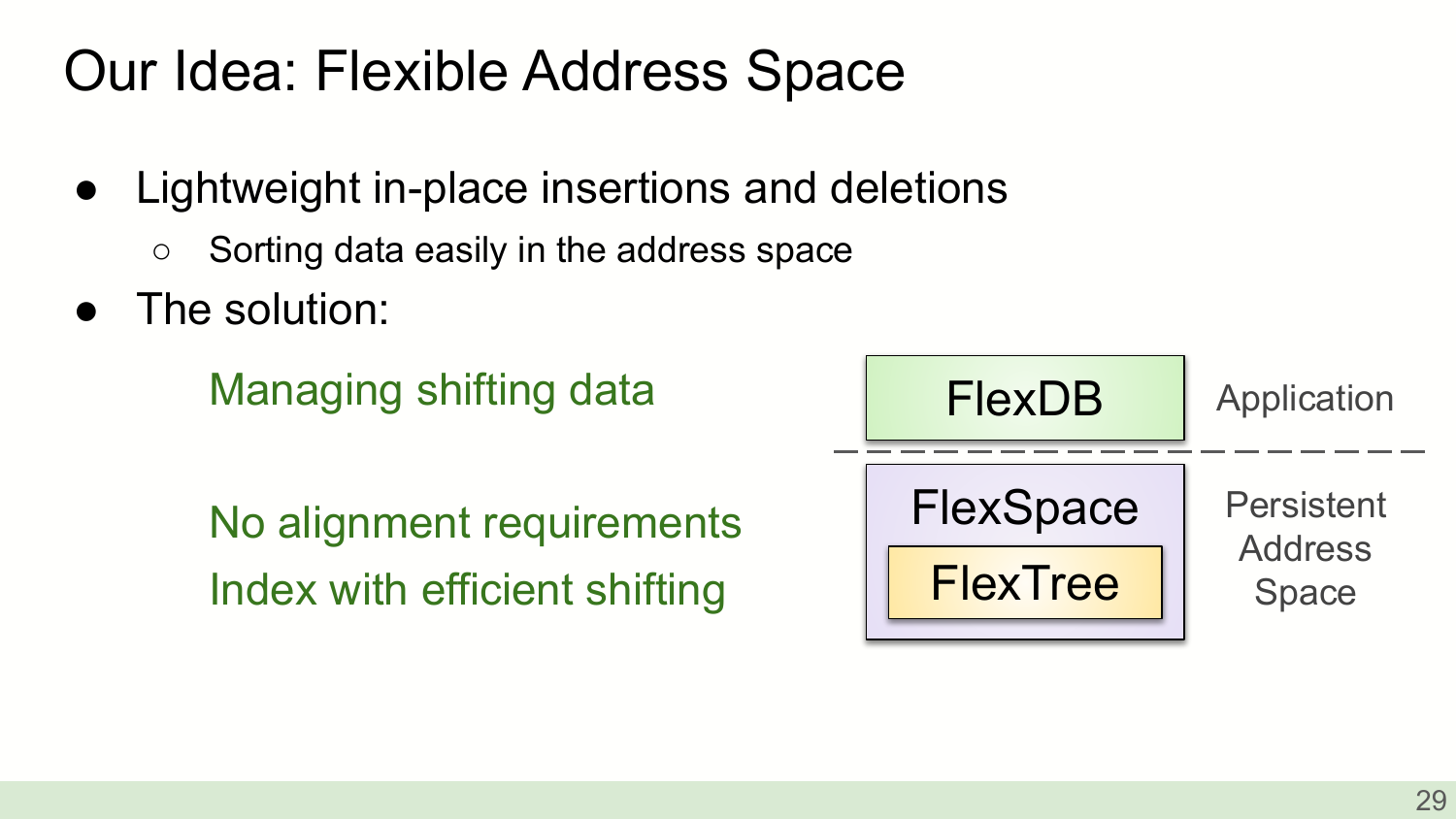- Lightweight in-place insertions and deletions
	- Sorting data easily in the address space
- The solution:

Managing shifting data

No alignment requirements Index with efficient shifting

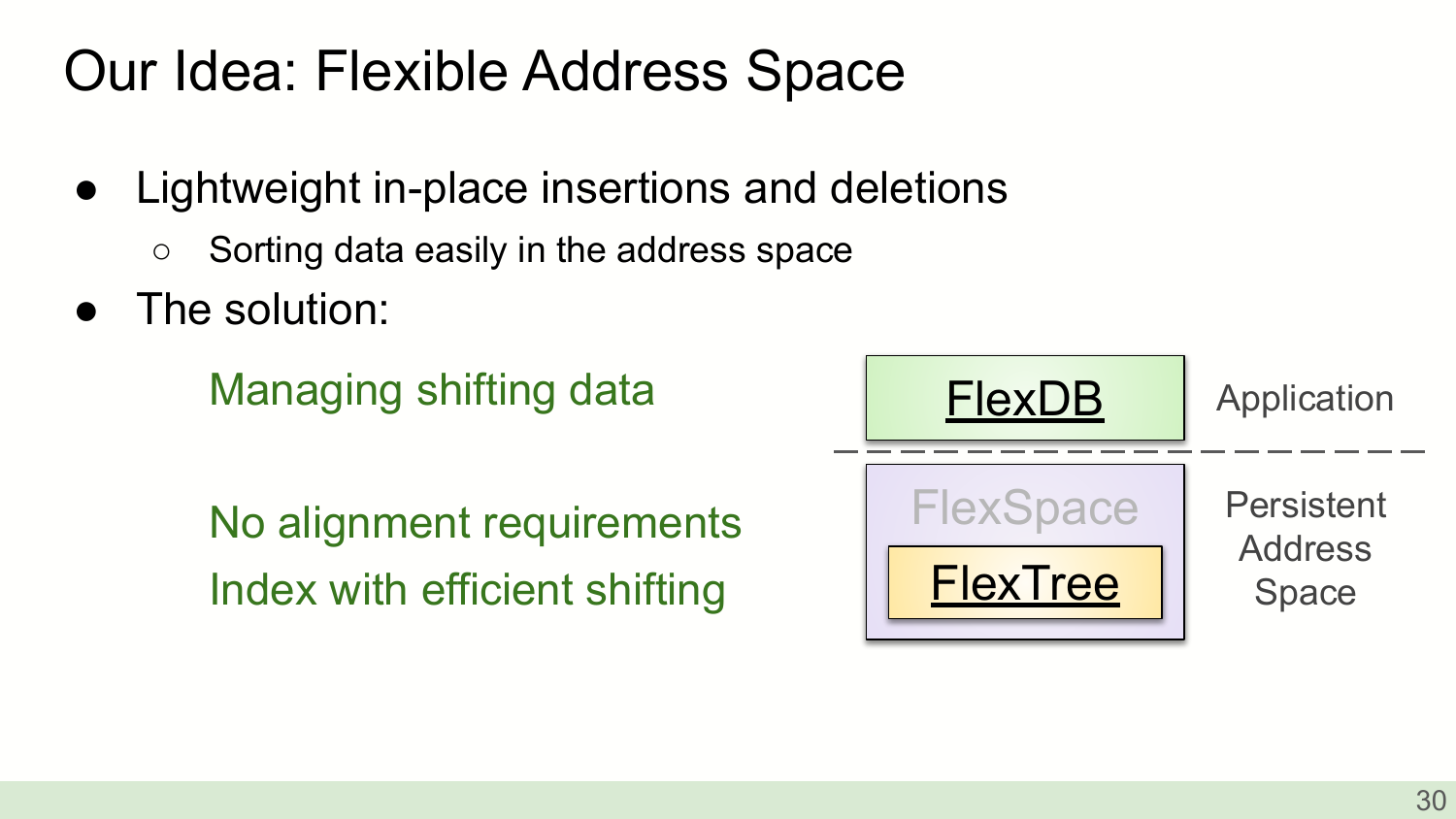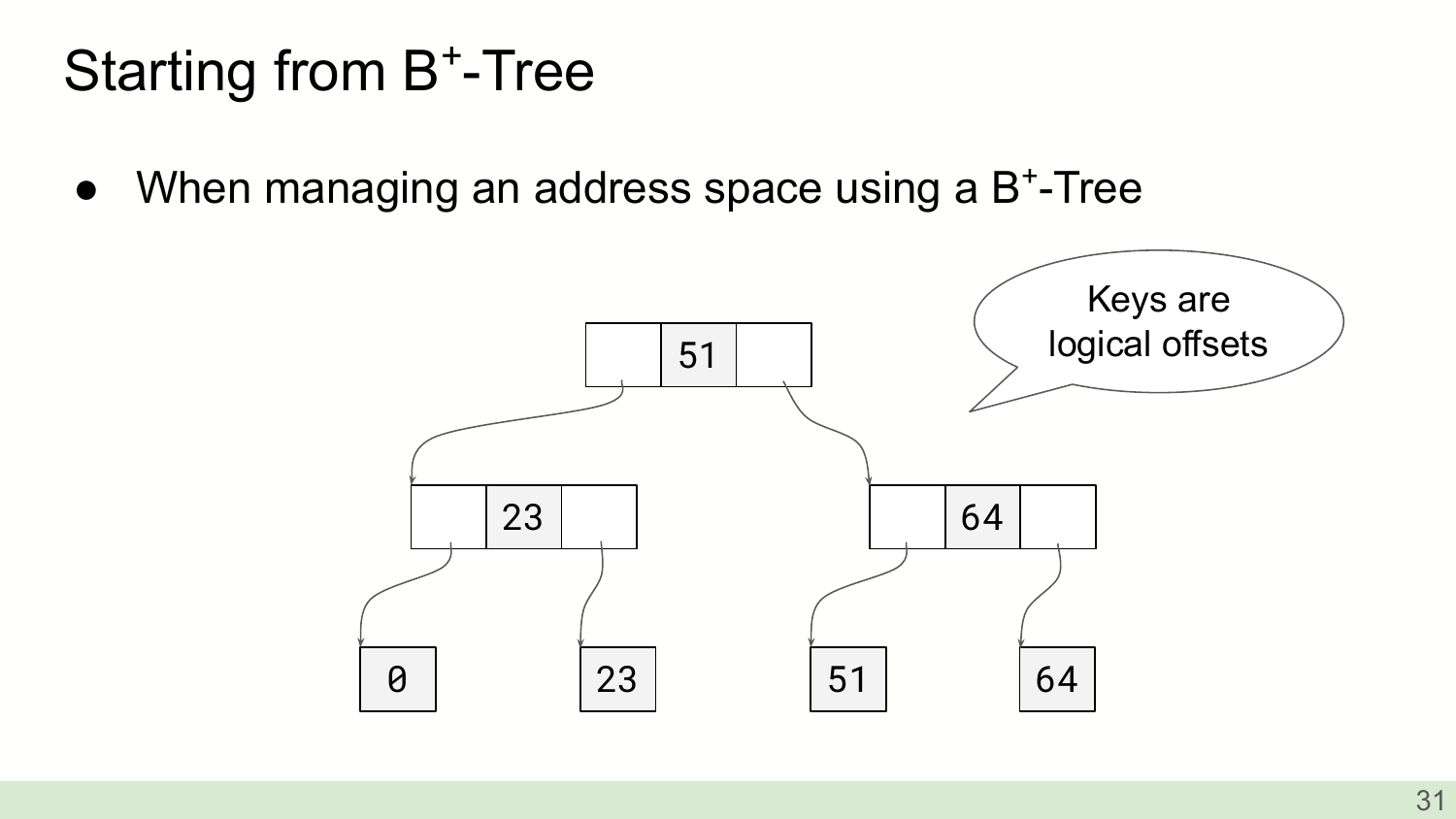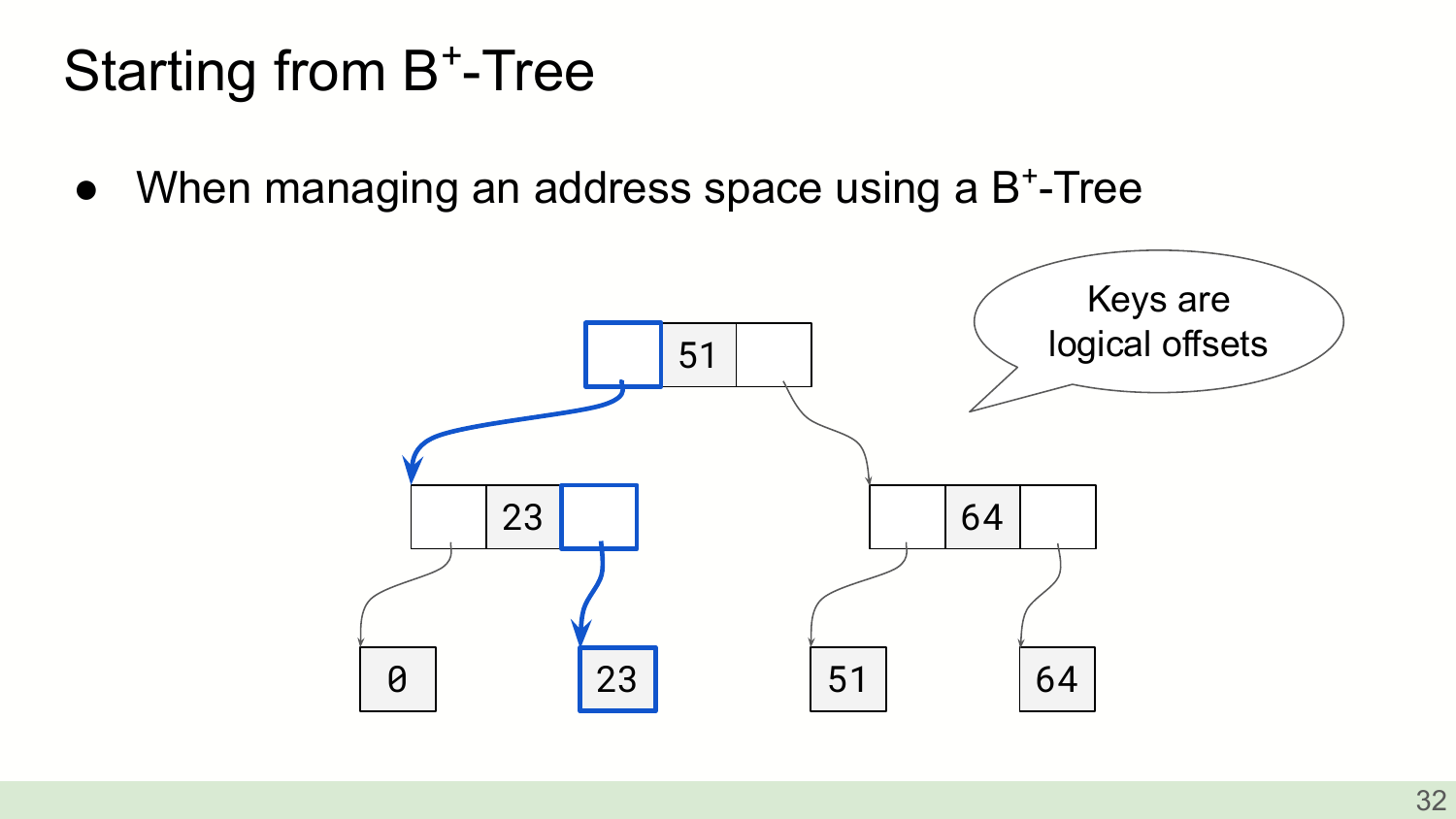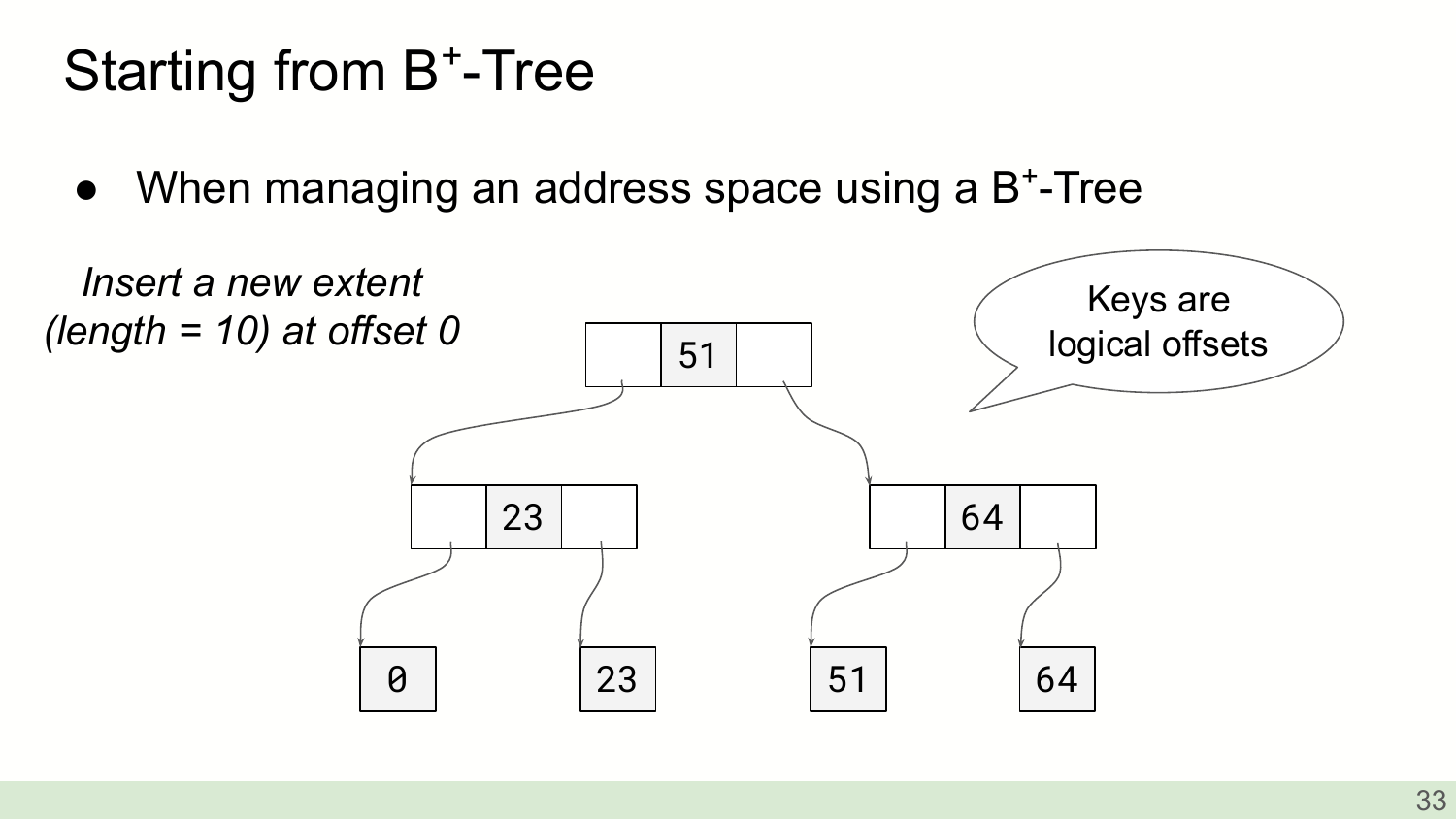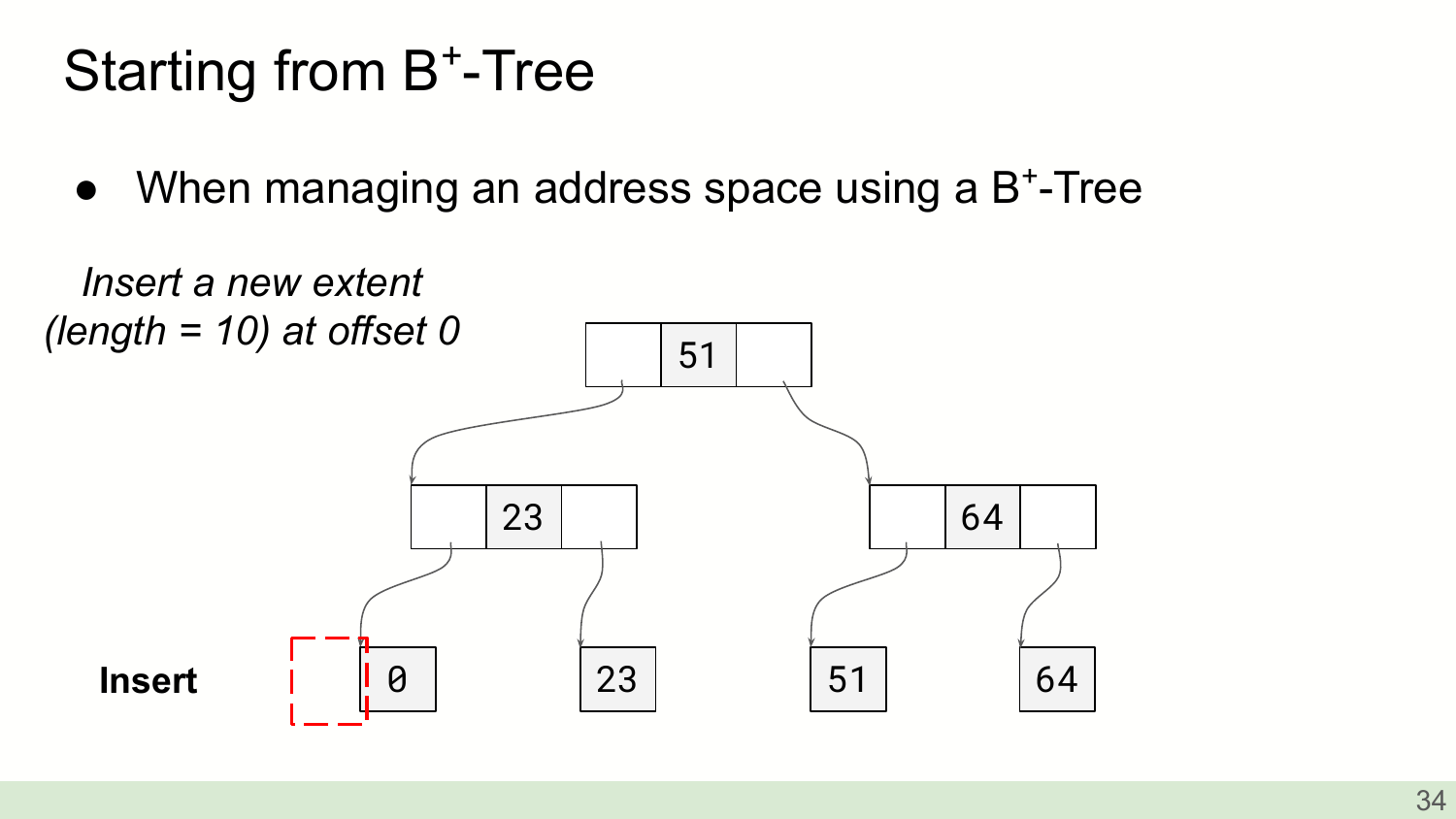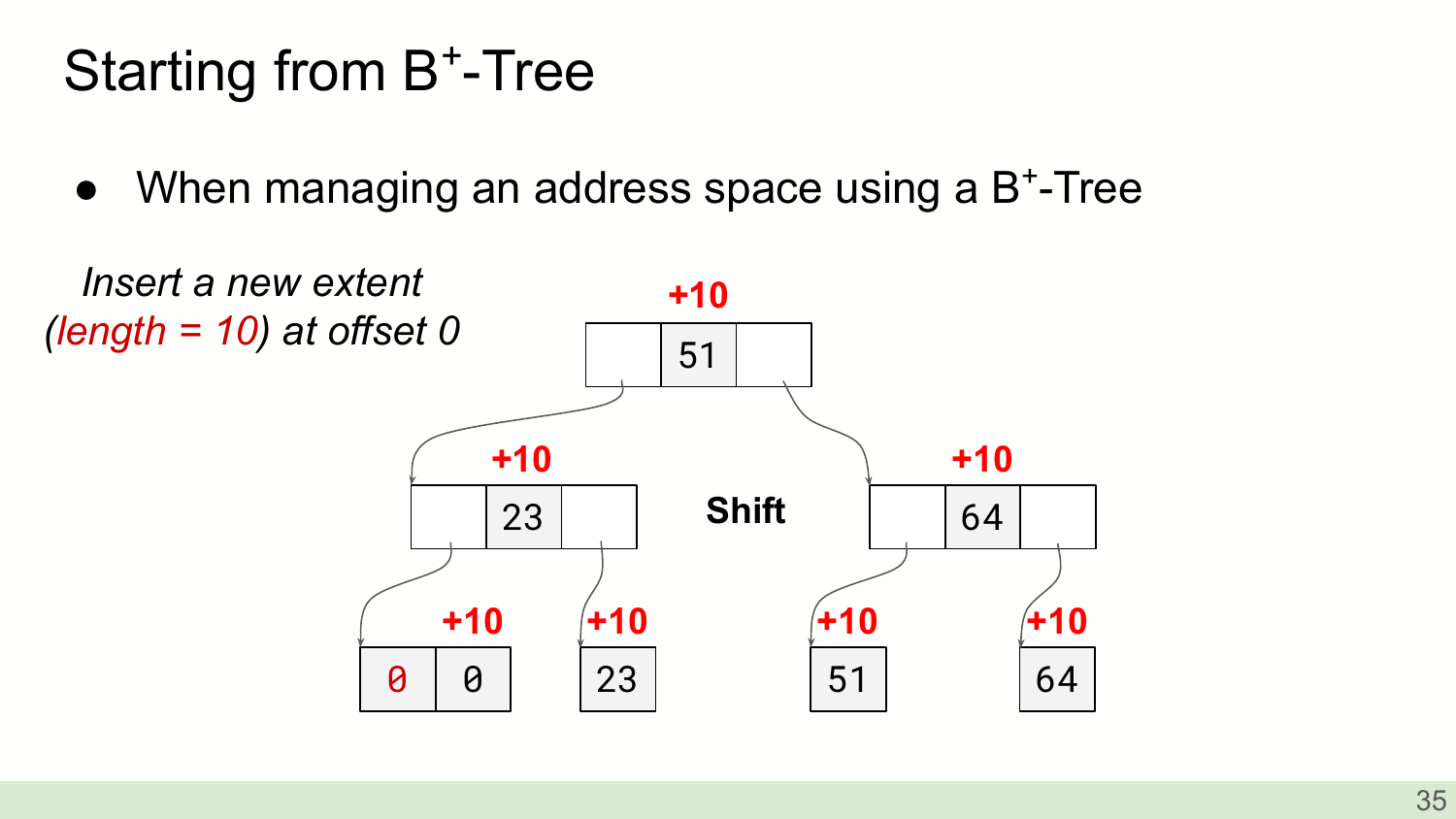#### FlexTree: Structure

- An index structure derived from B<sup>+</sup>-Tree
	- A new metadata representation scheme

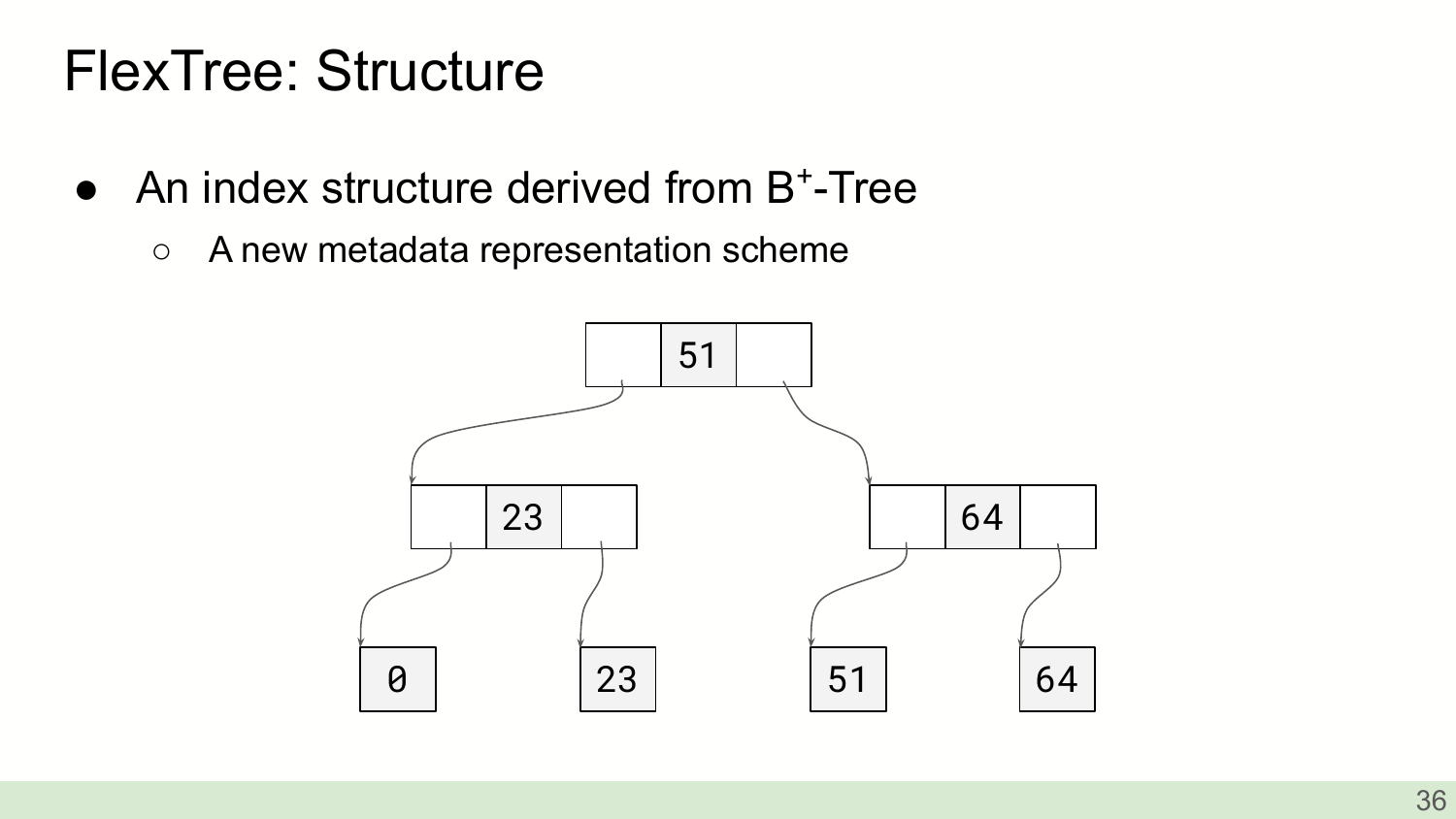#### FlexTree: Structure

- An index structure derived from B<sup>+</sup>-Tree
	- A new metadata representation scheme

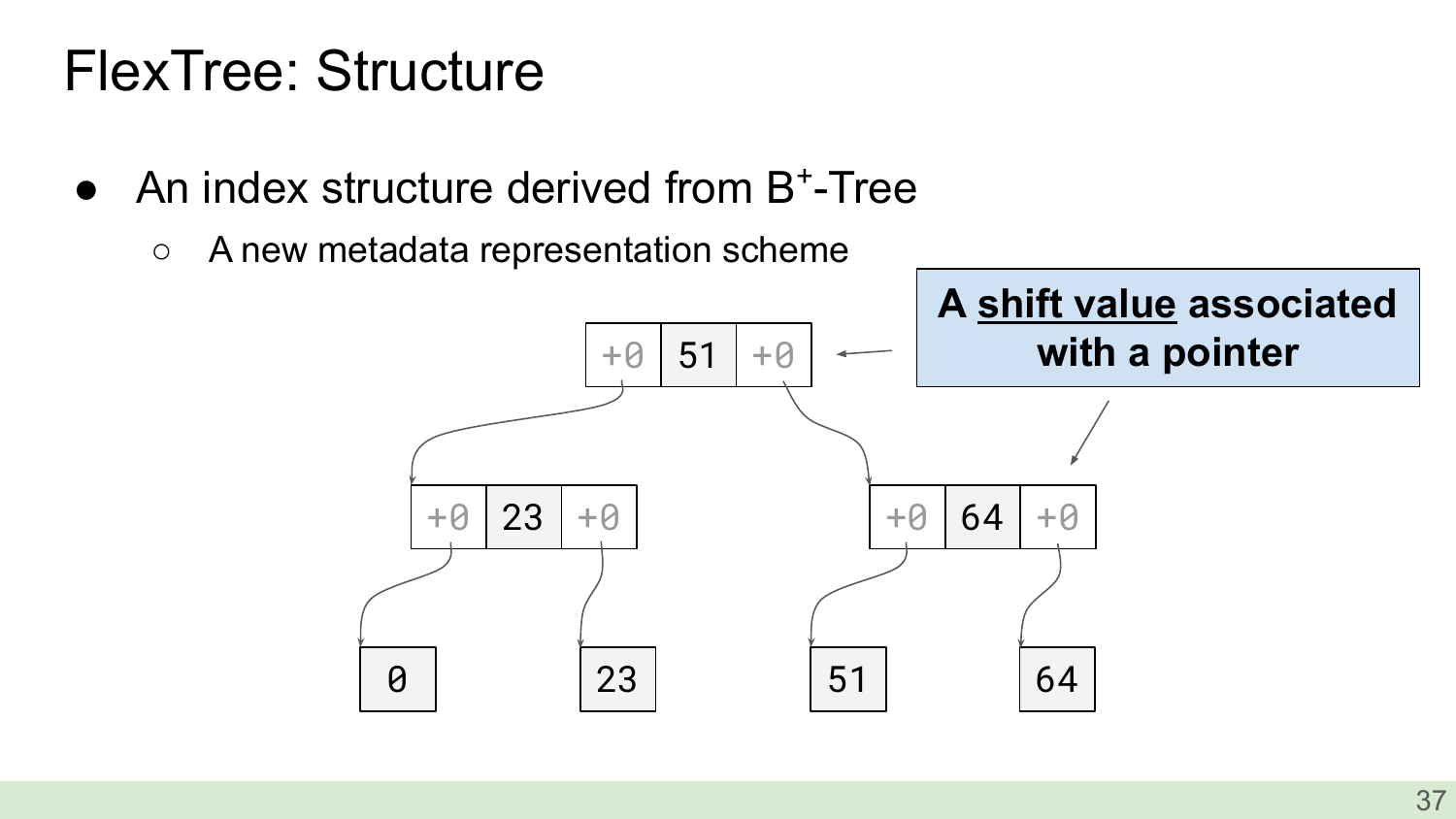#### FlexTree: Structure

- An index structure derived from B<sup>+</sup>-Tree
	- A new metadata representation scheme

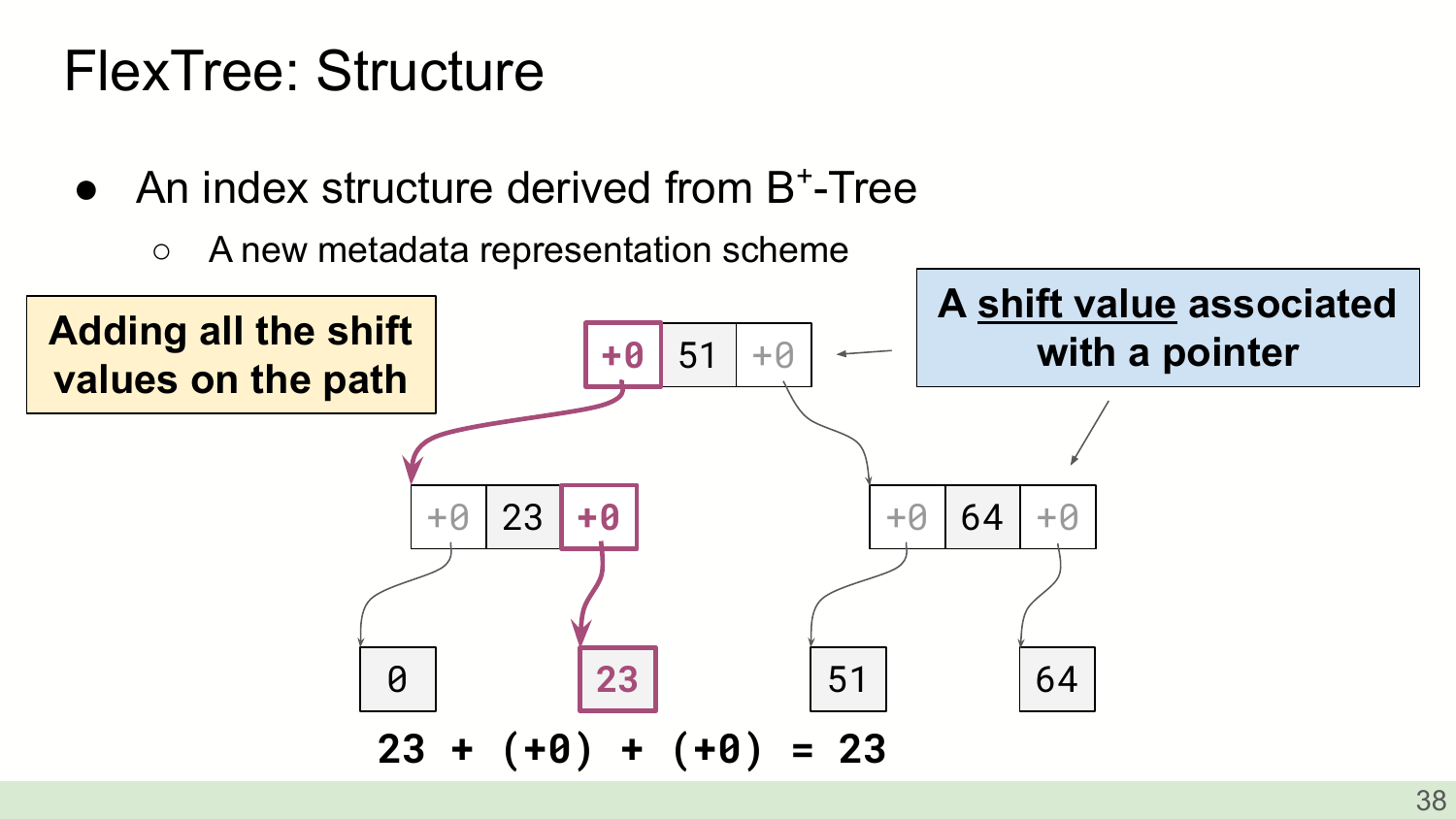- An index structure derived from B<sup>+</sup>-Tree
	- A new metadata representation scheme

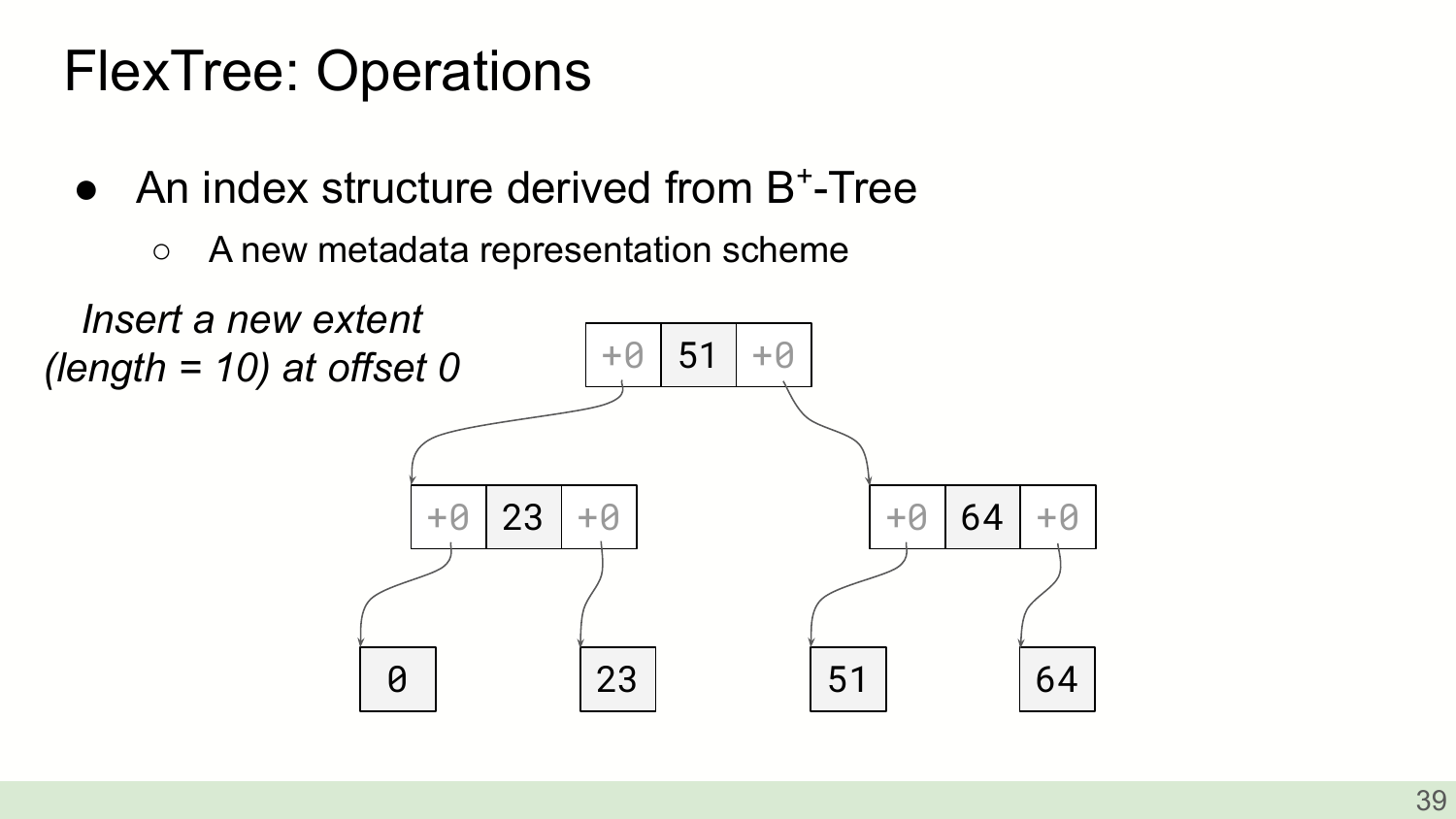- An index structure derived from B<sup>+</sup>-Tree
	- A new metadata representation scheme

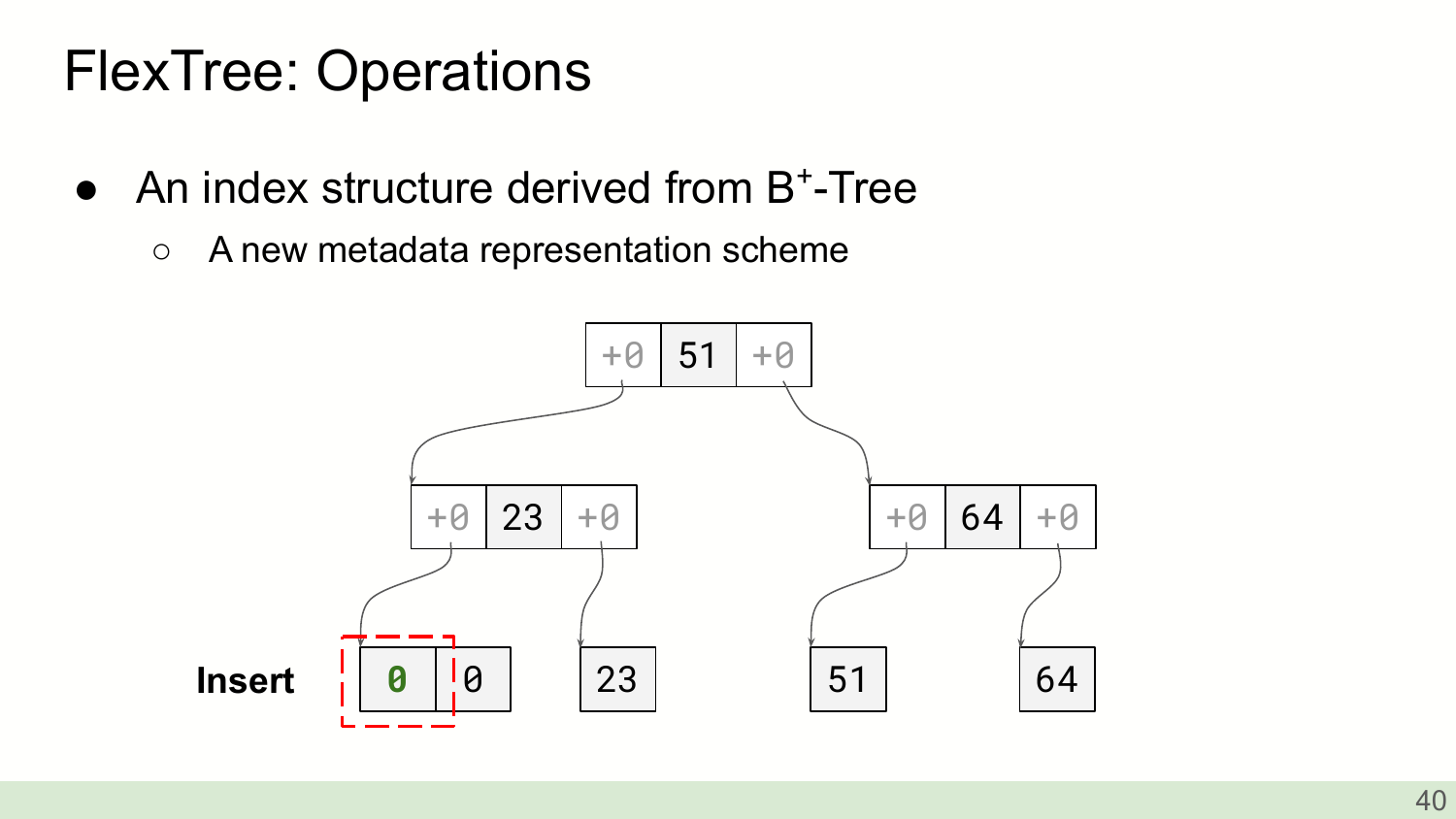- An index structure derived from B<sup>+</sup>-Tree
	- A new metadata representation scheme

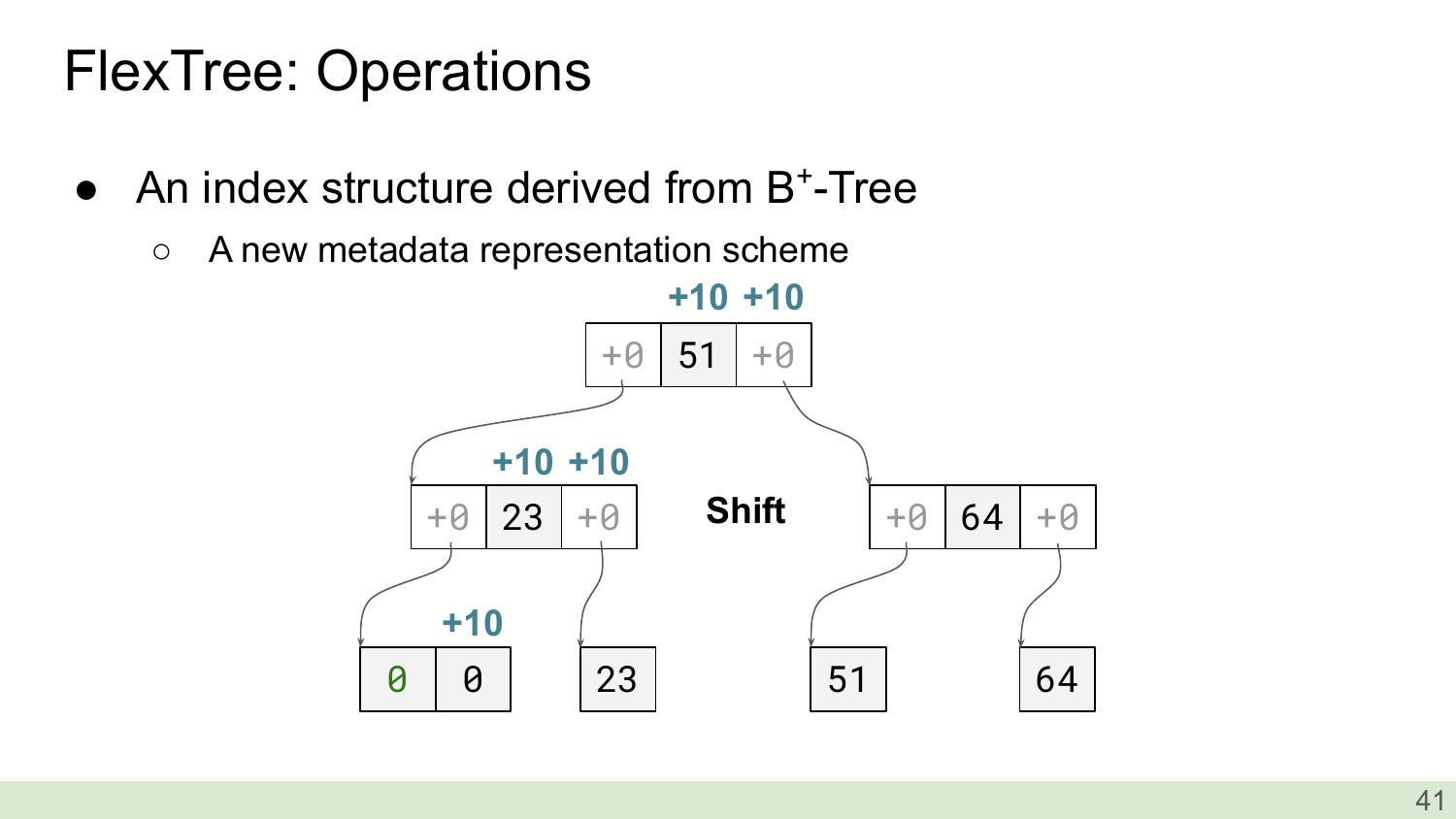- An index structure derived from B<sup>+</sup>-Tree
	- A new metadata representation scheme

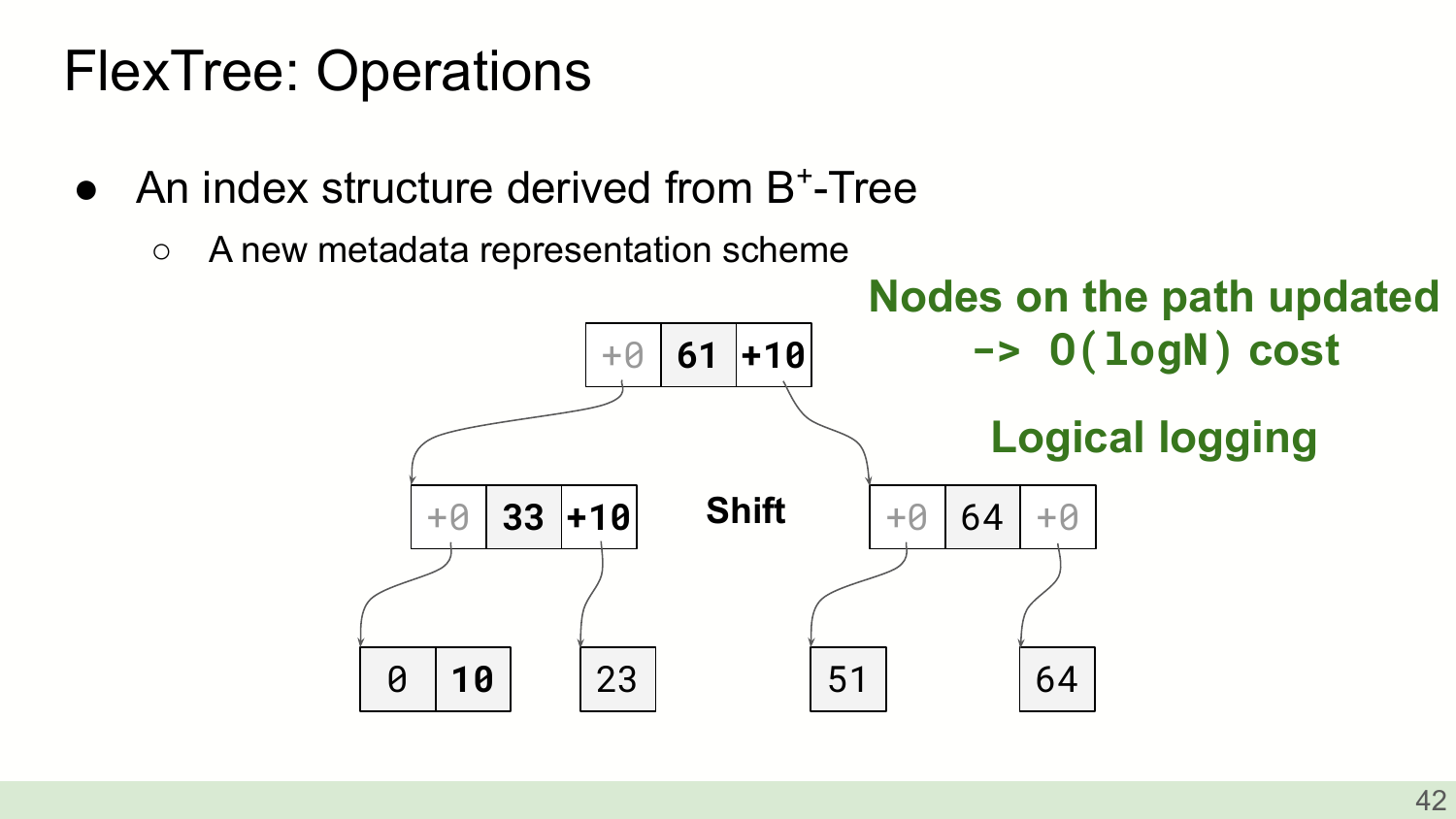- An index structure derived from B<sup>+</sup>-Tree
	- A new metadata representation scheme

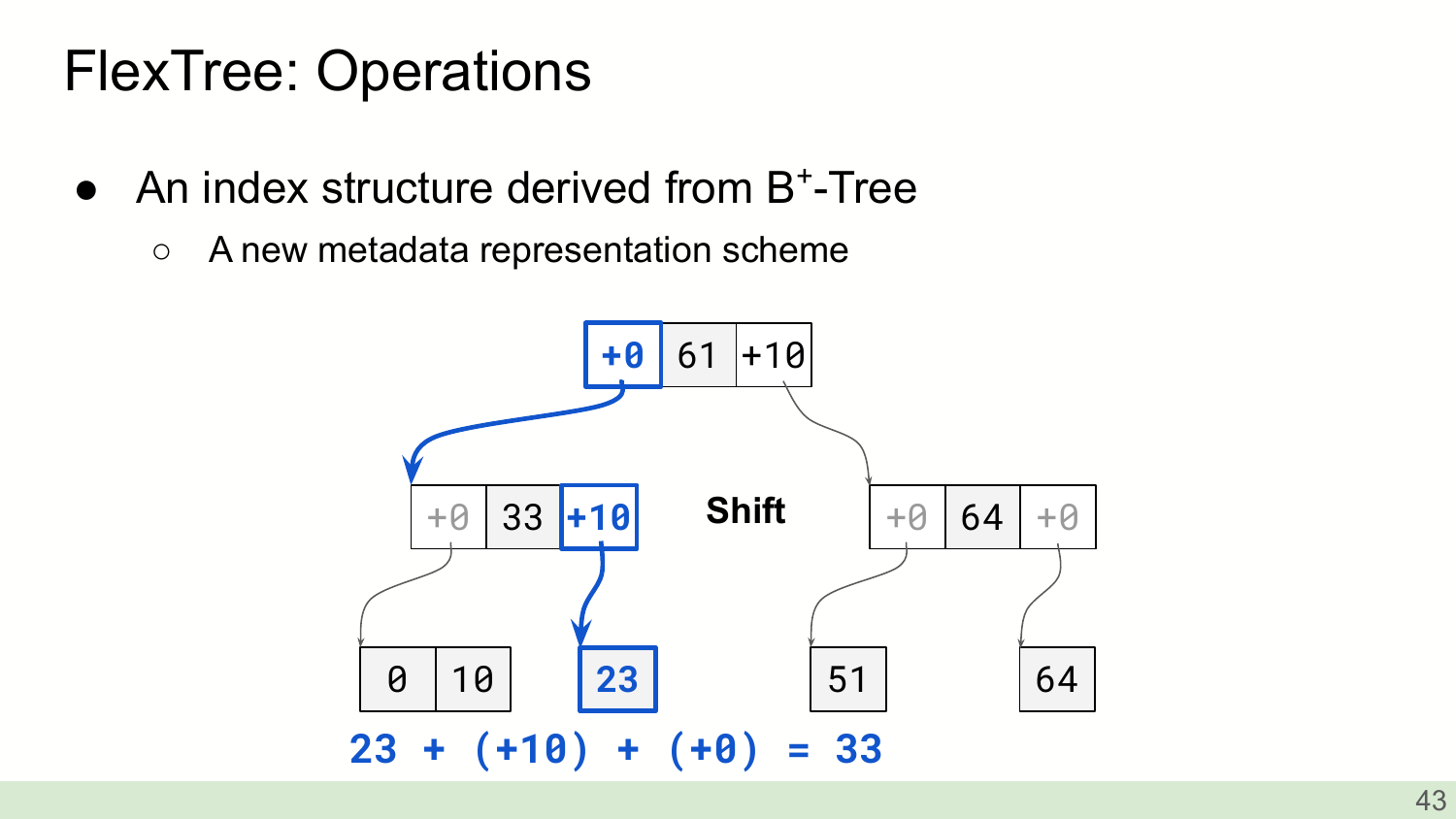- An index structure derived from B<sup>+</sup>-Tree
	- A new metadata representation scheme

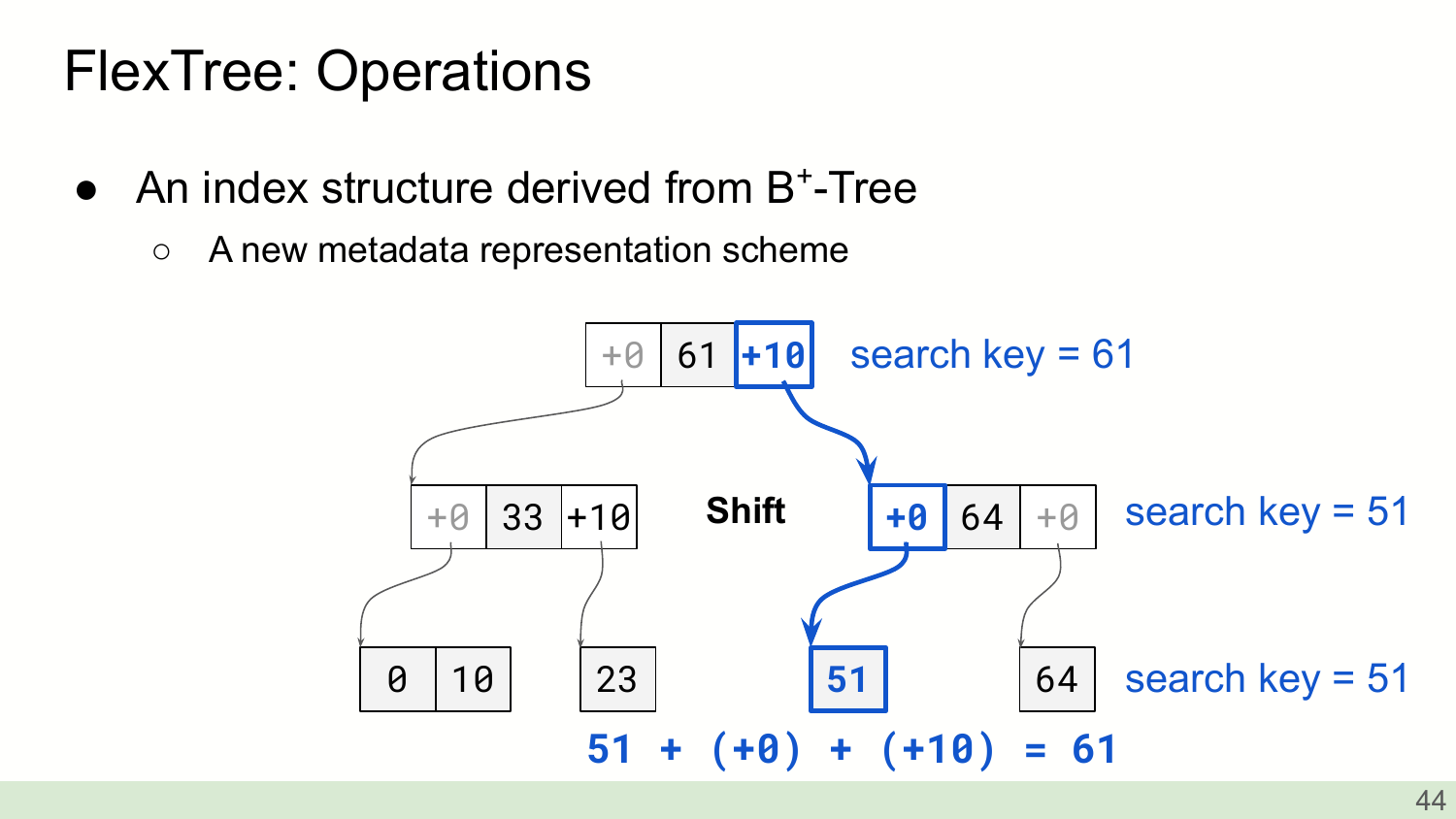#### Based on FlexTree

- FlexSpace: Log-structured data storage indexed by FlexTree
	- Supporting read/write/insert-range operations etc.
- FlexDB: Keeping all KV pairs sorted in a FlexSpace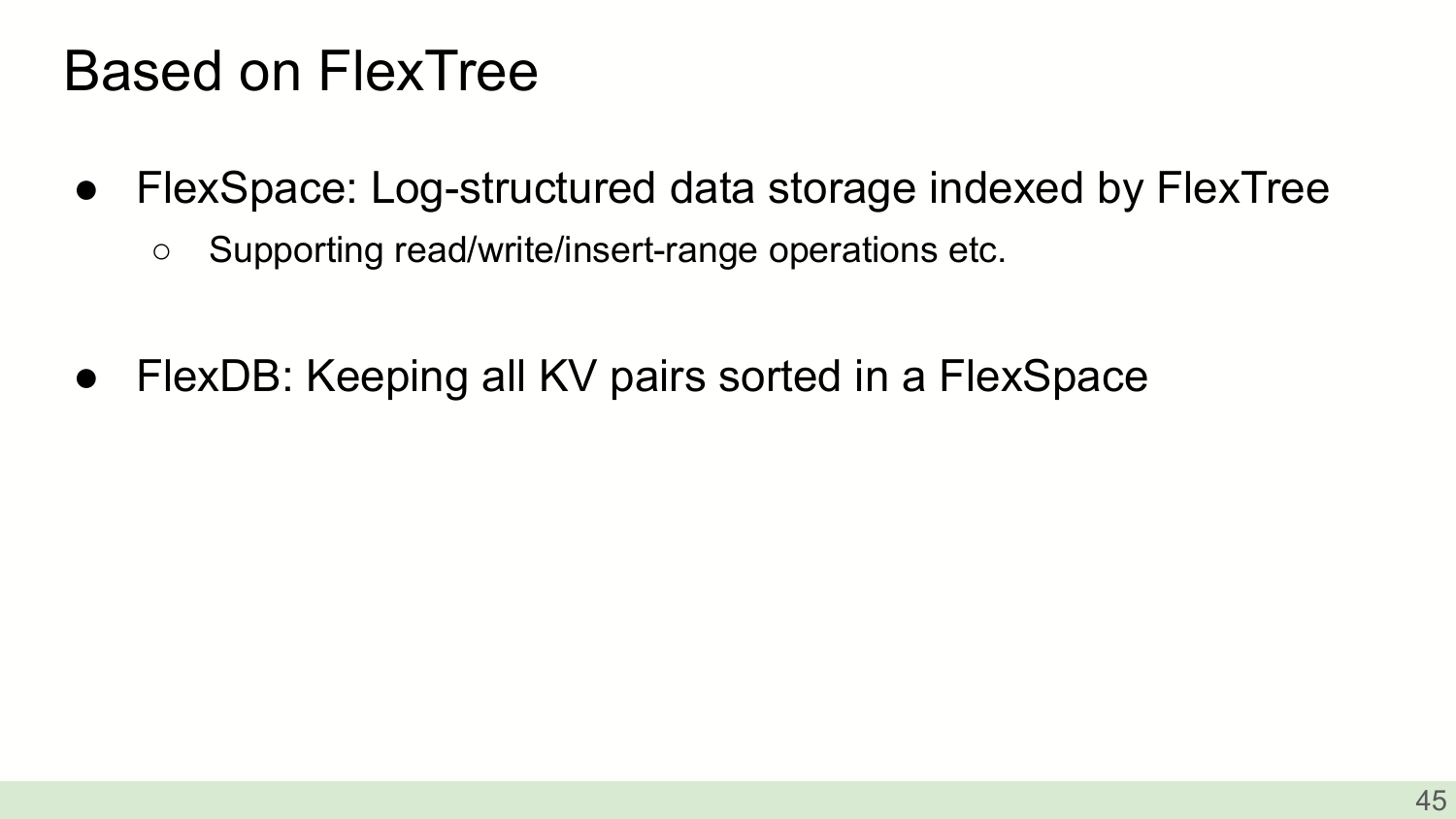#### FlexDB

● Keeping all KV pairs sorted in a flexible address space

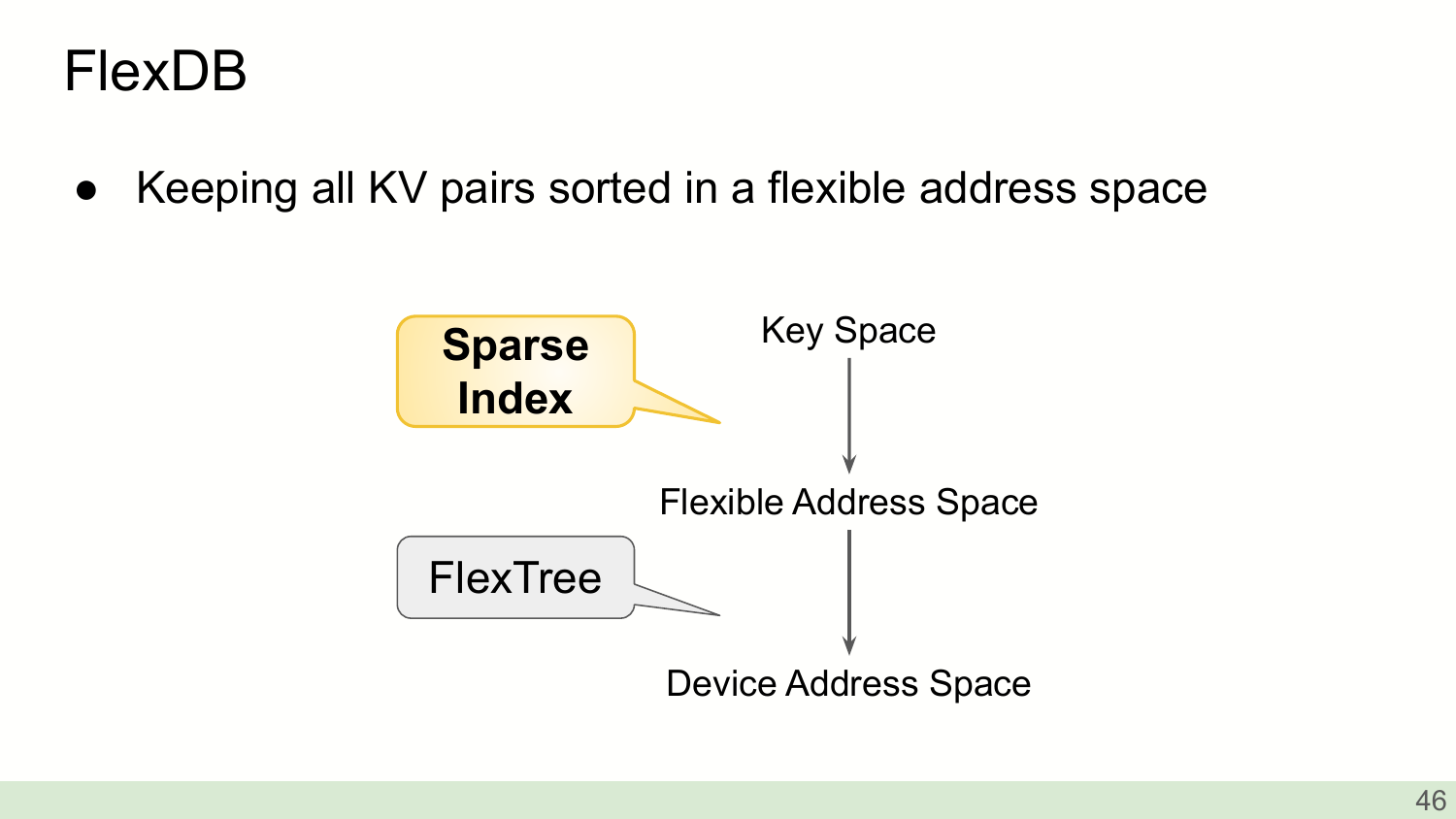● Managing sorted keys in *intervals*

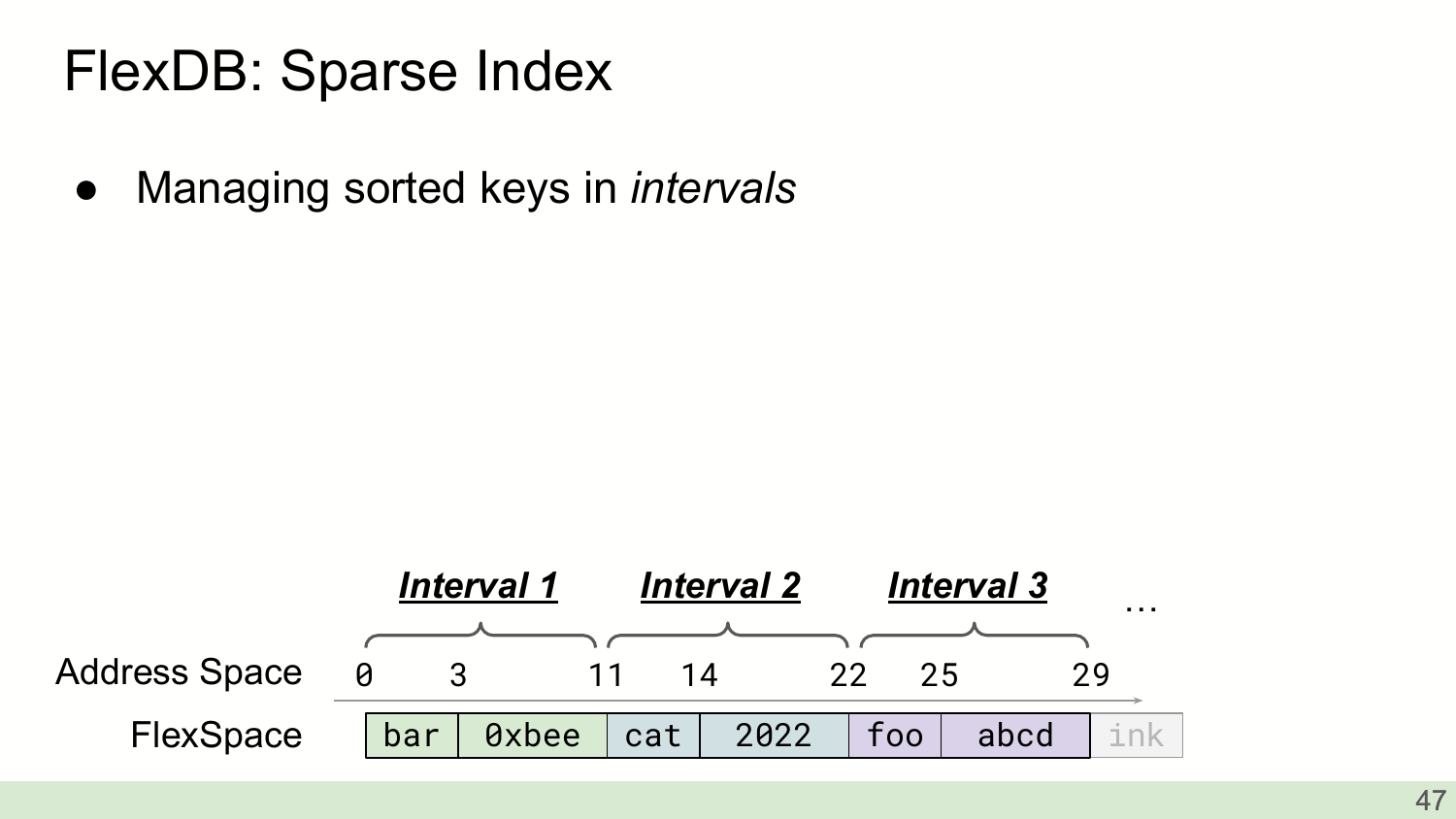- Managing sorted keys in *intervals*
- Indexing the first key (*anchor*) in each interval

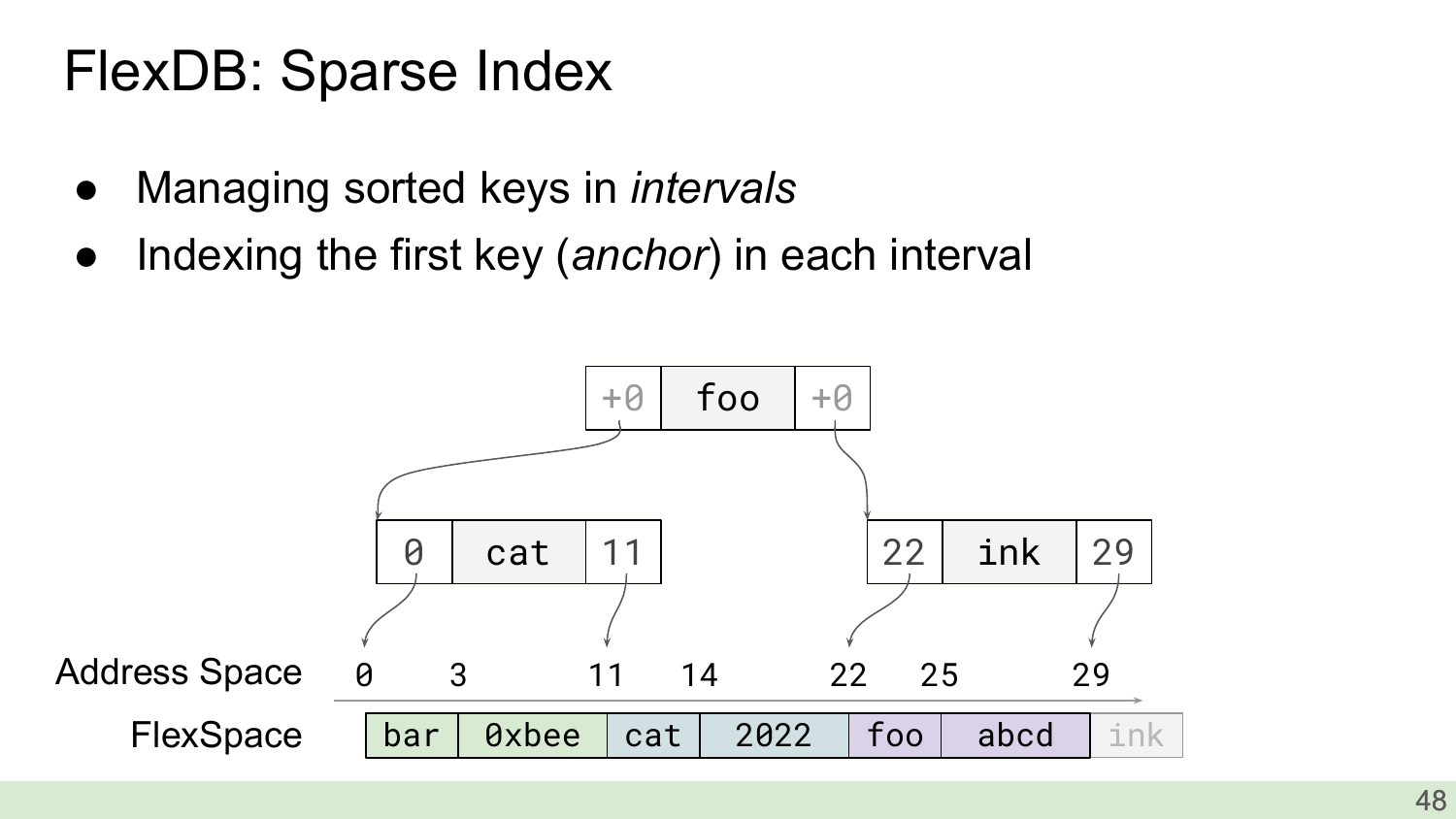- Managing sorted keys in *intervals*
- Indexing the first key (*anchor*) in each interval

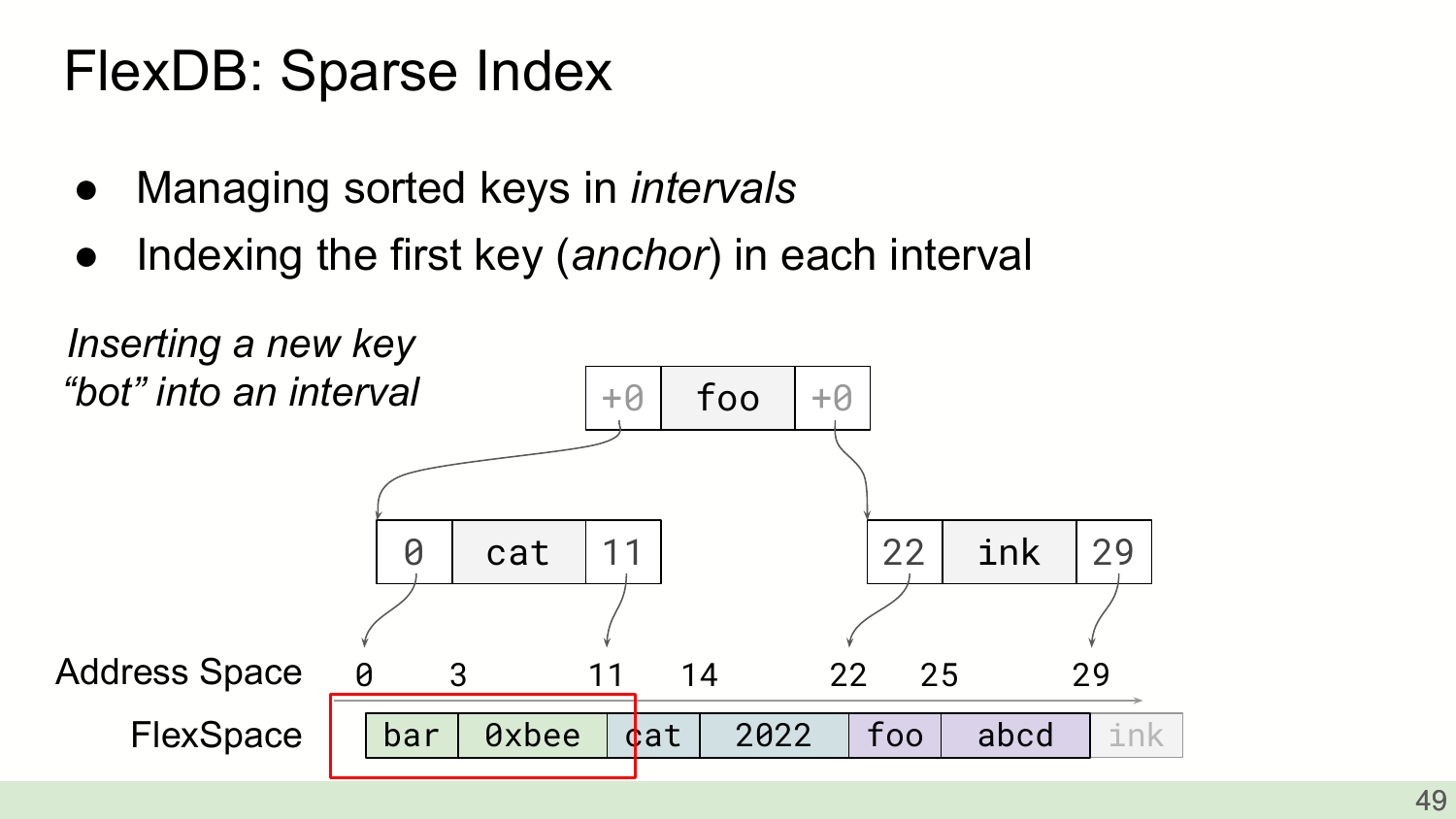- Managing sorted keys in *intervals*
- Indexing the first key (*anchor*) in each interval

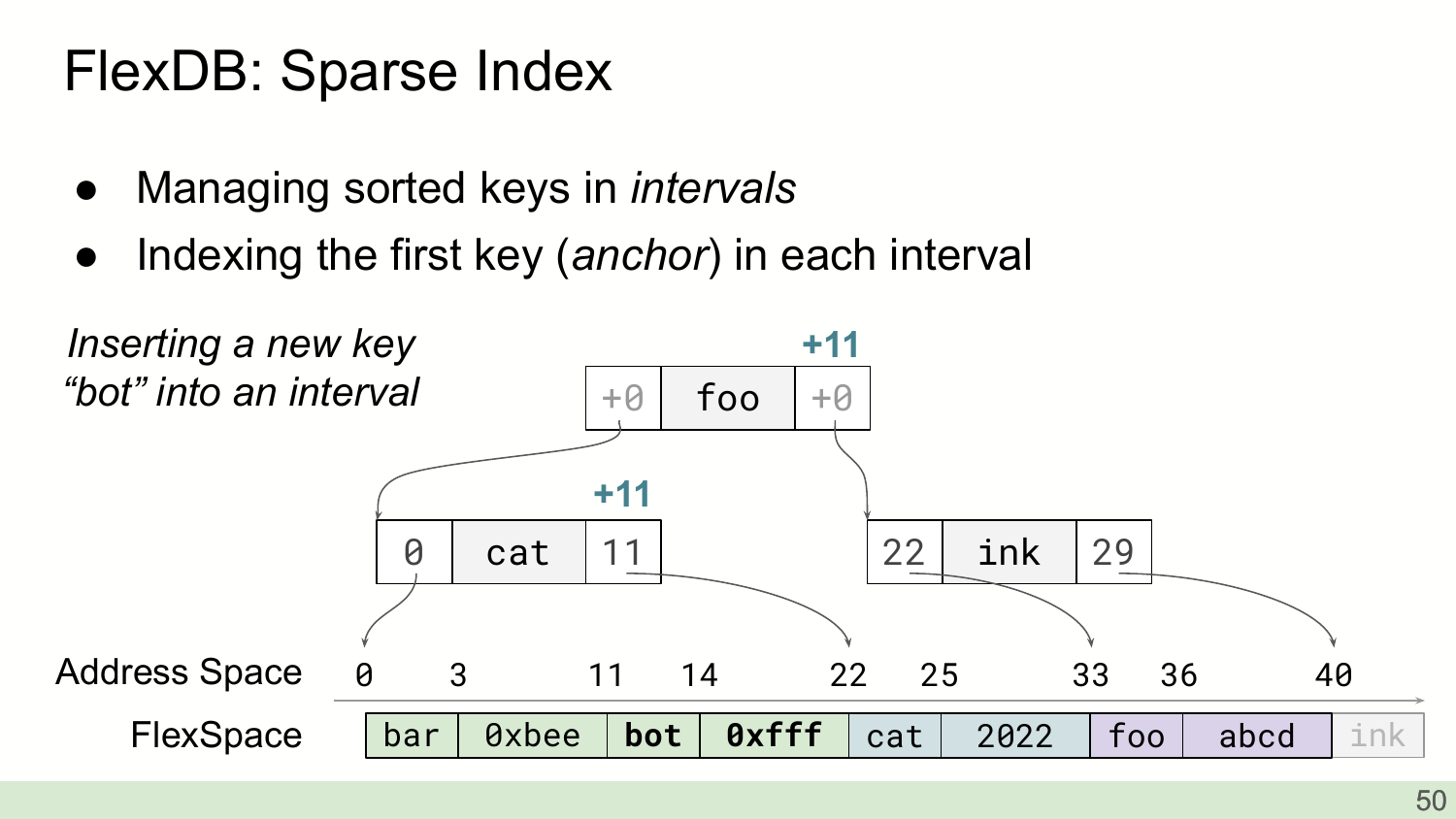- Managing sorted keys in *intervals*
- Indexing the first key (*anchor*) in each interval

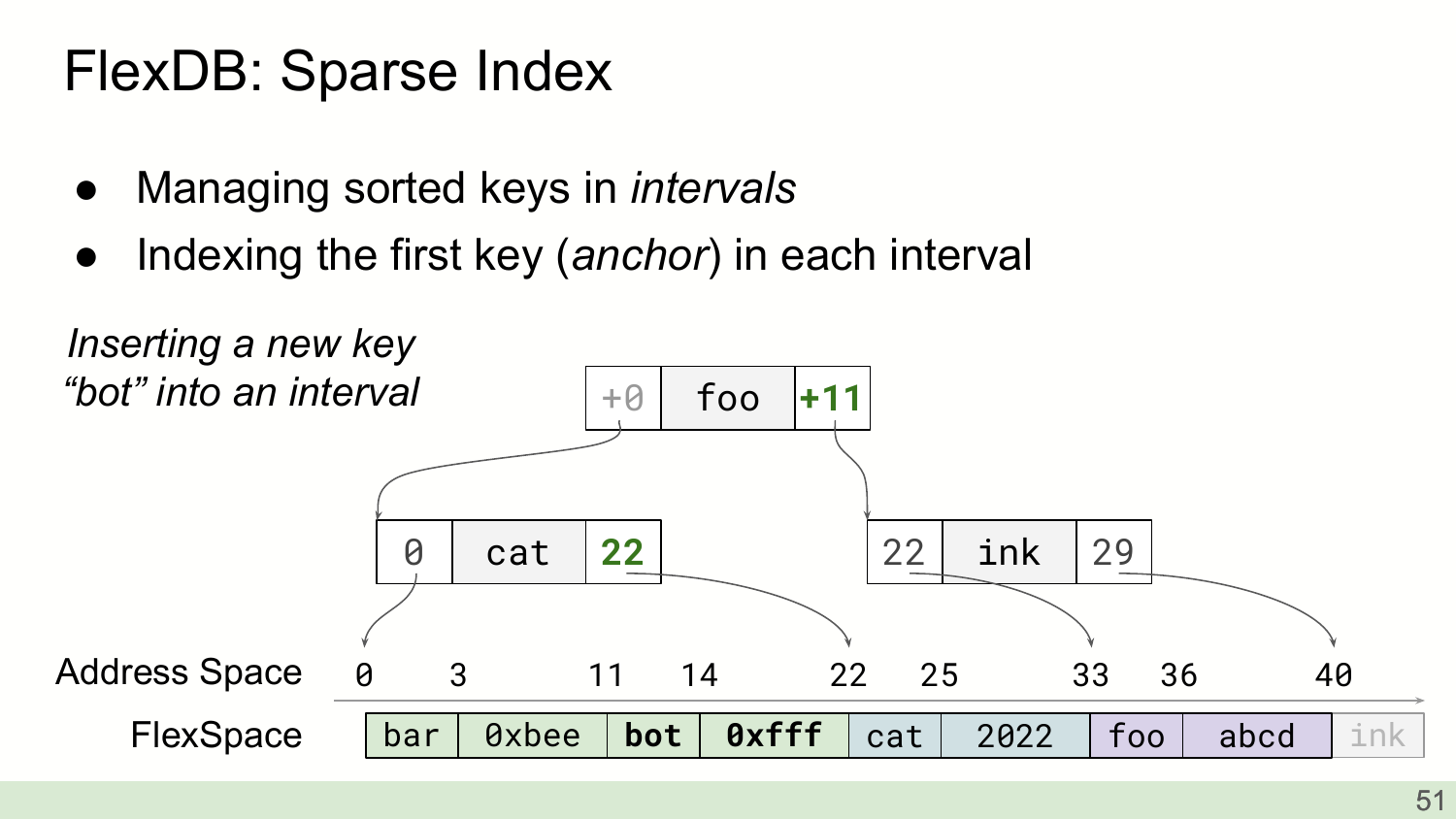

Indexing the first key (*anchor*) in each in



 $\bullet$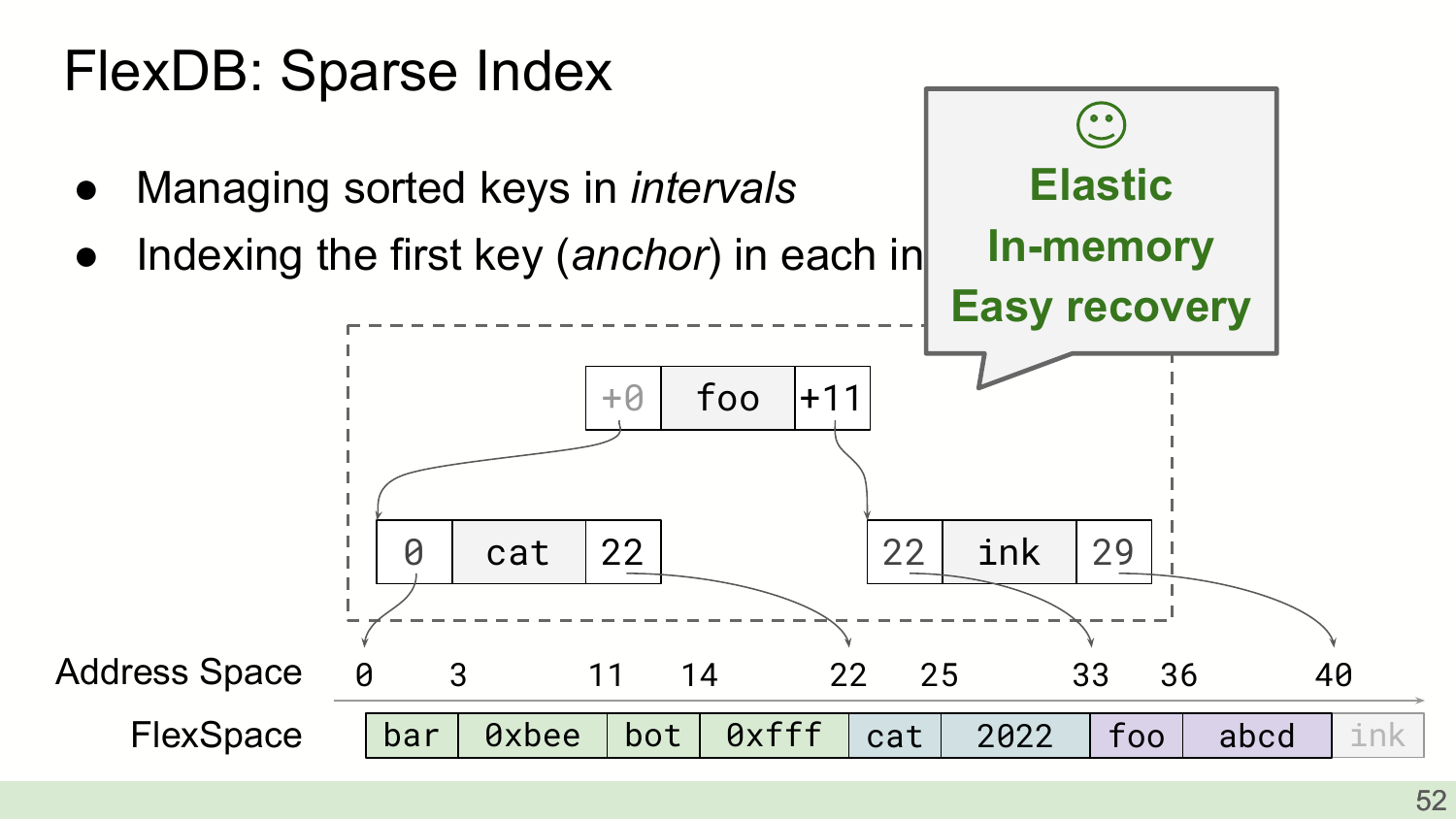- Managing sorted keys in *intervals*
- Indexing the first key (*anchor*) in each interval

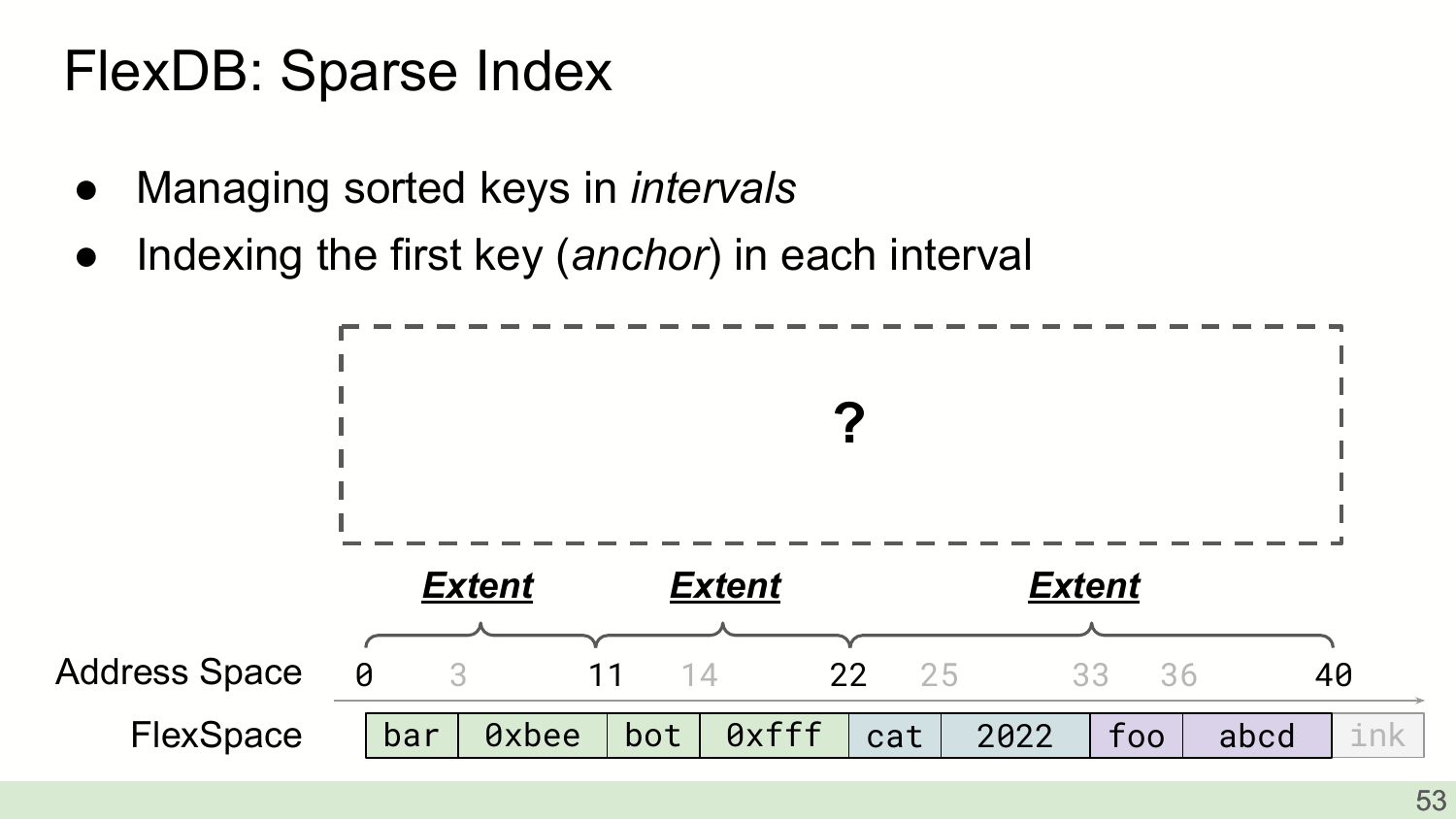- Managing sorted keys in *intervals*
- Indexing the first key (*anchor*) in each interval

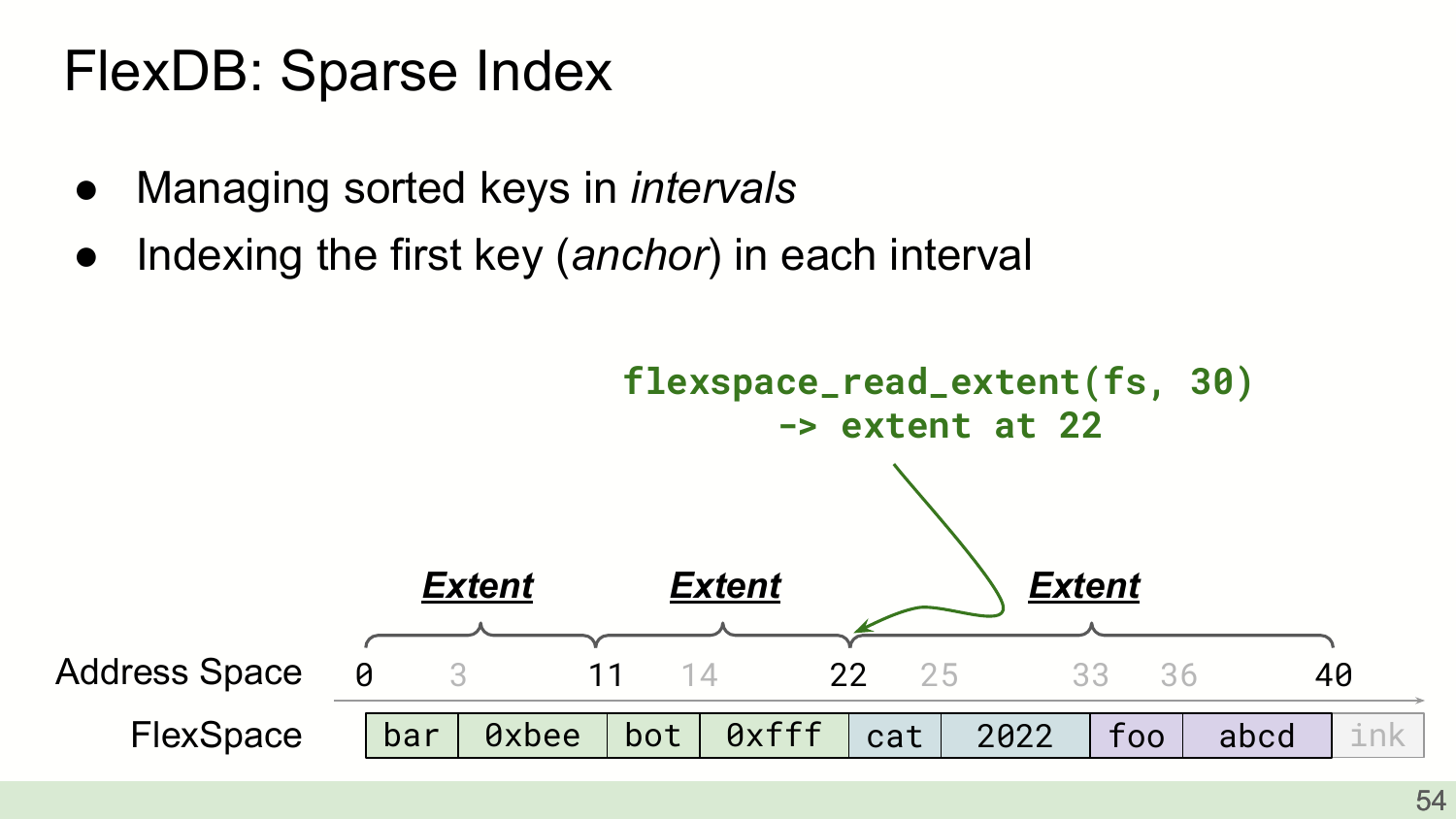- Managing sorted keys in *intervals*
- Indexing the first key (*anchor*) in each interval

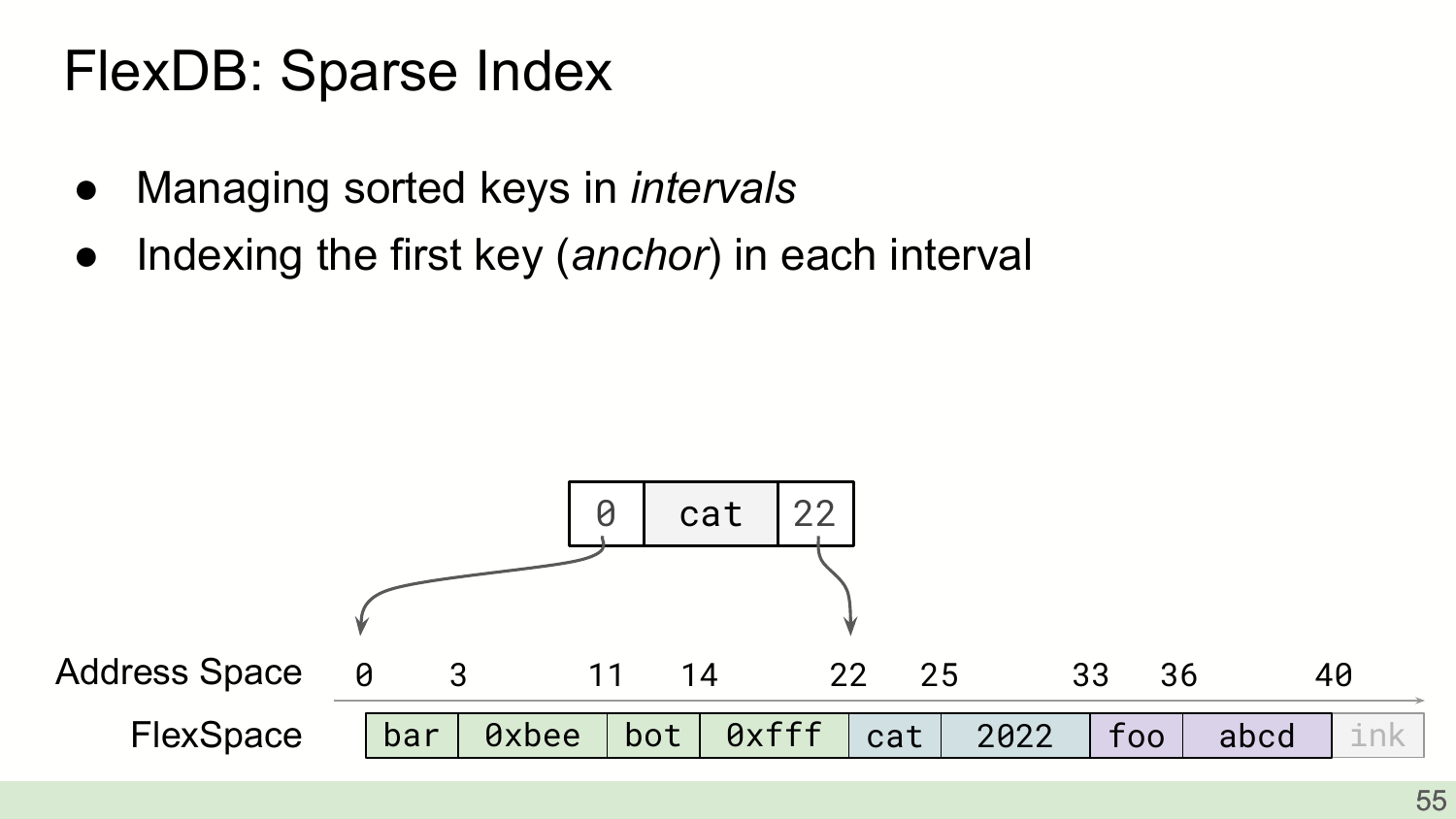

- FlexTree enables lightweight data insertions in a flexible address space.
- FlexDB manages sorted data without using extra persistent indirections.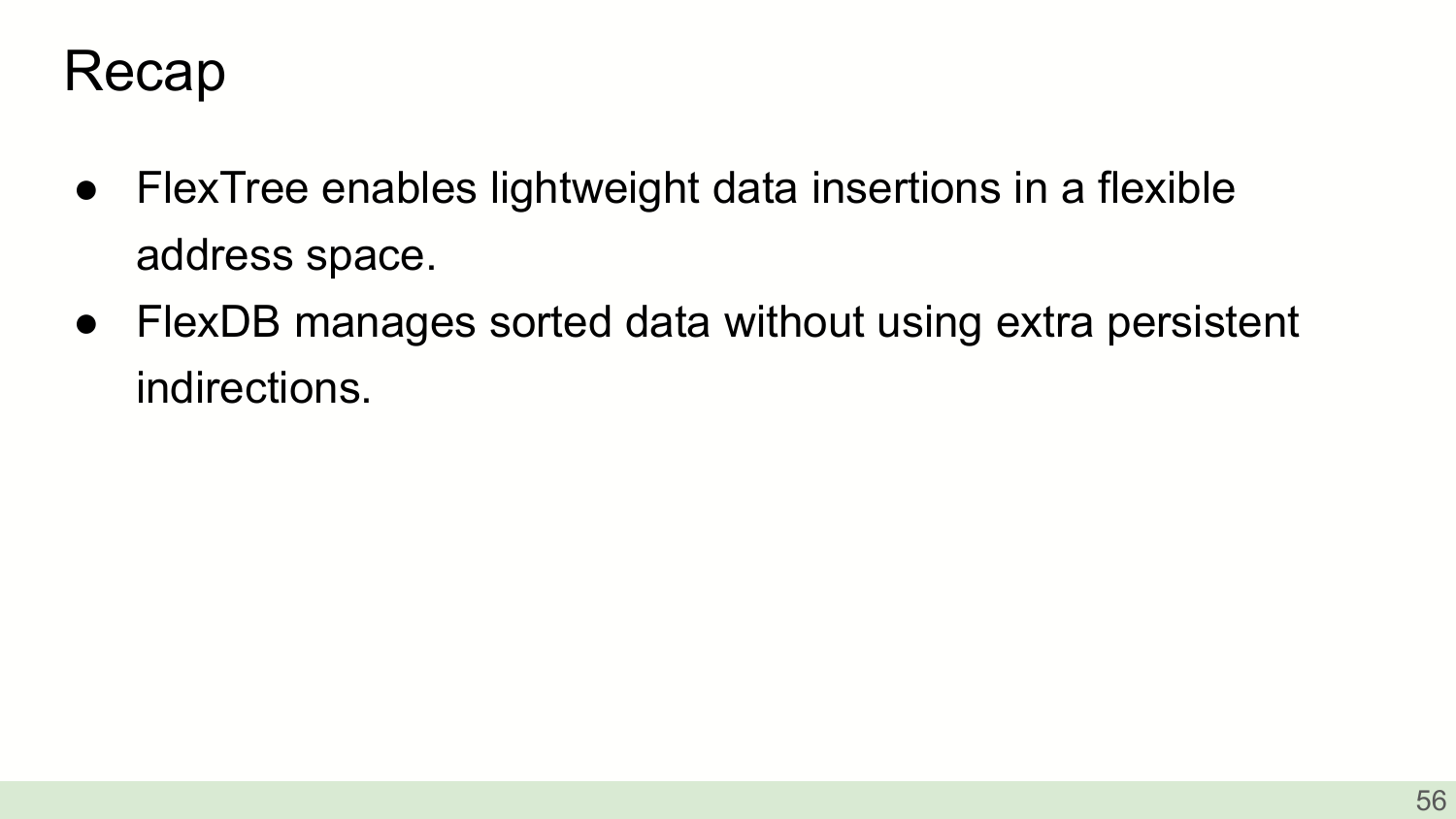## Evaluation: Setup

- Intel Xeon Silver 4210 w/ 10 cores
- 64GB RAM
- Optane 905P SSD
- Key-Value Sizes:
	- ZippyDB: 91 bytes \*
	- UDB: 154 bytes \*
	- SYS: 424 bytes \*\*
- 4 Client Threads

\* Zhichao Cao, Siying Dong, Sagar Vemuri, and David H. C. Du. "Characterizing, Modeling, and Benchmarking RocksDB Key-Value Workloads at Facebook". In: 18th USENIX Conference on File and Storage Technolo gies (FAST'20). 2020, pp. 209–223.

\*\* Berk Atikoglu, Yuehai Xu, Eitan Frachtenberg, Song Jiang, and Mike Paleczny. "Workload Analysis of a Large-Scale Key-Value Store". In: SIGMETRICS Per form. Eval. Rev. 40.1 (2012), pp. 53–64.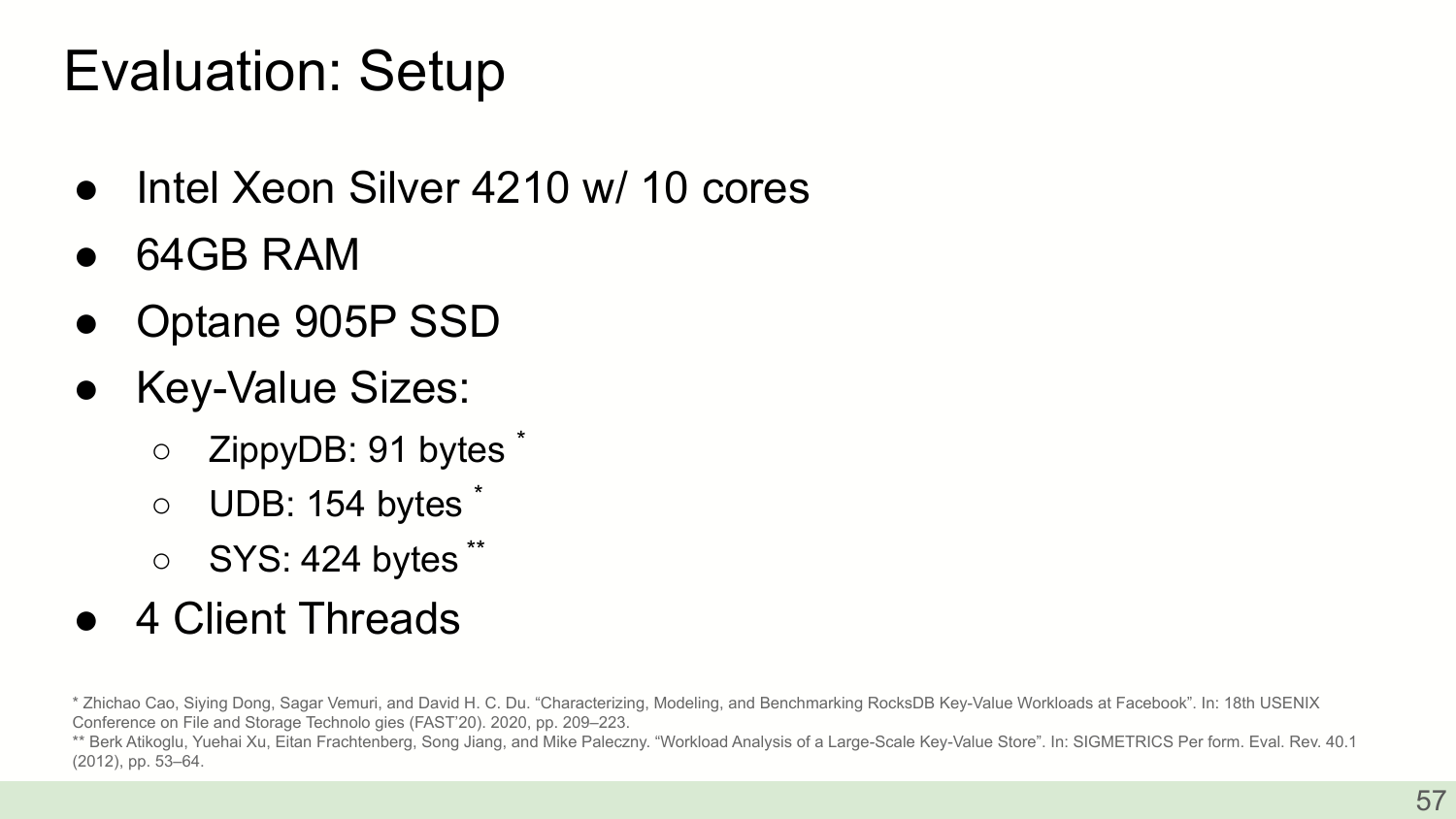#### Evaluation: Disk I/O

❏ Write 64GB into an empty store; Zipfian distribution

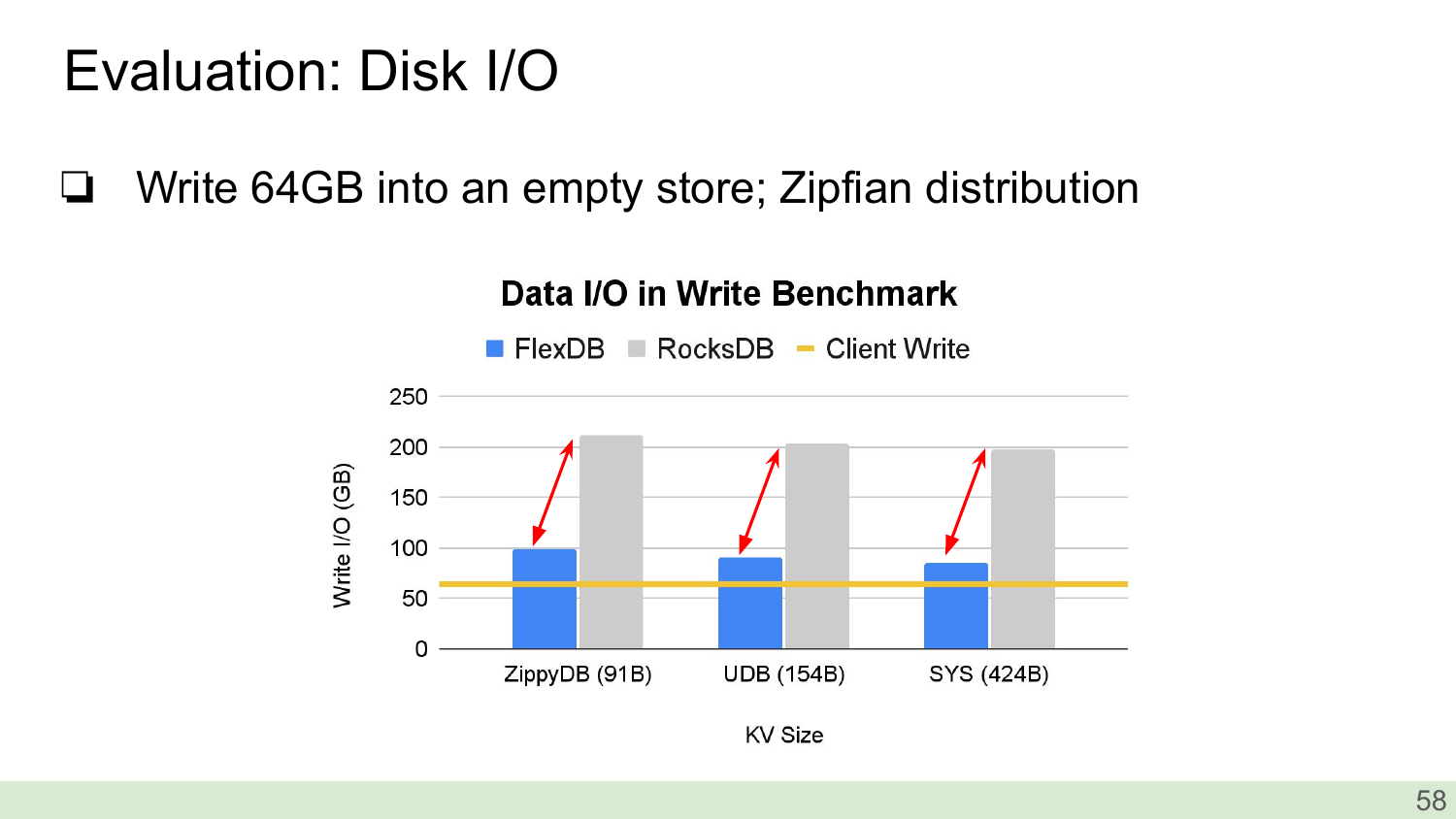❏ Starting from a 500GB UDB store; Zipfian distribution

**Normalized YCSB Throughput** 

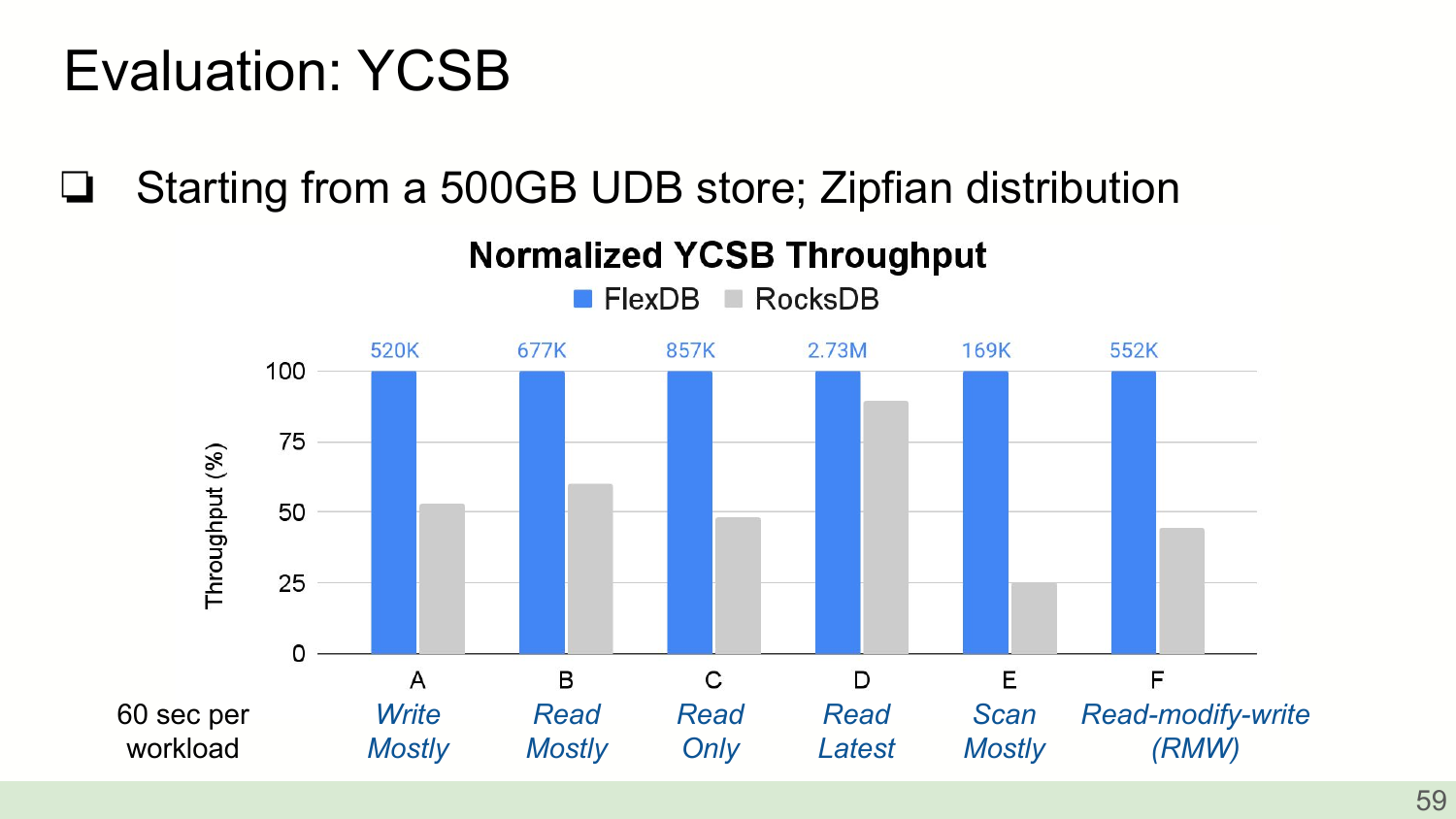❏ Starting from a 500GB UDB store; Zipfian distribution

**RocksDB**  $\blacksquare$  FlexDB **COL** 520K 677K 857K  $2.73M$ **169K** 552K 100 50% Update 50% Read75 Throughput (%) 50 25 0 B  $\mathsf{C}$ E F  $\overline{A}$ D 60 sec per *Write Read Read Read Scan Read-modify-write* workload *Mostly Mostly Latest Mostly (RMW) Only*

**Normalized YCSB Throughput**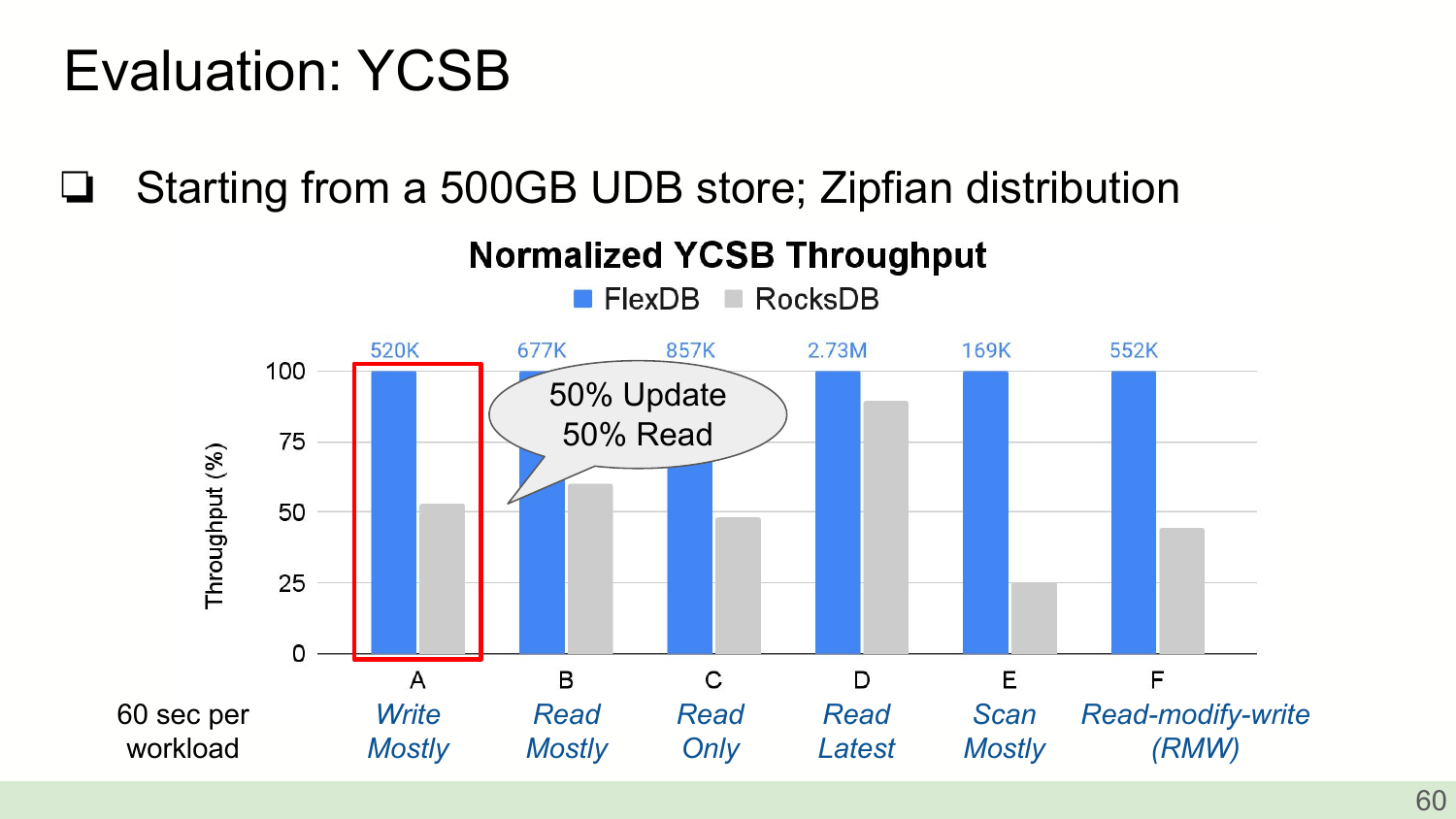❏ Starting from a 500GB UDB store; Zipfian distribution

520K 677K 857K  $2.73M$ **169K** 552K 100 5% Update 95% Read75 Throughput (%) 50 25 0 B  $\mathsf{C}$  $\mathsf{D}$ E F A 60 sec per *Write Read Read Read Scan Read-modify-write* workload *Mostly Mostly Latest Mostly (RMW) Only*

**Normalized YCSB Throughput**  $\blacksquare$  FlexDB **COL RocksDB**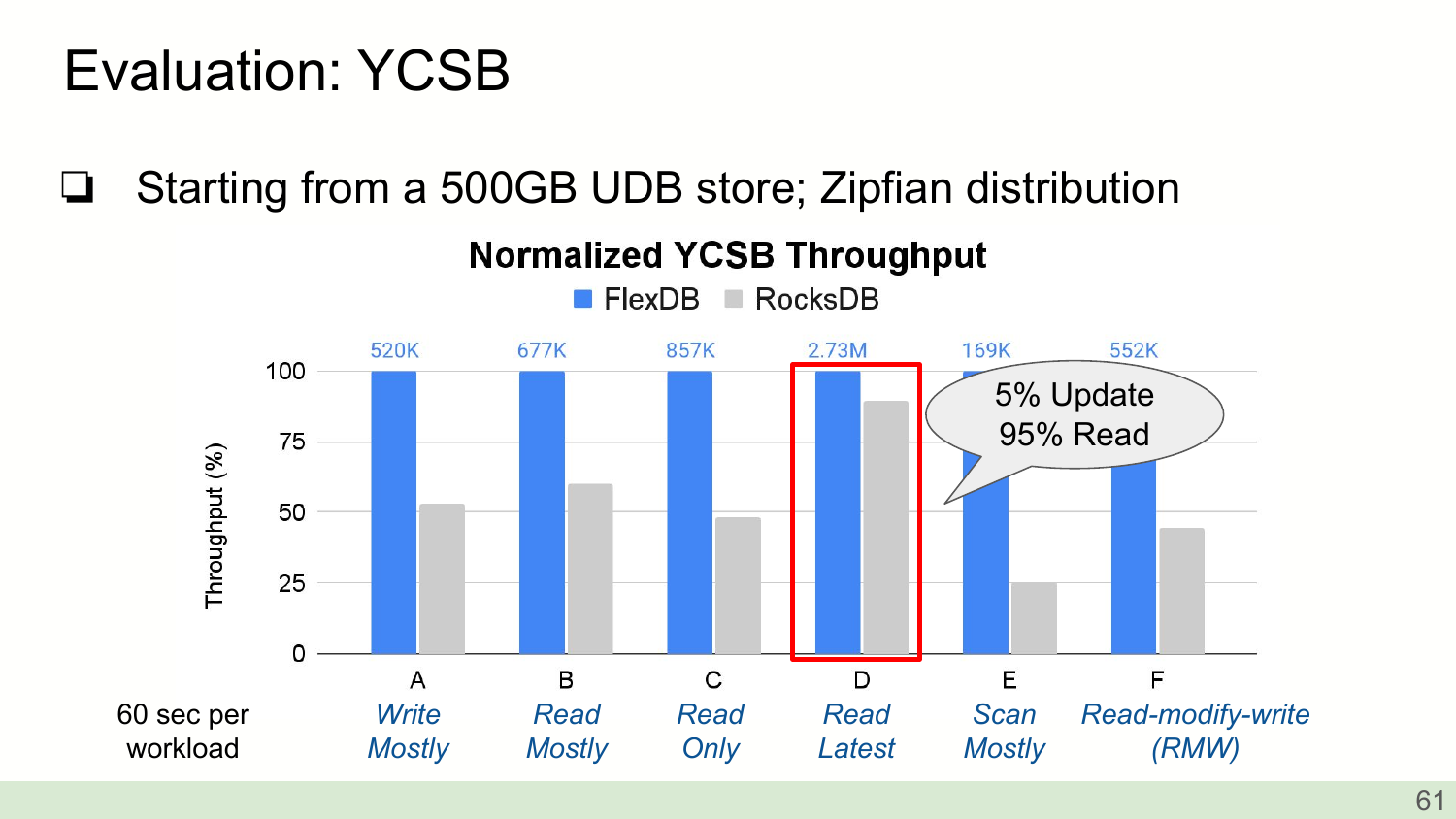❏ Starting from a 500GB UDB store; Zipfian distribution

 $\blacksquare$  FlexDB

520K 677K 857K  $2.73M$ 169K 552K 100 5% Insert 95% Scan75 Throughput (%) 50 25 0 B  $\mathsf{C}$ D  $\mathsf{F}$ F A 60 sec per *Write Read Read Read Scan Read-modify-write* workload *(RMW) Mostly Mostly Latest Mostly Only*

**Normalized YCSB Throughput** 

**COL** 

**RocksDB**